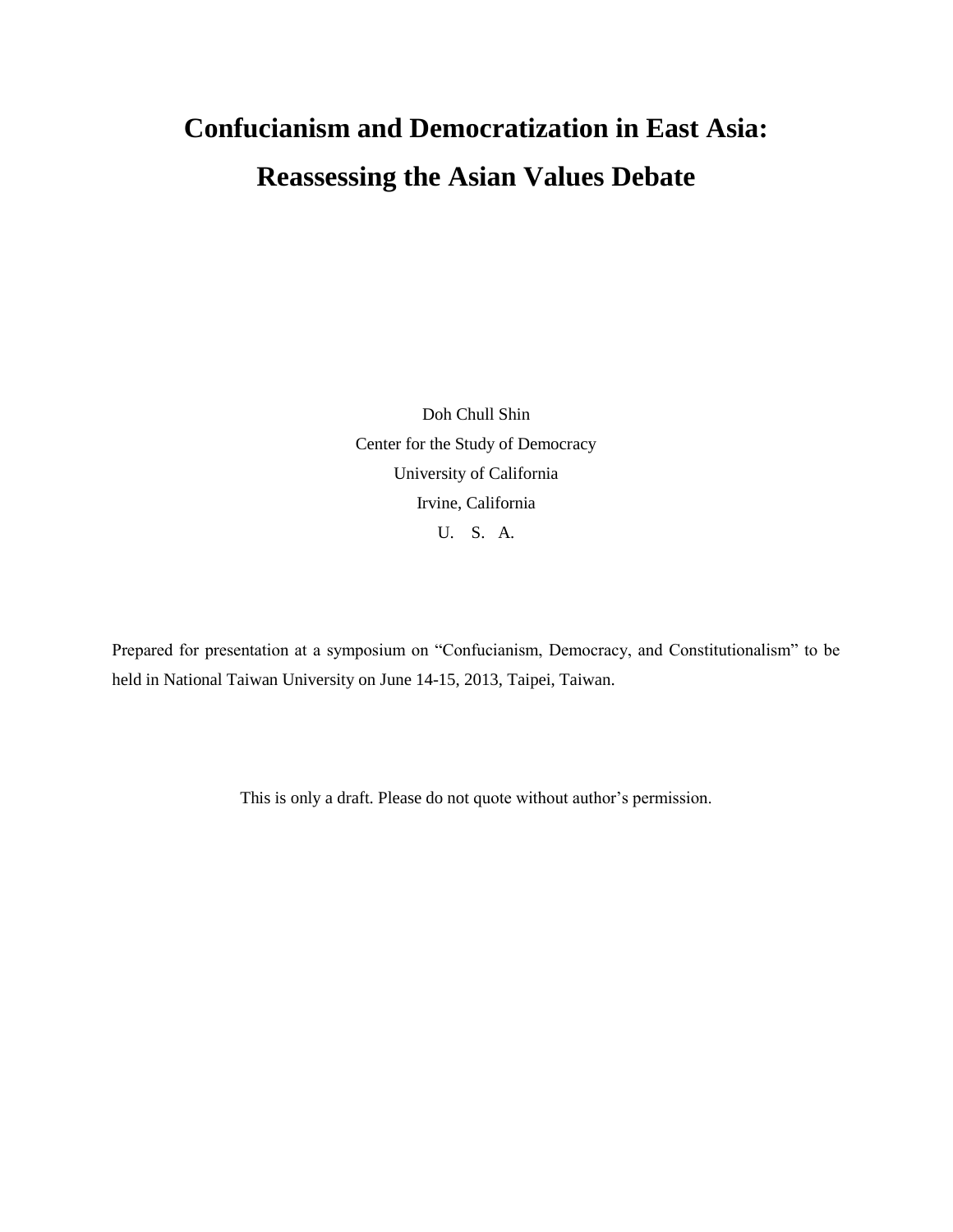#### **Confucianism and Democratization in East Asia: Reassessing the Asian Values Debate**

Today, East Asia represents a region of democratic underdevelopment. More than three decades after the third wave of democratization began to spread from Southern Europe, much less than half the countries (six of sixteen) in the region meet the minimum criteria for electoral democracy. This ratio is much lower than the worldwide average of six democracies for every ten countries.

Why does a region, blessed with rapid economic development, remain cursed with democratic underdevelopment? What makes it hard for democracy to take root in the region known as culturally Confucian Asia? To explain a lack of democratic development in the region, many scholars and political leaders have often promoted Confucian values as Asian values, and vigorously debated their influence, either actual or potential, on the democratic transformation of authoritarian regimes in the region from a variety of perspectives.

For decades, politicians and scholars have vigorously debated whether Confucian cultural legacies have served to deter the democratization of authoritarian regimes in the region. Lee Kuan Yew (2000) and other proponents of the Asian Values thesis, for example, have claimed that Western-style liberal democracy is neither suitable for nor compatible with the Confucianism of East Asia, where collective welfare, a sense of duty, and other principles of Confucian moral philosophy run deep in people's consciousness. These proponents advocate a benevolent and paternalistic form of governance as a viable alternative to a liberal democracy based on the principles of Western individualism.

Kim Dae Jung (1994), Amartya Sen (1999), and many other advocates of liberal democracy, on the other hand, have denounced the Confucian Asian Values thesis as a politically motivated attempt to legitimate authoritarian rule and have rejected it as anachronistic and oppressive. Francis Fukuyama (1995) also rejects the portrayal of Confucianism and democracy as antithetical doctrines. However, Fareed Zakaria (2003) argues that democracies in Confucian Asia are likely to remain "illiberal democracies" because elites and ordinary citizens are reluctant to embrace and observe the fundamental tenets of constitutional liberalism.

Despite decades of the debate, there is little intellectual consensus about the relationship between the fundamental values and norms of Confucianism and those of democracy. Empirically also, there is little agreement about the relationship between Confucian legacies and a lack of democratic development in East Asia. In the theoretical and empirical literature, therefore, there is much left to explore and understand concerning the influence Confucian legacies and democratic politics have on each other.

My new book "Confucianism and Democratization in East Asia", which was published by Cambridge University Press last year, offers a comprehensive review of the theoretical debate on Confucianism and democracy and public opinion survey research on their relationship. It also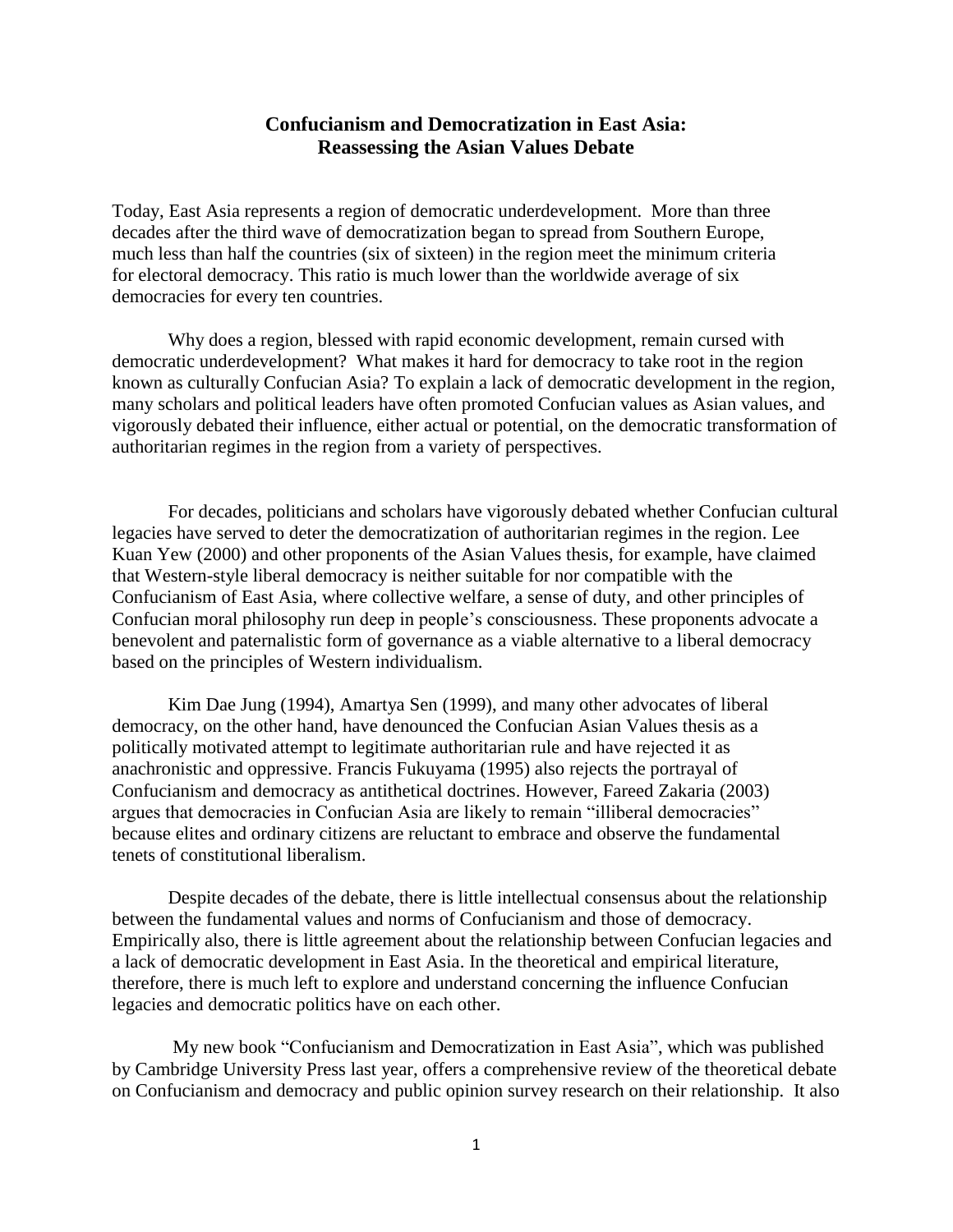offers a variety of empirical evidence and theoretical insights that can help to conclusively settle the age-old Asian Values debate. In addition, it examines the implications of key empirical findings in Confucian East Asia for competing theories of cultural democratization. This paper aims to highlight the most notable of the empirical findings and theoretical contributions presented in the book.

Organizationally, this paper consists of seven sections. The first section of the paper reviews claims and counterclaims of the Asian Value thesis and identifies three theoretical theses for empirical testing. It is followed by a brief review of what has been done to test those theses empirically. The third section discusses how my study conceptualized the two central terms of Confucianism and democratization to offer a comprehensive and balanced account of their linkage. The next two sections discuss how broadly and deeply East Asians remain attached to Confucian legacies and their attachment to those legacies affect their engagement in civil life and reaction to democratic politics. The final two sections summarize the main contributions of the study reported in the book for the Asian Values debate and for the theoretical literature on cultural democratization.

#### **Theoretical Debates**

To date, numerous scholars and politicians in East Asia and elsewhere have vigorously debated the actual and potential role which Confucian cultural legacies can play in the process of democratization. These scholars and politicians generally espouse one of three perspectives, each of which will be reviewed and analyzed here. The first camp argues that the political and social ethical principles of Confucianism are fundamentally *incompatible* with those of liberal democracy. In contrast, the second camp interprets some key principles of Confucianism as analogous to or *compatible* with democratic values. The third camp suggests that some characteristics of Confucianism and democracy can be reformulated to create a hybrid system that can be more suitable for historically and culturally Confucian societies. Of these three contrasting perspectives, the incompatibility thesis is known as orthodoxy (Nuyen 2000, 133).

#### **The Incompatibility Thesis**

Proponents of this interpretation focus on the overall character of Confucianism, and its prime concern as a system of social and political ethics, and evaluate its fundamental principles as undemocratic or antidemocratic Confucianism (Pye 1985). Specifically, they interpret Confucianism as a system of social and political ethics that emphasizes collective good, hierarchical social relations, and meritocratic rule by the wise and virtuous. Confucianism, therefore, constitutes an ethical system fundamentally different from the liberal ethical system of the West, which places priority on individual freedom and rights, and mass participation and competition in the political process. In short, Confucianism and democracy are viewed to constitute two distinct and incompatible value systems (Chan 1999; Li 1997, 1999).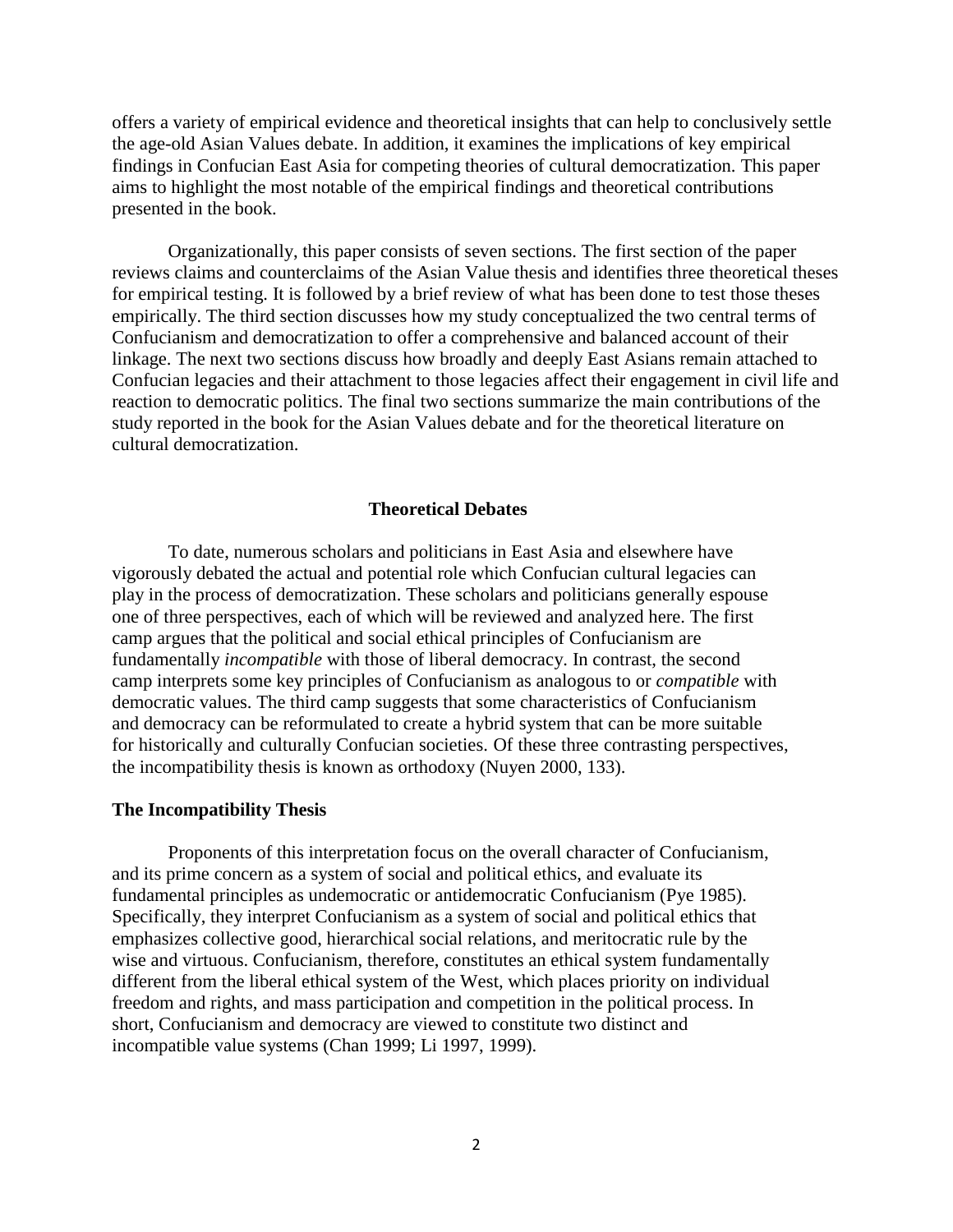The incompatibility thesis, therefore, reflects a very comprehensive analysis of Confucianism as a system of both social and political ethics, and offers a very critical assessment of the relationships between its social and political values and those of democracy. According to Baogang He's (2010, 20) recent literature review, Confucianism represents "a political order in which the rule of the gentleman prevails, where duty is central, political inequality if taken for granted, moral concern overrides the political bargaining process, and harmony prevails over conflict. "Confucian political order, therefore, "conflicts with a democratic political order in which the rule of law prevails, rights are central, political equality is taken for granted, the political bargaining process overrides moral consensus, and conflict is seen as a necessarily normal condition of political life. "To put it differently, the fundamental values that serve as prerequisites for democracy, particularly the values of freedom, equality, and pluralism, are incompatible with the Confucian key values of duty, responsibility, and loyalty (Nuyen, 2000, 135; Li 1997, 187).

Many scholars and political leaders subscribe to the incompatibility thesis. Samuel P. Huntington is the most outspoken of scholars in this incompatibility camp. He claims that classical Confucian thought is inherently antidemocratic, and Confucian democracy is a contradictory term (1991, 30). <sup>1</sup>Accordingly, Confucian-influenced societies are inhospitable to democratization because Confucian heritage promotes the group over the individual; authority over liberty; and responsibilities over rights; and it offers no institutional protection of individual rights against the state (Huntington 1991, 24; 1996, 238). Several East Asian leaders also espouse such ideas as well, with Singapore's Lee Kuan Yew and Malaysia's Mahathir Mohamed suggesting publicly that the dominance of Confucian Asian values in those states precludes any emergence of Western liberal democracy. Other critics maintain that state leaders in Confucian East Asia have used Confucian doctrines to justify illiberal policies (Brennan and Fan 2007; Zakaria 1994).

What specific principles of Confucianism and democracy are most incompatible with one another? Supporters of the incompatible thesis point to the qualifications of rulers and the role of the ruled in the political process as one discordant area. In democracy, which is a form of collective self-rule, people rule themselves directly or indirectly through the selection of their representatives. In Confucianism, only those capable of discharging the responsibility of governing are allowed to serve as rulers (*Analects* 4:14). It is moral elites, i. e., the wise and virtuous, who are charged with ruling the state. Confucius and Mencius emphasized ordinary people as "the root of the state," meaning their interests are paramount (*Mencius* 7:9, 9:5), but neither Confucius nor Mencius talked about self-rule. Nor were they willing to permit the masses to participate directly in the process of making decisions.

According to early Confucians, only morally upright people called gentlemen and sages, not the masses, have the capacity to grasp the Way (ethical living) and put it into practice. The common people, therefore, are incapable of governing themselves, and thus should not be entrusted with governance. Instead, they ought to be made to follow

 $\overline{\phantom{a}}$ 

<sup>&</sup>lt;sup>1</sup> Huang (1997) and Kang (1999) offer highly critical assessments of Huntington's scholarship on Confucianism.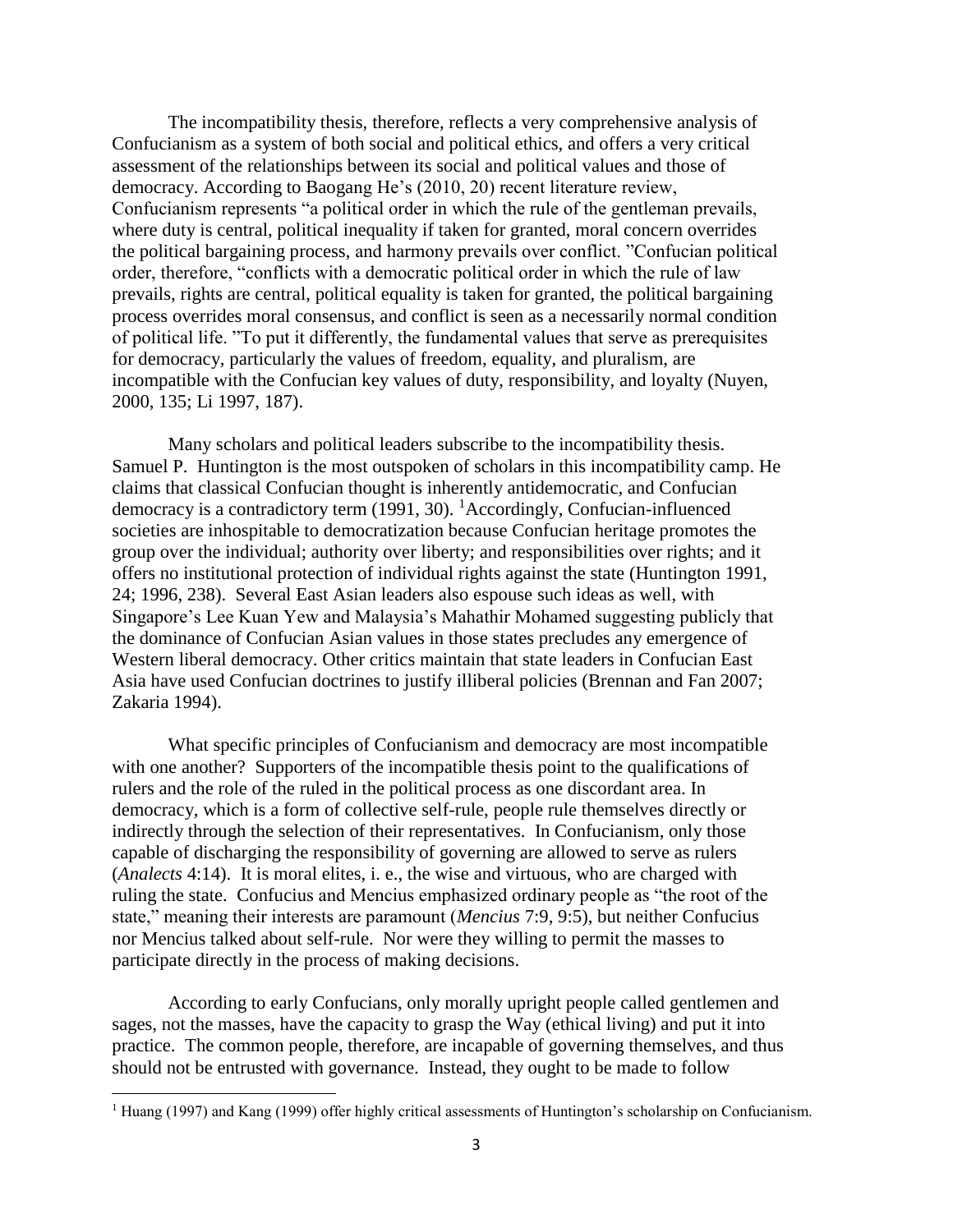virtuous leaders as "the grass bends to the wind" (*Analects* 12:19). "Confucianism", therefore, "does not contain any fundamental democratic values or principles, such as political equality or popular sovereignty" (Chan 2007, 191). In short, the Confucian political world is a hierarchical political order in which the common people remain passive. <sup>2</sup>

Classical Confucianism, moreover, equates good government with paternalistic meritocracy in which the relationship between rulers and masses are analogous to that between parents and children (Murphy 2000). The role of government is, therefore, analogous to that of a good father and mother, who make decisions on behalf of their children. As mother and father to the people, moral elites make decisions concerning their welfare. Although the Confucian government of moral meritocracy allows for some degree of popular consultation, dissent, and remonstration, it is, at best, a form of guardianship (Chan 2007, 187). This indeed is a stark contradiction to the Western notion of democracy as government by the people, which requires their participation in policymaking.

The second set of incompatible principles concerns the proper relationship between rulers and the ruled. Confucius and his followers promoted an organic notion of the state in which the family serves as a model for it. As in the family, therefore, its structure and process are *hierarchically organized*. In this hierarchically organized state structure, political powers are usually concentrated into the hands of a prime minister or a president, a practice which contrasts sharply with the Western democratic state structures with the powers divided into different branches of government (Subramanian 2000, Robinson 1991).

In Confucian government, moreover, ordinary citizens must exhibit proper conduct and loyalty to their political leaders (Hahm 2001, S. Lee 2001, Mahbubani 1995, Pertierra 1999). By stressing their obedience to authority and discouraging them from engaging in any behavior that undermines political stability. As Chenyang Li (1997, 185- 186) points out, Confucian norms of loyalty and propriety are known to make it impossible for ordinary people to express their interests in the process of policymaking and challenge their government policy.

In the past, political leaders especially in China, Korea, Singapore, and Taiwan often invocated Confucian values stressing national unity and welfare, and legitimized their oppressive authoritarian rule as benevolent and inherently necessary (Kang 2006). Rulers in such situations embody O'Donnell's (1994) conception of "delegative democracy," identified by the firm entrenchment of political power within the executive branch. Citizens are technically allowed to vote, but every decision of any importance is made by executive leaders and is imposed on society from above. This is clearly antithetical to Western democracy, which rests upon the existence of competing ideas – political debates and political contestation, which are essential for preventing any type of

l

<sup>2</sup> Tu (2002, 6) challenges this view, arguing that "In the Mencian tradition, *min* (the common people), is absolutely not a passive element to be manipulated by rulers."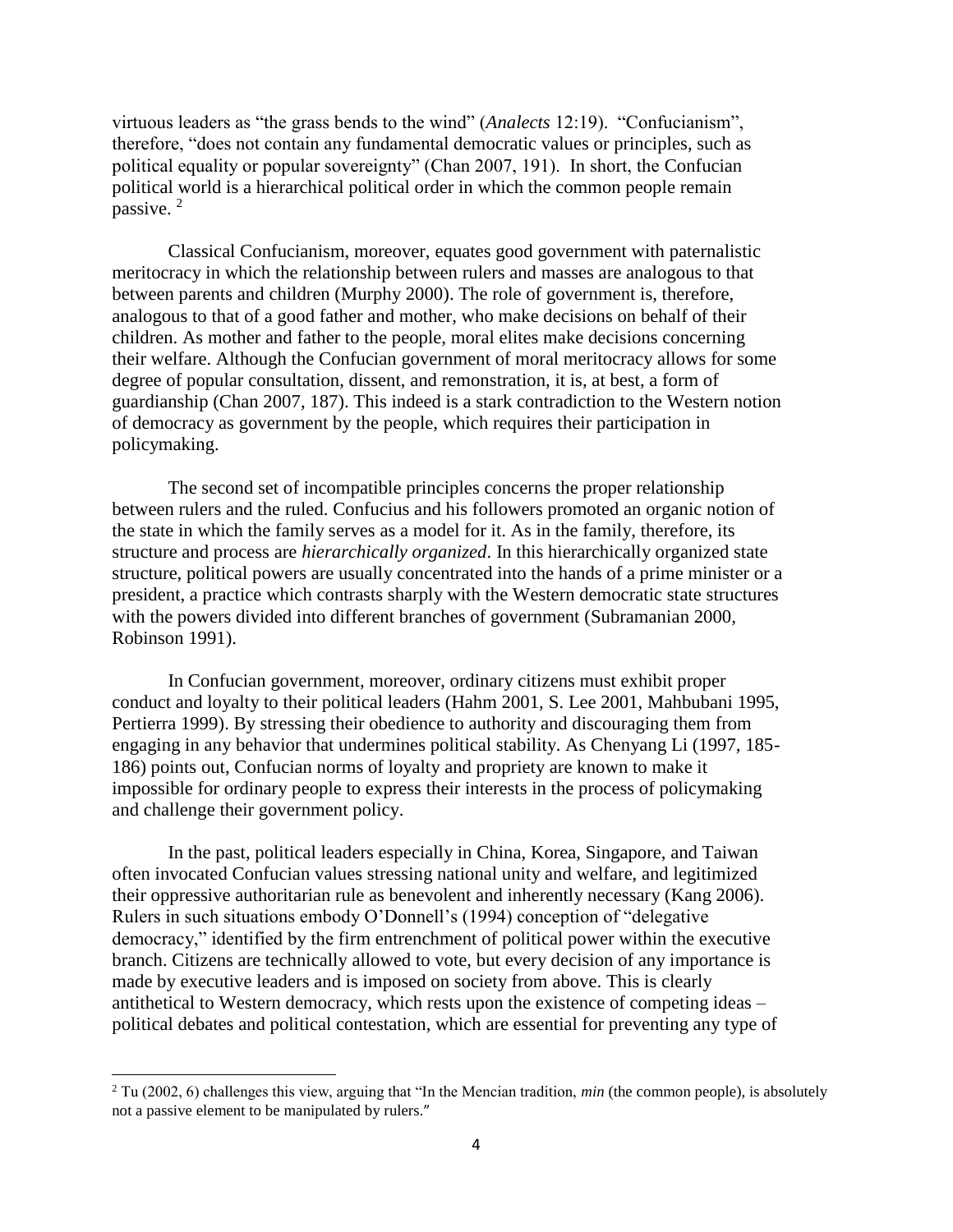authoritarian ruler from assuming control. In this regard, then, historical Confucian values certainly appear to be antithetical to democratization and liberalization.

On the proper role the state ought to play for the people, Confucianism and liberal democracy are also in conflict. In Confucianism, the state, like the family, is a paternalistic institution in charge of the welfare of its members. It is supposed to fulfill parental functions. In principle, therefore, there is no limit to what it should do to ensure the welfare of the people by promoting economic prosperity, political stability, and social harmony. It has the authority to intervene in the economic as well as moral affairs of its citizens if such interventions are deemed necessary for the welfare of the people (Bai 2008, 24; O'Dwyer 2003, 45). Such an interventionist state runs counter to a liberal democratic state, which is morally neutral and non-intervening in economic and private affairs (Chan 2007).

The final irreconcilability between Confucianism and Western democracy discussed here focuses on the role *virtue* plays in Confucian politics. Confucianism deems virtue to be far more important than formal political institutions in governance, stressing the need for moral leadership over institutional safeguards against official behavior. Confucius, for example, portrayed virtuous leaders as north stars in the *Analects*, for all are expected to turn towards them in search of enlightenment (*Analects* 2:1). As Shaohua Hu (1997) notes, there is a major shortcoming in such a Confucian notion of political leadership, however. What should be done when morality fails?

While Confucianism's optimistic notion of virtue would be useful for societies in which leaders always place national welfare above their own, the ideology provides no clear mechanism for resolving conflict when issues do arise (Nuyen 2000). Small agrarian communities emblematic of Chinese life during Confucius's era no longer exist. In large urbanized and industrialized societies where values continue to shift, morality in flux alone cannot motivate leaders to do what is right and avoid doing wrong. Confucian countries must guarantee that the rule of law is upheld in order to make political leaders and institutions work for the people. For those who view Confucianism and Western democracy as fundamentally irreconcilable, it is strict adherence to the rule of law, not virtuous political leaders, which historically Confucian societies urgently need to become well-functioning democracies.

#### **The Compatibility Thesis**

The establishment of democratic institutions and processes in historically Confucian East Asia has not always been an easy process. Yet those institutions and processes are firmly established in three—Japan, South Korea, and Taiwan—of the seven countries in the region. Throughout the region, moreover, democracy is championed by an increasing number of ordinary citizens and political leaders. According to former South Korean president Kim Dae Jung (1994), Confucianism enables the region to expand democracy beyond Western standards. According to former Taiwanese president Lee Teng-hui (2006**),** Confucian doctrine is capable of balancing the excess of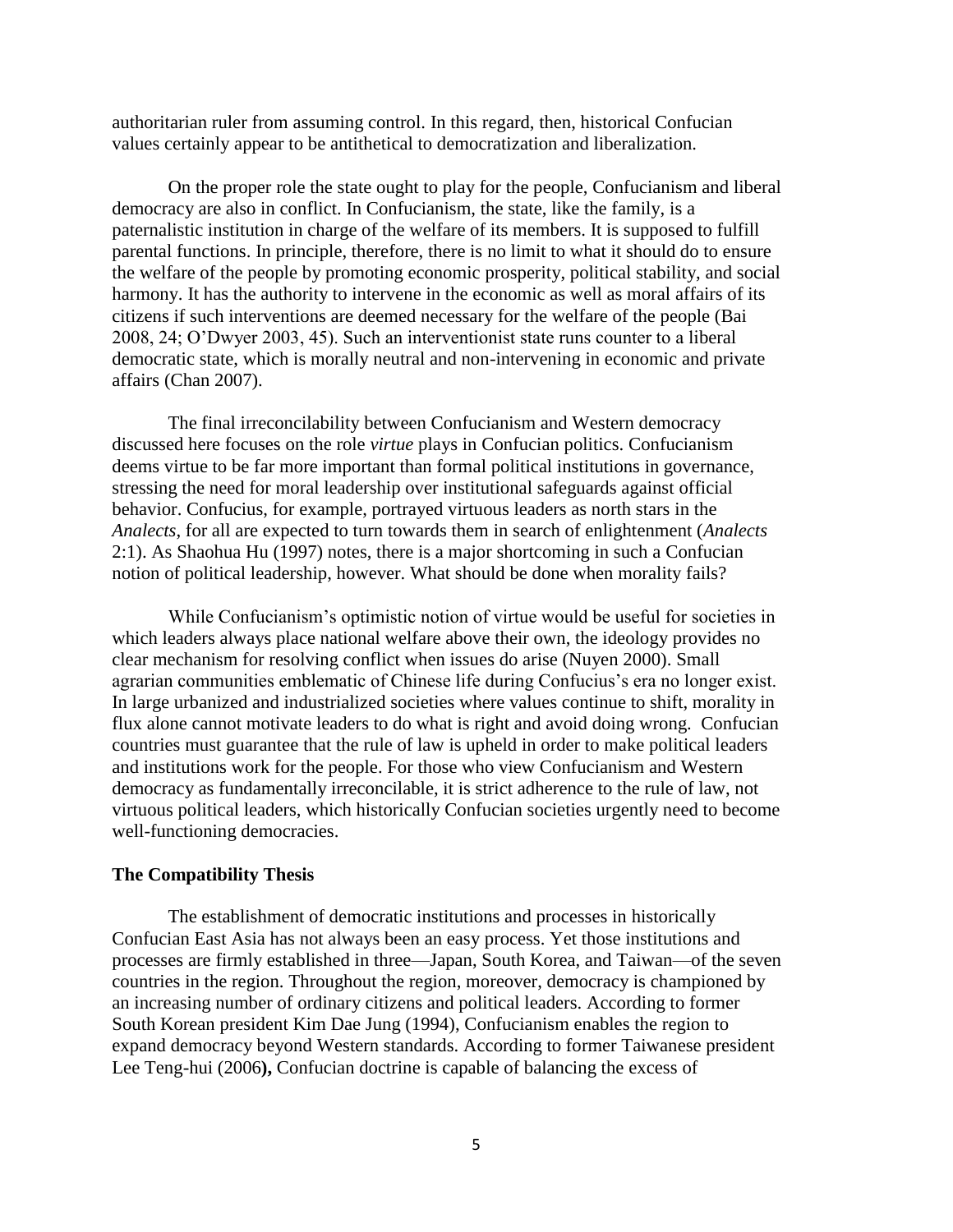individualism and mending other shortcomings of democracy by enhancing the welfare of individual citizens and the groups of which they are a part of at the same time.

There are also scholars who argue that Confucianism contains "democratic seeds, and these seeds can serve as the very foundation of sustainable democracy in Confucian East Asia (Hsu 1975, chap. 9; Murphy 2000; Xu 2006; Yung 2010). According to Joseph Chan (2007), four leading Confucian scholars co-authored *Manifesto to the World on Behalf of Chinese Culture* in the 1950s, and advocated the compatibility thesis. <sup>3</sup>They examined Mencius' notion of the heavenly mandate and other Confucian principles of social and political order, and emphasized their compatibility with those of democratic government. The prominent aspects of Confucianism that are often considered reconcilable with democracy include political accountability, equality, dissent, tolerance, and social participation.

The first similarity noted by scholars proposing a compatible relationship concerns *political accountability*. While Confucianism clearly values societal order and civilian loyalty to the state, the doctrine's basic tenets never approve of a ruler's arbitrary action against the ruled. Instead, a ruler's accountability to the people is the core of those tenets. At the root of such accountability are two principles of government, *minben* (people as the root) and t*he Mandate of Heaven*. The *minben* principle holds that "the people are of supreme importance" (*Mencius* 7B:14), and the ruler ought to take care of their welfare. *The Mandate of Heaven* holds that people's acceptance or consent is the basis of legitimate rule (*Mencius* 9:5). Although neither of these principles fully meets the definition of democracy as government by the people, both are in agreement with its definition as government for the people. The Confucian practice of selecting government officials by public and open examinations, on the other hand, can be viewed as an institutional alternative to the free and competitive elections of political leaders (Nuyen 2000, 143). $^{4}$ 

Political constraint of leaders is also present in both Confucianism and democracy. Though the Confucian belief in a "mandate of heaven" grants leaders considerable authority, such power is fully contingent upon continued ethical leadership. Confucian governance is a form of political stewardship – upon being deemed appropriately wise and virtuous, leaders essentially become God's representatives on Earth. Confucian leaders are expected to respect public opinion, remain cognizant of societal demands, provide for the national welfare, and maintain liberty, equality, and impartiality (Hsu 1975). If a leader fails to remain accountable to his subjects, his citizens need no longer respect his rule. In this regard, Tu Wei-ming (1994) suggests that while state leaders do enjoy a great deal of power in historically Confucian East Asia, their authority is often checked by the citizens, who remain attached to the Confucian notion of government for the people.

 $\overline{\phantom{a}}$ 

<sup>&</sup>lt;sup>3</sup> These four scholars are Carson Chang, Tan Junyi, Xu Fuguan, and Mou Zongsan. Albert Chen (2007) reviews their analyses of linking Confucianism to democracy.

<sup>4</sup> Another Confucian institution of accountability is the Censorate of the Chosun dynasty (1392-1920). For further details, see Mo (2003).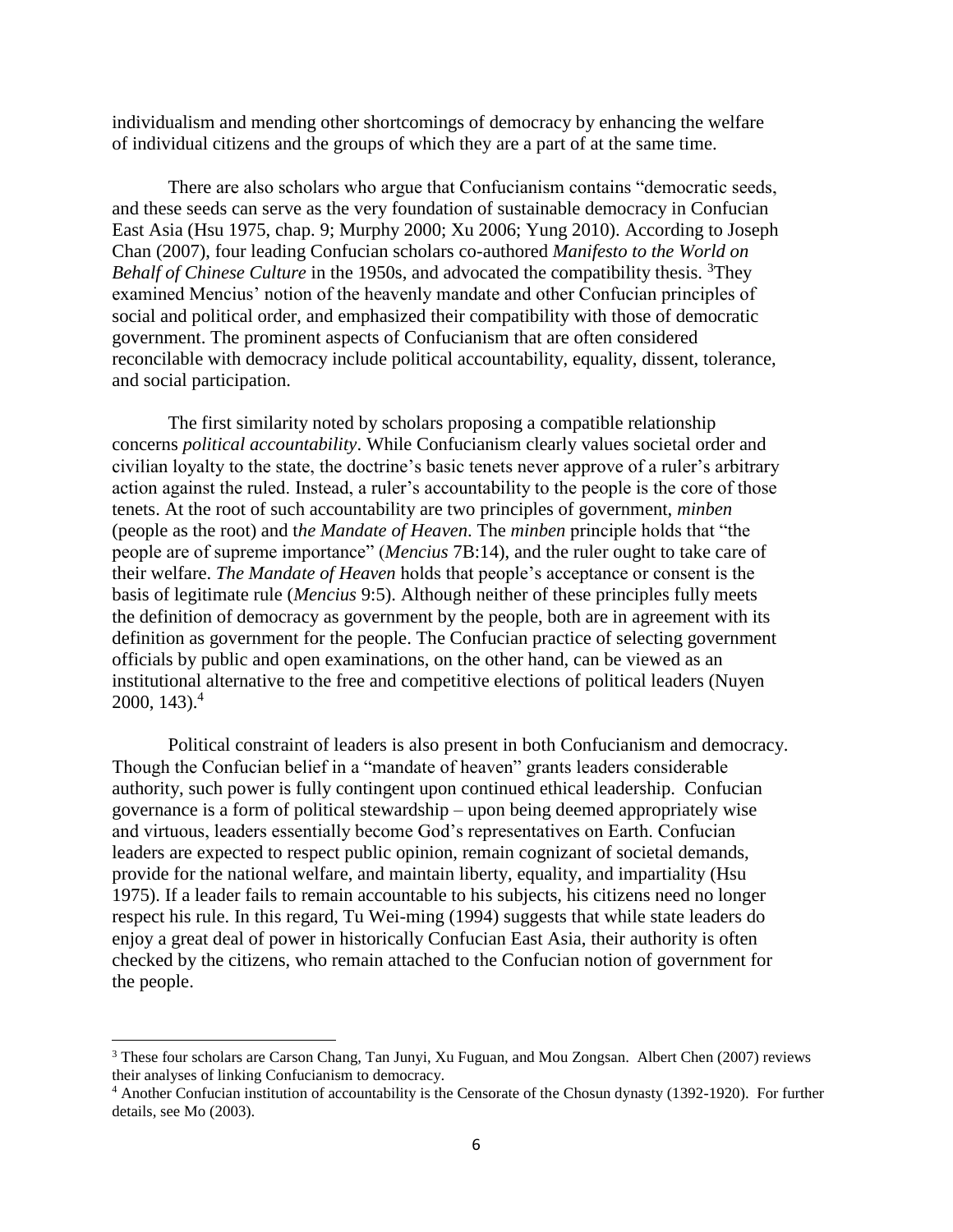The provisions expected of an ideal Confucian leader are quite similar to values associated with democratic polity. As Shaohua Hu (1997) notes, both Confucianism and democracy oppose the despotic behavior of political leaders, and both belief systems promote the right and ability of the people to remove malevolent leaders from power. If leaders use their positions for personal gain rather than for the promotion of the national welfare, citizens of both Confucian and democratic states are fully justified and authorized to replace those rulers with better-qualified leaders. Democracy might emphasize the protection of personal liberty from governmental oppression to a greater degree than Confucianism, but both doctrines still maintain that citizens deserve leaders who are accountable to the populace.

A similar concept of accountability is evidenced in Confucianism's tradition of *remonstrance*, in which a country's residents maintain open dialogue with leaders on pressing issues. According to Xu (2006), early Confucians viewed governance as an act of mutual commitment on the part of rulers and the ruled. According to Mencius (4A:20), the real loyalty of the former to the latter includes "rectifying the evils in the ruler's heart. ""If the ruler made serious mistakes, they would remonstrate with him, but if repeated remonstration fell on deaf ears, they would depose him" (*Mencius* 5B:20).

These Confucian ideas of criticizing authority and dismissing unresponsive leaders are similar to the democratic political practices of conducting competitive elections and impeaching those leaders peacefully. The divine obligation of political leaders to serve and follow the people in Confucian societies can be, therefore, viewed as equivalent to the Western rule of law – if either is broken, leaders must be held responsible for their actions (Ackerly 2005).

Besides the domain of political accountability, Confucianism and democracy are also deemed similar to each other in their views of *equality*. All Confucians believe in the equality of man by nature (*Analects* 7:2; *Mencius* 6A:7). Confucianism emphasizes universal education for citizens from all walks of life, and equal opportunity for political appointment. The Confucian ideal of universal education is compatible with the principle of democratic citizenship that requires the development of an informed citizenry (Collins 2008).

Although not all citizens possess the abilities needed to become political leaders, everyone has an opportunity to take merit-based civil service examinations, and to be appointed as a government official. Individual citizens in Confucian societies, as in democratic societies, are expected to respect the rights and personal sovereignty of others, for all residents of a country are equally integral components of their national network. These norms certainly parallel democracy's emphasis on equality and opportunity, indicating that while East Asian societies today might not always impose **s**uch values in actuality, Confucianism can be used to foster such democratic behavior.

A closer inspection of historical Confucian documents shows that *tolerance* of diverse ideas is also encouraged by the doctrine. The very concept of *harmony* incorporates diversity and the tolerance of diversity, as Confucius (*Analects* 13. 23)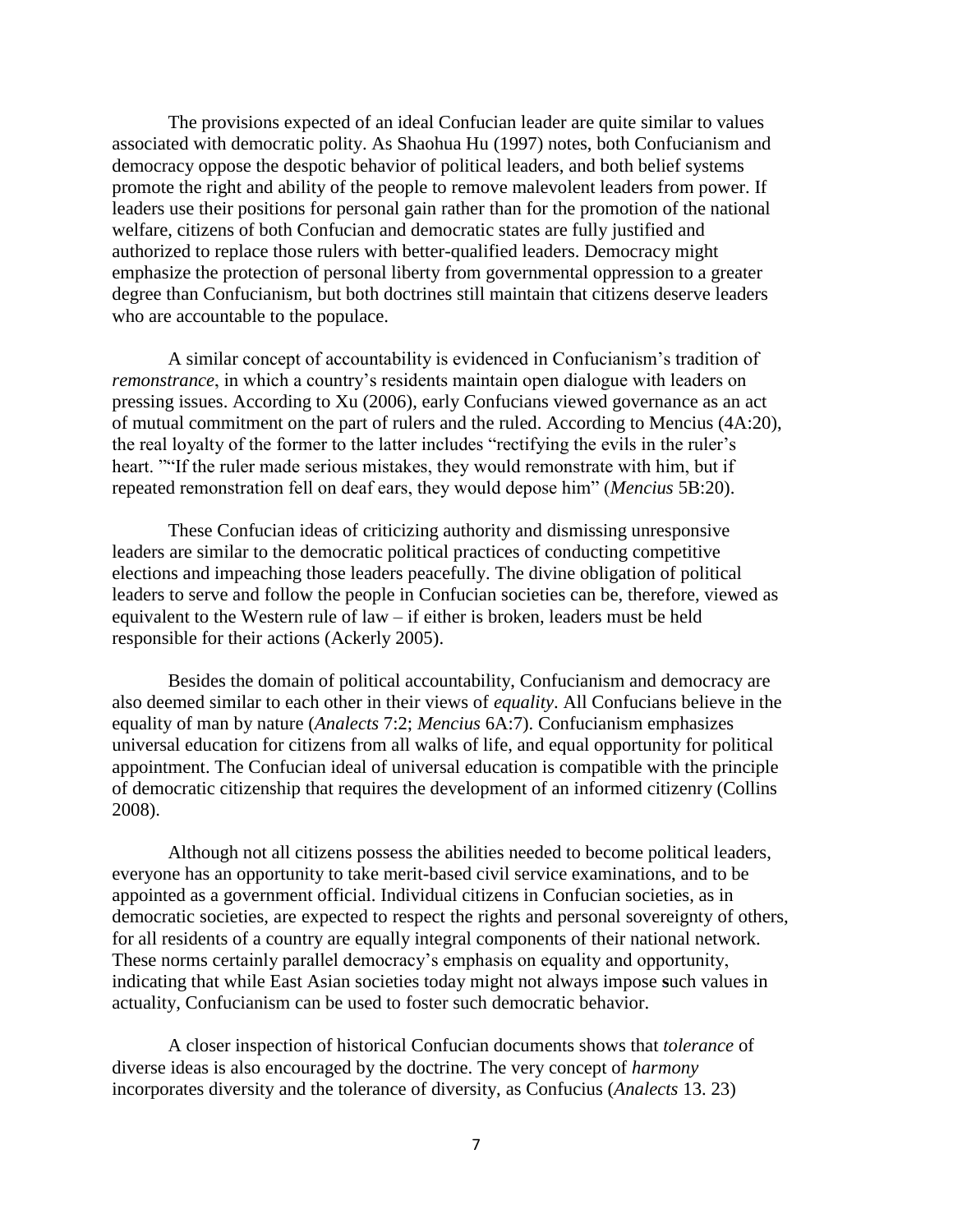admonishes "Exemplary persons [to] value harmony but not conformity; petty persons value conformity but not harmony. "In the ideal world of Confucianism, harmony refers to the blending of diverse ideas, not the eliminating of opposing views. As Bell (2008b, 120) aptly points out, it is "harmony in diversity" that is sought after, though uniformity and conformity are often championed in practice.

In principle, it is unnecessary to sacrifice pluralism in attaining societal harmony, for harmony presupposes the existence of diverse views, and can be achieved by blending those views. Healthy societies are possible only when individuality and harmony enhance one another, benefiting both the individual and the nation (Nuyen 2000; Collins 2008). The Confucian idea of social harmony and the historical practice of tolerating multiple religions can promote the Western liberal tradition of tolerating and combining diverse interests to help the state advance.

Emphasizing the importance of order and stability, Confucianism seems inherently contradictory to liberal democracy's championing of political contestation. Yet, several scholars suggest that *dissent*, which can be expressed through the practice of remonstration, is a fundamental element of Confucian values (Ackerly 2005; Tan 2003a; Collins 2008). In principle, the Confucian notion of *dao* or ethical living, allows people to speak out against any injustice or malice transgressing basic human values. And shared communal problems ought to be solved only when all citizens participate in democratic fashion, challenging existing ideas when necessary to ensure that the optimal outcome is reached (Hsu 1975).

In practice, however, Confucianism permits popular opposition only when such actions do not incite political mayhem or rebellion (Hall and Ames 1999). Order and harmony are tantamount above all else for all Confucian states, and national peace should not be disturbed. In both Confucianism and democracy, however, dissent can be an important component of political procedure, although its expression is much more restricted in the former.

A final domain of compatibility between Confucianism and democracy concerns the issue of *societal participation*. Societal participation is certainly a hallmark of traditionally democratic societies, for Western liberalism rests upon the notion of the people choosing leaders and shaping policies through free and fair elections. While widespread participation might not seem as emblematic of Confucianism, Confucian values are still certainly utilized to promote robust civil societies. Mencius wrote of the state's responsibility to promote public participation through the provision of equal education, a statement interpreted by some scholars as promoting societal mobilization through instruction (Bai 2008). Education has always been one of the most fundamental ways in which individuals fully develop themselves, and an intellectually advanced population is apt to be more willing to place demands on state leaders (Yung 2010).

Strong civil societies have long played a role in East Asian history and culture, though the most prominent civic movements in the region are found in Korea. While it is difficult to identify the exact emergence of societal organizations in Korea, scholars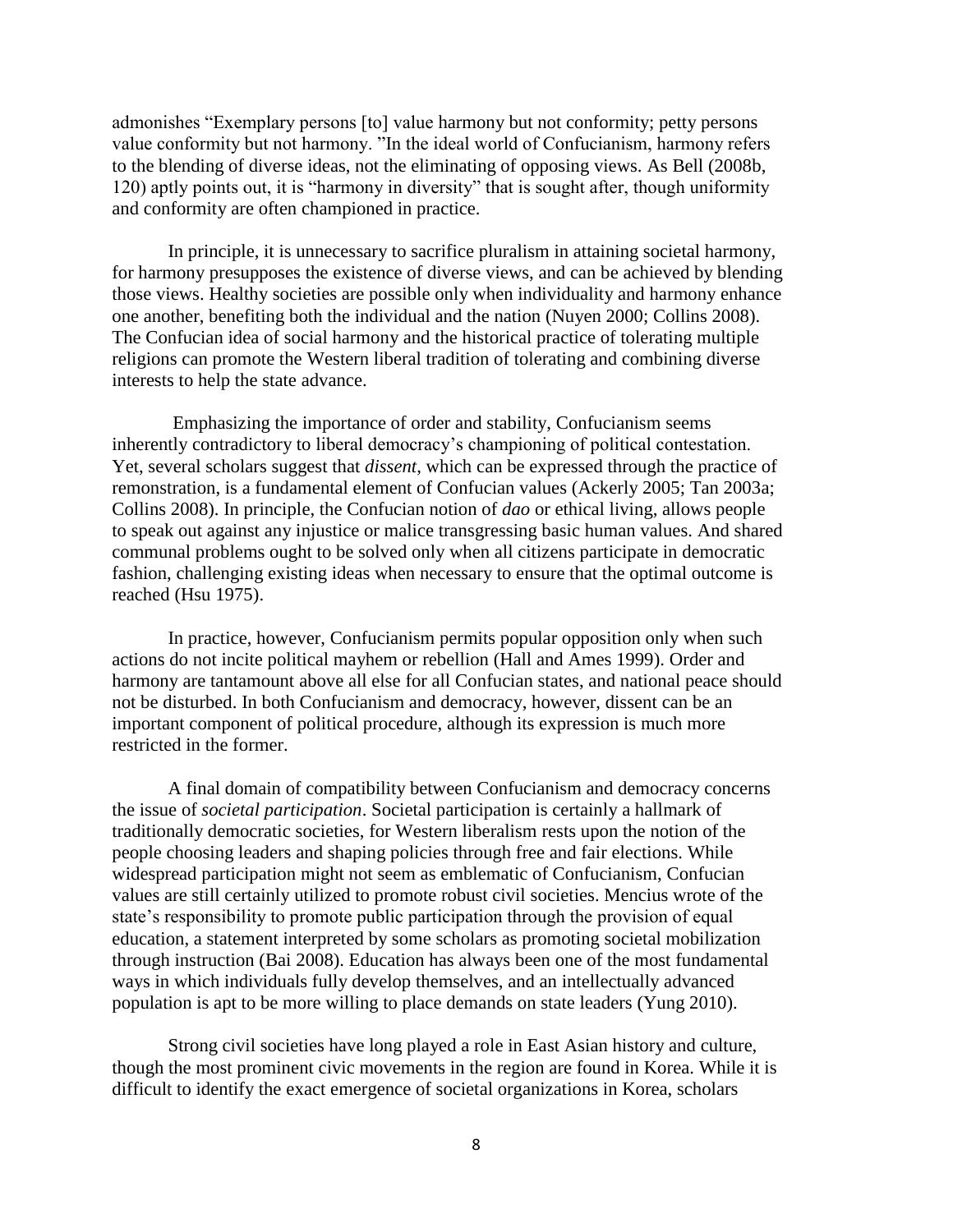suggest that such groups first gained traction during the *Choson* dynasty of the early nineteenth century (Cho 1997). As the Korean national identity faced serious threats from Chinese and Japanese mercantilists at the time, progressive intellectuals formed independent associations designed to prevent foreign influences from eroding traditional norms. In Korea's case, civil society was created to preserve the nation's very identity. Korea's civil society also relied on the Confucian tradition of remonstrance, providing citizens with greater opportunity to communicate with political elites. Contemporary Korean scholars argue that the rising civic movements witnessed during this era were the first instances of state capitulation to popular demand anywhere in East Asia (Cho 1997).

It is important to note that the similarity between Confucianism and Western democracy promoted by scholars in this school of thought is concerned primarily with *societal*, rather than *political*, participation. Civic organizations have a long history in East Asia, and often serve as a mediating factor between the state and the family. Confucianism's historical view of political participation is a bit less established as the preceding section indicates that if a state's leader behaves virtuously and responsibly, citizens are expected to remain content and loyal. Widespread political participation is a much more recent phenomenon in the region, and is not as closely attuned to Confucian ideals as is societal participation.

#### **The Convergence Thesis**

In the scholarly works reviewed so far, there is a tendency to evaluate the relationship between democracy and Confucianism as dichotomous – Confucian values are perceived as either compatible or incompatible with democracy. Such dichotomous perceptions often overlook the existence of the similarities between the two phenomena, and fail to take note of their potential to overlap. Their relationship actually becomes much more complex with each of them being transformed by a host of other factors. When they focus exclusively on the democratic or undemocratic of Confucian values, scholars are likely to ignore the intricacies of the relationship between Confucianism and democracy, and overlook the areas of their potential linkage as well.

An increasing number of scholars have recently begun to note that Confucianism and democracy can be reformulated in such a way that new and hybrid regimes can be built throughout the region (Bai 2008; Bell 2006; Y. Kim 1997; Tan 2003a). Proponents of this perspective, on the one hand, perceive traditional Confucian values of order and efficiency as helpful for building stronger democracies, because such norms promote societal stability and cooperation. On the other hand, they recognize that the introduction of democracy into East Asia can encourage the growth of liberal thought and self-reliance, while still respecting the Confucian ideals of the common good and mutual responsibility. This final section surveys scholarly work, while evaluating possible *convergences* between Confucianism and democracy, and studying ways in which each might build upon the other to create potential paths in the future.

Though democracy and Confucianism clash on several significant points, many scholars have identified elements of each doctrine that can benefit both doctrines. One of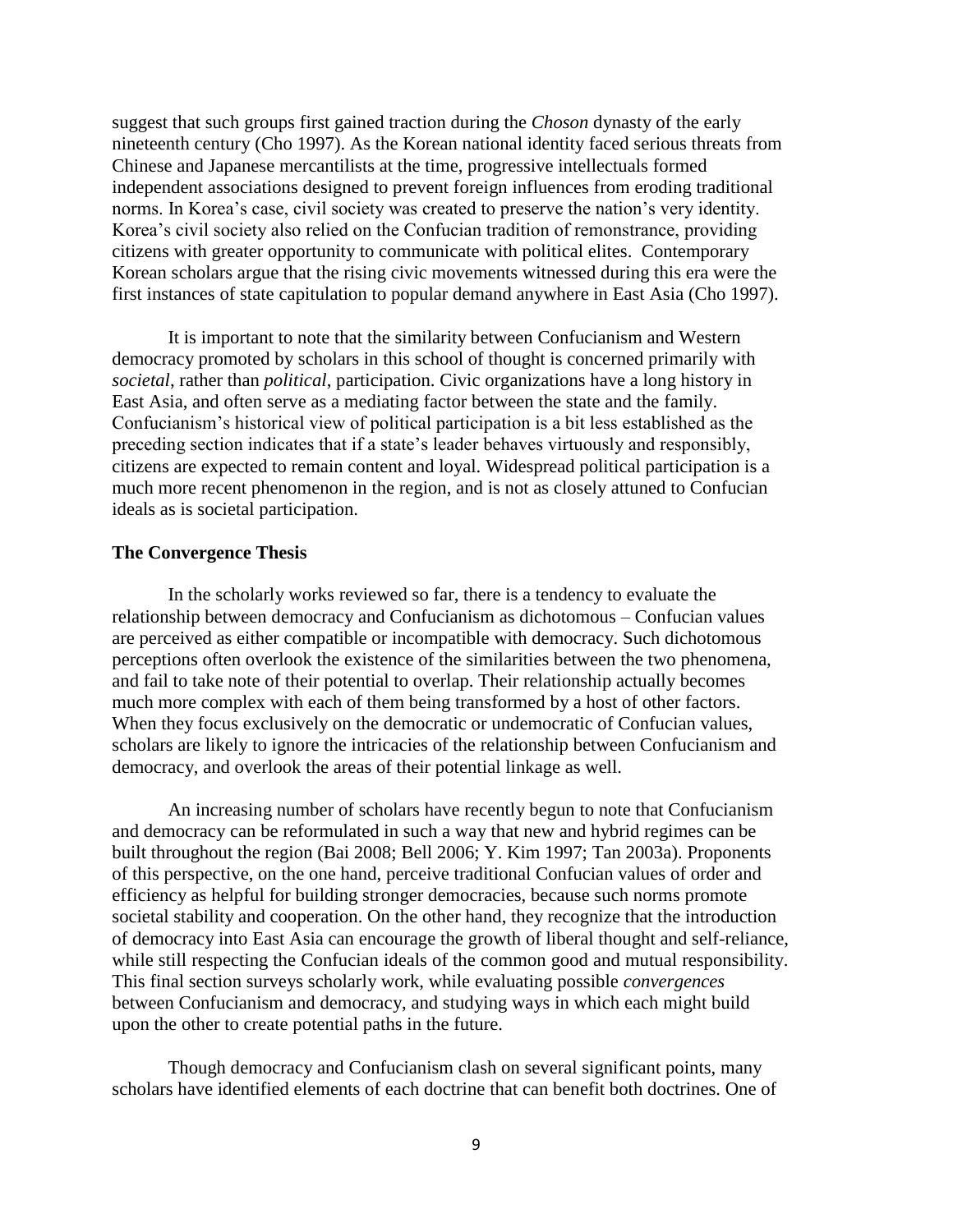the most prominent linkages between the two doctrines concerns the Confucian conception of human rights (de Bary 1991; Chan 1999; Freeman 1996 Tu 2002). The Confucian principles of benevolence and reciprocity stress humanism, or consideration of other people in society. Governmental leaders might find it desirable to limit certain liberties in order to maintain political power, but they can reformulate these principles of humanism to promote democratic government for the people, not just by the people, in East Asia today. Confucianism could also be used to strengthen existing democracies in East Asia. Yung Myung Kim (1997), for example, points out that the Confucian emphasis on societal order and respect for authority might indeed aid the survival of burgeoning democracies.

Institutionally, what features might a fusion of Confucian and democratic governance possess? Daniel A. Bell (2006) argues that government solely by the people is inappropriate for historically Confucian societies, for democratically elected representatives might not be fully able to measure long term consequences of their decisions. He proposes instead a system combining Confucian ideals of government by intellectual elites with liberal ideals of electoral accountability of government to citizens, utilizing both traditional and modern institutional frameworks. More specifically, his model of Confucian democracy consists of two chambers of policymakers – one elected by the people, one selected on the basis of competitive examinations. Shielded from the demands of voters concerned with their short-term interests, the upper chamber would be able to serve the interests of the people as a whole. Bell's ideal upper chamber would also be able to protect unpopular individuals and vulnerable minorities from the verdicts of majorities in the lower house (Bell 2006).

It is entirely possible that Confucian values might be used to amend the less desirable aspects of Western liberal democracy. Confucian norms can remedy problems such as rampant individualism and lack of commitment to family and community. Democracy, when forged with Confucian ideals, could produce a uniquely regional system of democracy that combines the principle of government by the people with that of government for the people. In *Confucian Democracy*, for example, Sor-Hoon Tan (2003) proposes an alternative to liberal democracy. Tan argues that unlike a liberal democracy that operates under the constraints of interest groups, Confucian democracy is capable of promoting both individual freedom and the common good. Further, Tu Weiming (2000a, 211) points out: "democracy with Confucian characteristics is not only imaginable but may also be practicable." To put such a notion of Confucian democracy into practice, however, we have to find out how Confucianism can be democratized and how democracy can be Confucianized. This is because "the present institutional forms of Asian Confucianism and Western democracies are sufficiently distinct to preclude a marrying of the two (Hall and Ames 2003, 124).

Ensuring the mutual existence of liberal democracy and Confucianism in East Asia, therefore, requires a great deal of effort, but scholars in this third and final school of thought believe that such goals are entirely achievable. Electoral democracy and Confucian practices both possess some innate flaws, and arriving at a convergence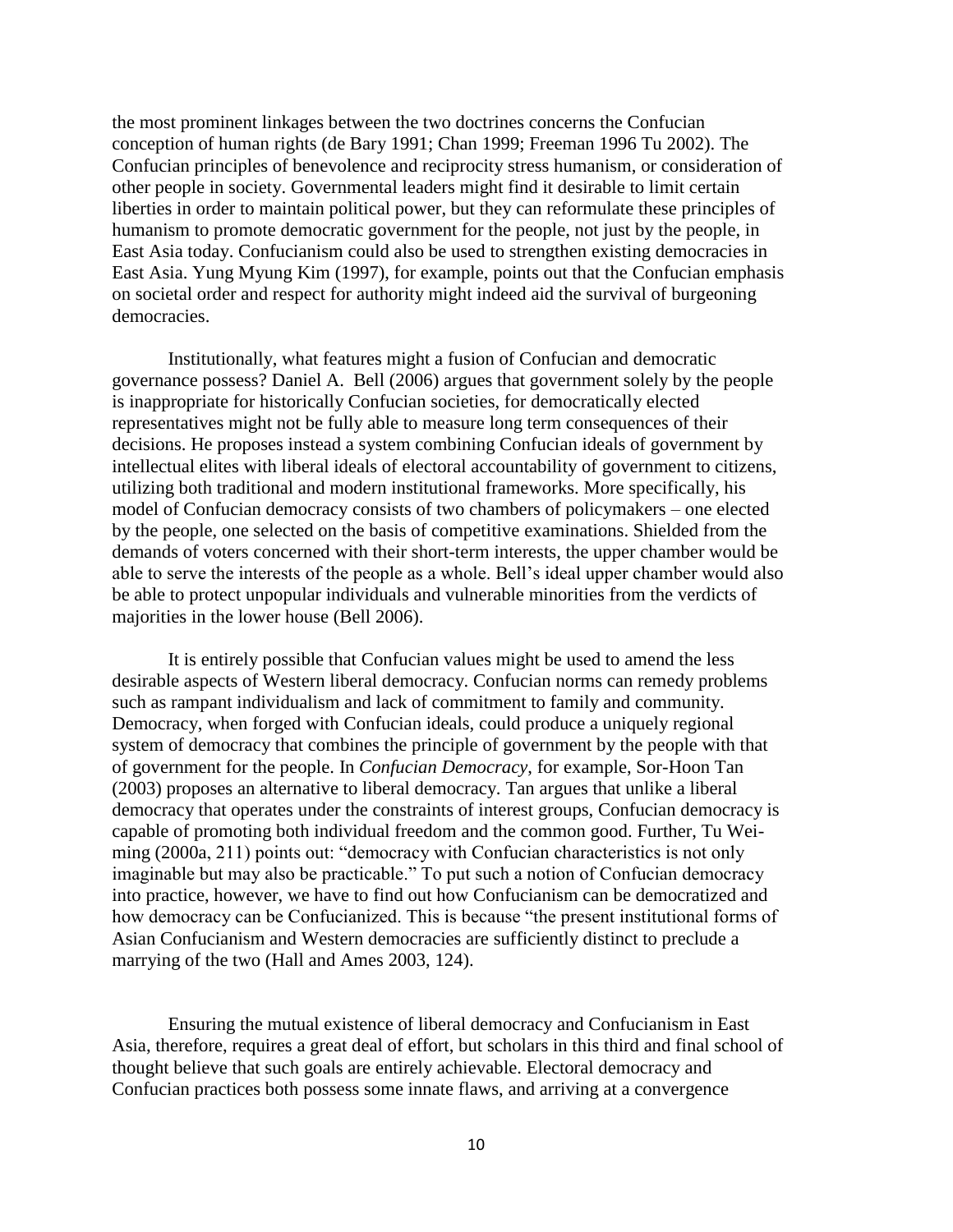between the two may be the best way to prevent any future problems. Sor-HoonTan's promotion of Confucian democracy and Daniel A. Bell's notion of a legislature based on both democratic principles and Confucian ideals serve as important theoretical steps on the path to implementing such systems in the future. It is, however, difficult to predict the actual developmental passage that democratic governance will experience in East Asia, but the growing convergence between history and modernization will certainly be an interesting and dynamic journey.

Why is there so much debate and division over the compatibility or incompatibility between Confucianism and democracy? Why has the debate persisted for so long? To begin with, disagreements originate over which *concepts* of Confucianism and democracy are used in analyses and how they are conceptualized. The opposing conceptualizations of Confucianism and democracy have contributed to different interpretations of their relationships (Chan 2007; Collins 2008; S. Hu 1997; Xu 2006).

Specifically, democracy is conceptualized procedurally as government by the people or substantively as government for the people. Similarly, Confucianism is conceptualized liberally in terms of benevolence, reciprocity and other humanistic values or illiberally in terms of conformity, duty, and other authoritarian values. Those who define democracy substantively and/or Confucianism liberally tend to promote the *prodemocratic* argument of compatibility (de Bary 1991; Hsu 1975; Tu 2002). Those who conceptualize democracy procedurally or liberally and/or Confucianism illiberally tend to advocate the *anti-democratic argument* of incompatibility (Huntington 1996; X. Kang 2006). Those who define either democracy procedurally and Confucianism liberally or democracy substantively and Confucianism illiberally are likely to subscribe to the convergence argument (Bell 2006; Hahm 2004; Tan 2003a, 2007). Such divergent conceptualizations are at the heart of the compatibility debate.

#### **Empirical Studies**

How does Confucianism affect democracy? Can Confucianism accommodate democratic politics? To date, the debate on the relationship between Confucianism and democracy has been mostly in theoretical conjecture terms, and lacks empirical validation. Undoubtedly this debate has helped to identify the important components that underlie each of the three different types of their relationship. Remaining largely speculative without empirical support, theoretical interpretations need to be tested against the patterns of the relationship that actually exist in the minds of the people of historically Confucian societies.

Scholars have only recently begun to use public opinion data from East Asia to assess the impact of Confucian values on the democratization process taking place among individual citizens. Russell Dalton and Nhu-Ngoc Ong (2006) examined how social authority orientations in six historically Confucian countries affect popular support for democracy. Their analysis of the World Values Surveys revealed no strongly significant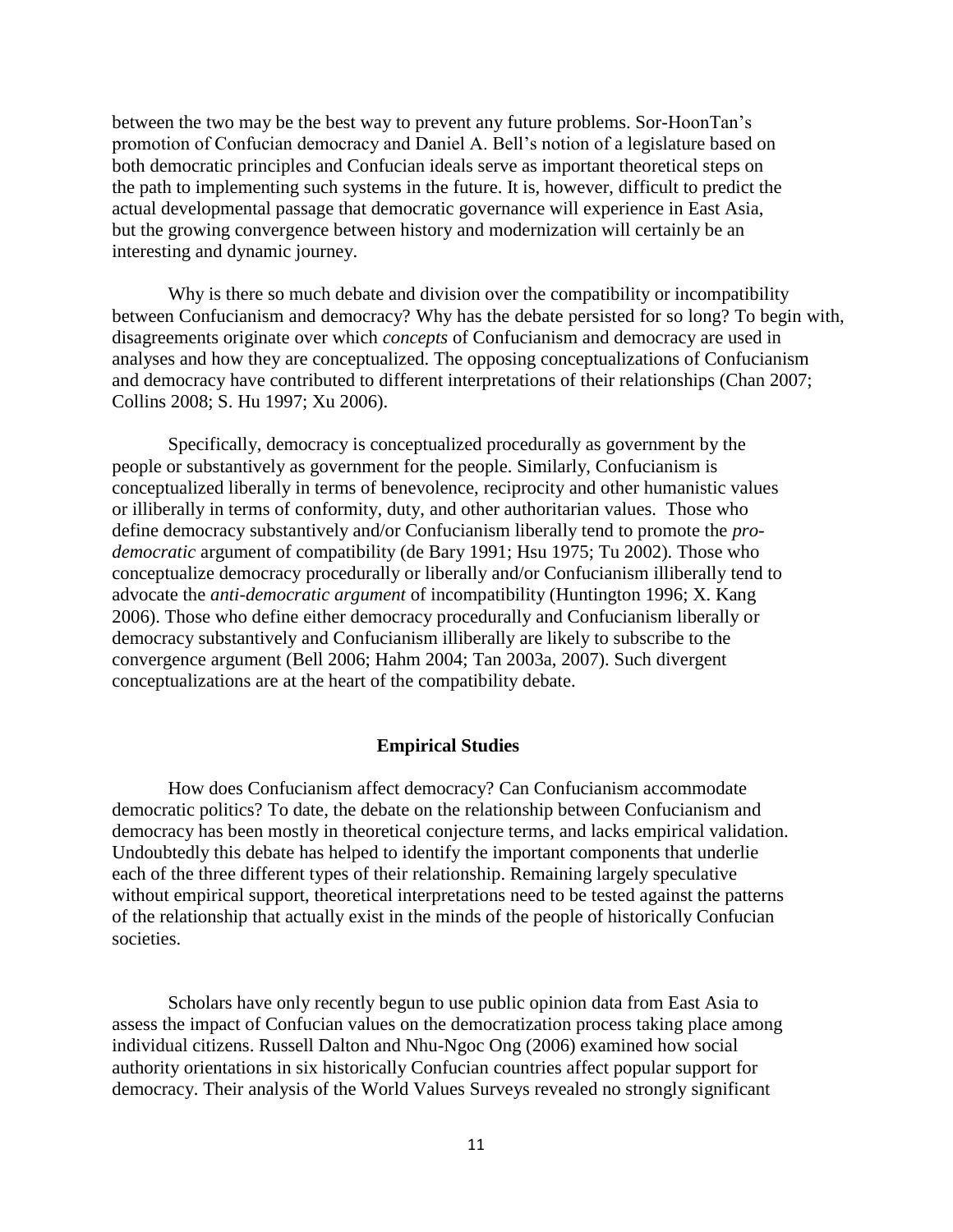relationship between the two variables. Contrary to what is expected from the incompatibility thesis, a belief in parental respect, obedience, and deference to authority is not a powerful force deterring people in those countries from supporting democracy.

By contrast, Joel Fetzer and J. Christopher Soper (2007) found that among the Taiwanese, valuing family loyalty actually increases support for democracy and women's rights. This finding that Confucianism strengthens support for human rights confirms the compatibility thesis. Among South Koreans, Chong-Min Park and Doh Chull Shin (2006) found that adherence to the Confucian norms rejecting adversarial politics detracts from support for democracy. Among the people in China, Taiwan, and Hong Kong, Yu-Tzung Chang, Yun-han Chu and Frank Tsai (2005) also found that Confucian family values detract significantly from popular support for the democratic values of political freedom and equality. These negative findings between Confucian and democratic values support the incompatibility thesis.

All in all, the results of previous empirical studies are not consistently supportive of any of the three contrasting theses discussed above. The direction and magnitude of the relationships between Confucian and democratic values vary considerably from one study to another and from one country to another. As discussed earlier, these differences are largely due to the divergent conceptions of the two variables, and the divergent measurements of the selected components of each variable. More notably, these studies have failed to consider how all or most of the core norms and values of Confucianism are distributed throughout the entire region of historically Confucian Asia. They have also failed to examine the effects of those norms and values on the various dimensions of democratic citizenship, including the most fundamental cognitive dimension of democratic citizenship.

#### **Conceptual and Theoretical Foundations**

My study was designed to conclusively settle the age-old Asian Values debate by testing all three intellectual perspectives on the relationship between Confucianism and democratization empirically. To this end, I first distinguished Confucian values from Asian values by rejecting the equation of Confucian values with Asian values which the Asian Values Thesis has often implied. Conceptually, therefore, Confucianism was regarded in my study as a phenomenon covering the region of East Asia identified as historically East Asia.

Theoretically, the study is based on the assumption that the installation of competitive elections and multiple political parties alone do not make for a fully functioning democratic political system. As Rose and his associates (1998, 8) aptly point out, these institutions constitute nothing more than "the hardware" of representative democracy. To operate the institutional hardware, a democratic political system requires "software" that is congruent with the various hardware components (Almond and Verba 1963; Eckstein 1966). Both the scholarly community and policy circles widely recognize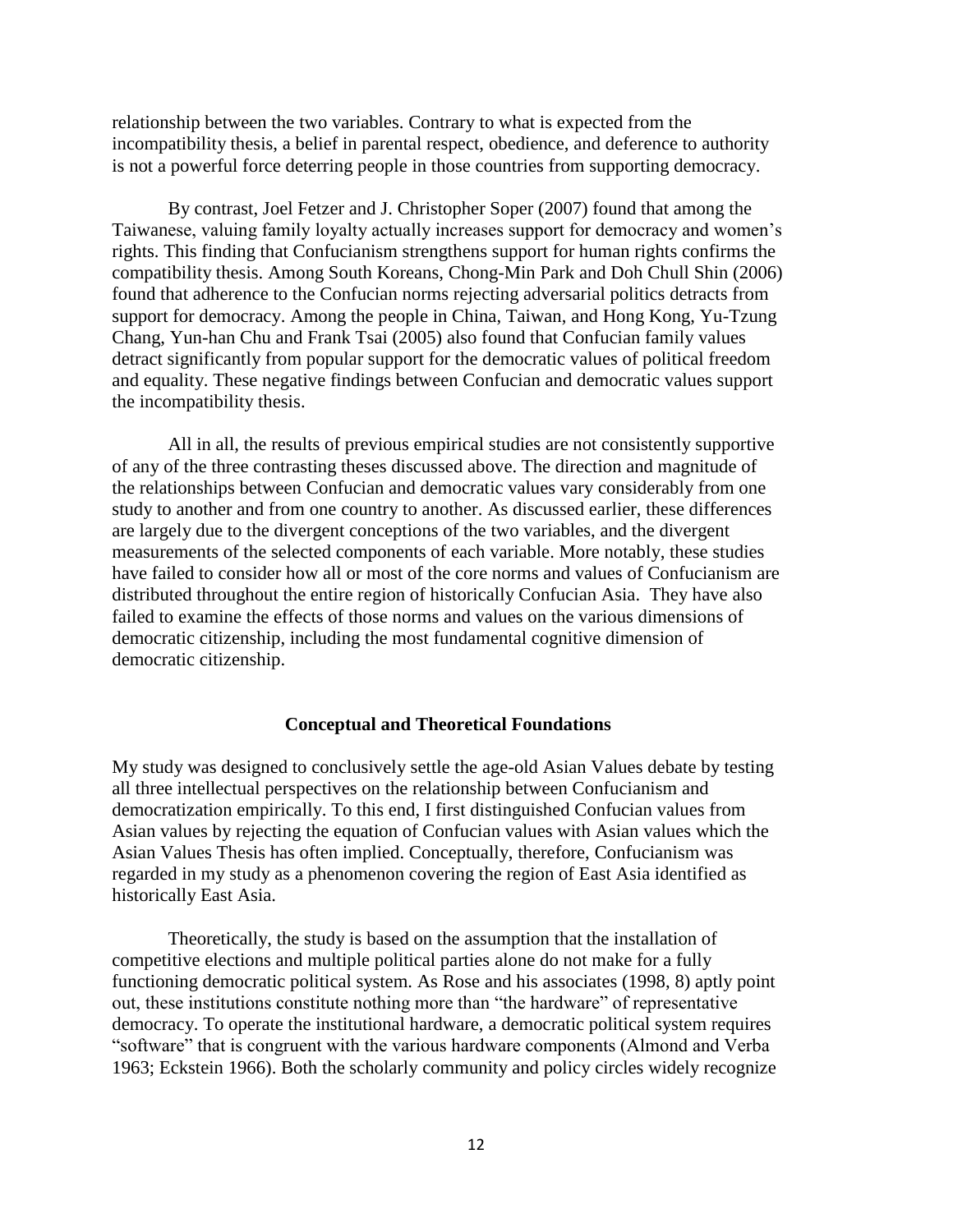that what ordinary citizens think about democracy and their reactions to its institutions are key components of such software.

To build such an effectively functioning democracy, moreover, ordinary people have to develop "the social ability to collaborate for shared interests" through norms and networks of civic engagement (Putnam 1993, 182; see also Nuyen 2002; Tan 2003b). They also have to develop the political ability to appreciate the virtues of democracy and then must commit themselves to those. Civics and politics are, therefore, assumed to constitute two distinct arenas where individual citizens can democratize and contribute to the building of an effective democracy.

This perspective that the civic and political spheres of life are interdependent comes from the Confucian ethic that individuals are not autonomous but are social beings defined and refined through their relationships with others and with their communities (Nuyen 2002). Rights, duties, and responsibilities, therefore, cannot be defined in terms of the individual but must be defined in terms of the relationship between the individual and his or her community (Fox 1997). Citizenship is, therefore, always a *reciprocal* and social idea; it requires a strong sense of solidarity and active participation in social networks where rights and responsibilities are mutually supportive (Park and Shin 2006; Putnam 1993).

This broad and deep notion of citizenship, which Charles Tilly (1996) characterizes as "thick citizenship," contrasts sharply with the liberal notion of "thin" citizenship in which a citizen's responsibilities are minimal and subordinate to any concern about rights. In the liberal notion of the West, citizenship refers primarily to the right for autonomous individuals to pursue their conceptions of the good life freely. In such an atomized vision of human existence, there is little room for self-interested individuals to reflect about the importance of community in terms of their social responsibilities and role. As Xinzhong Yao (1999, 34) points out, "freedom without responsibility would result in the collapse of the social network and in the conflict between individuals and between individuals and society."

To avoid such conflicts, early Confucians advocated civic life as a crucial component of citizenship in the belief that any polity, either democratic or non-democratic, cannot be sustained without citizens caring for each other and their community. Following this Confucian notion of "thick citizenship", I broadly defined democracy as a community of mutual caring and considered citizens' engagement in civic affairs together with their commitment to democratic politics. I also broadly defined Confucianism as a system of social and political ethics, which Confucius and other early Confucians advocated for the achievement of *datong shehui*, a community of grand harmony.

As civic life plays a vital role in educating people about the art of democratic politics (Putnam 1993), I examined how Confucian social ethics of familism and communitarianism affect the way in which people in Confucian Asia engage with their fellow citizens *behaviorally* and *psychologically* and how these ethics affect how people in Confucian Asia become members of a civic community. Specifically, we measure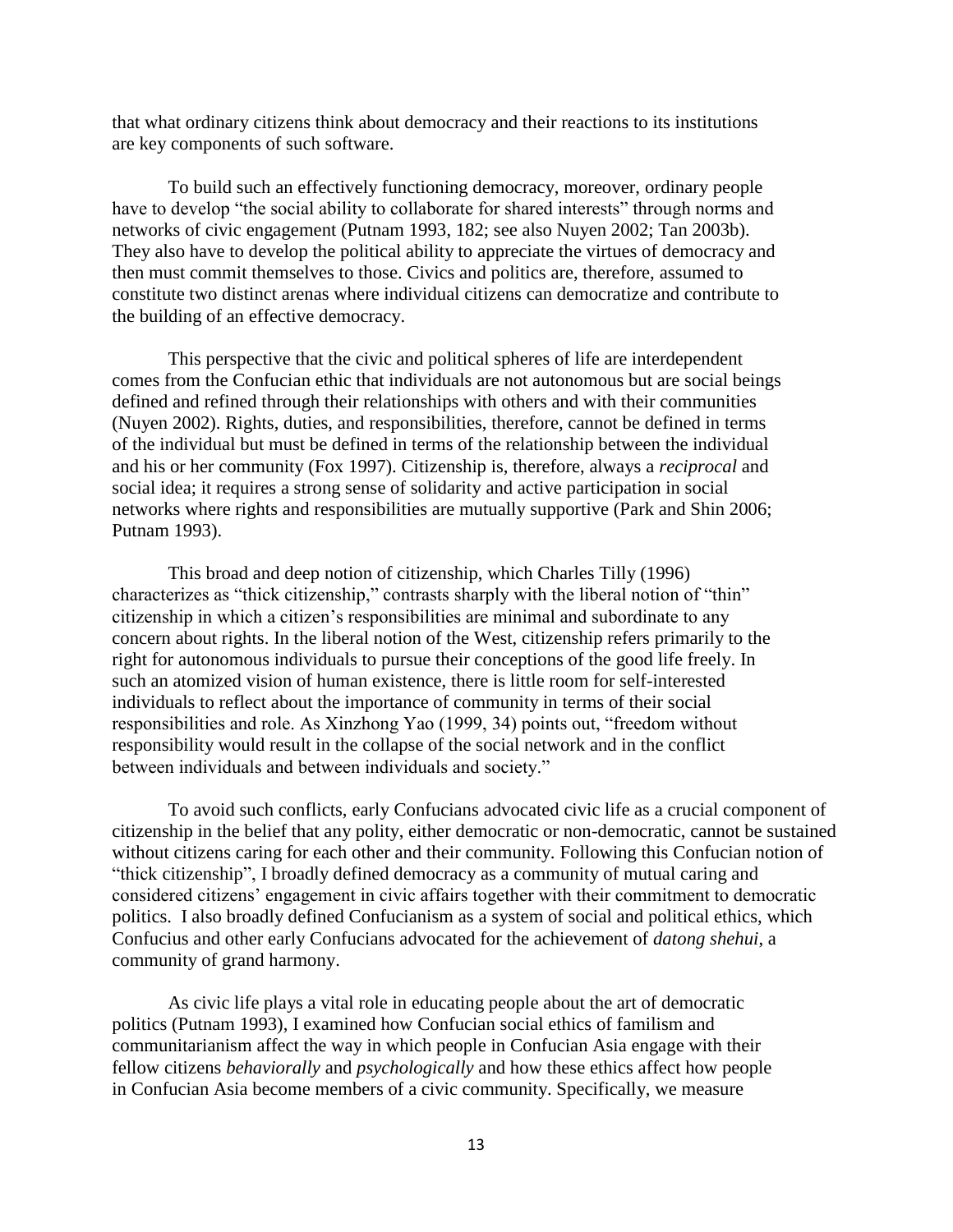civic engagement in psychological terms—how civic-minded are they—and behavioral terms—how are they interacting with other people.

As traditional political values influence how people orient themselves to or away from the democratization process (Inglehart and Welzel 2005; Putnam 1993; Nathan and Chen 2004), I examined how Confucian political ethics of *paternalism* and *ethical meritocracy* affect the ways in which people react to the process *cognitively* and *affectively* and become democrats, with a small "d". Specifically, becoming a democrat requires an accurate understanding of democracy as a distinctive system of government and unconditional endorsement of it as the preferred regime structure and policymaking process.

In a nutshell, my study aimed to offer a comprehensive account of the roles Confucianism plays and can play in making democratic citizens by investigating its effects on the civic and political life of individual citizens. To analyze the effects on civic life, I chose *civic engagement* as a key conceptual tool and examine it in both behavioral terms, for example, joining voluntary associations, and psychological terms, for example, placing trust in other people. To analyze the effects on political life, I chose *democratic enlightenment* and *commitment* as a key conceptual tool and examine its cognitive and affective characteristics in terms of understanding democracy as a distinct political system and embracing it as "the only game in town."

#### **The Prevalence of Confucian Values**

How broadly and deeply do people in historically Confucian countries, which include China, Japan, Korea, Taiwan, Singapore, and Vietnam, uphold the legacies of Confucian political and social ethics? Which of the legacies do they uphold most broadly and deeply? Across the region are Confucian East Asians more united or divided in upholding those legacies? If they are divided, what are the fault lines separating them?

To address these questions, I analyzed the attachment ordinary citizens of these countries have to the social and the political legacies identified in the Asian Values Debate as most incompatible with the ideals and practices of liberal democracy. The social legacies are hierarchal collectivism, familism, and communitarianism, while the political legacies are paternalism and elitism. Analyses of the surveys conducted by the Asian Barometer and World Values Survey projects suggest four points about the prevalence of these legacies.

In historically Confucian East Asia today, popular attachment to Confucianism is miles wide but only inches deep, as most of the population reports attachment, but shallow attachment, to Confucian legacies. Even in the wake of socioeconomic and political transformations, majorities in all of the region's countries remain at least partially attached to what Confucius and his followers taught about the good life and good government more than two millennia ago. However, none of the legacies considered draw *unqualified suppor*t from a majority of the Confucian Asian population.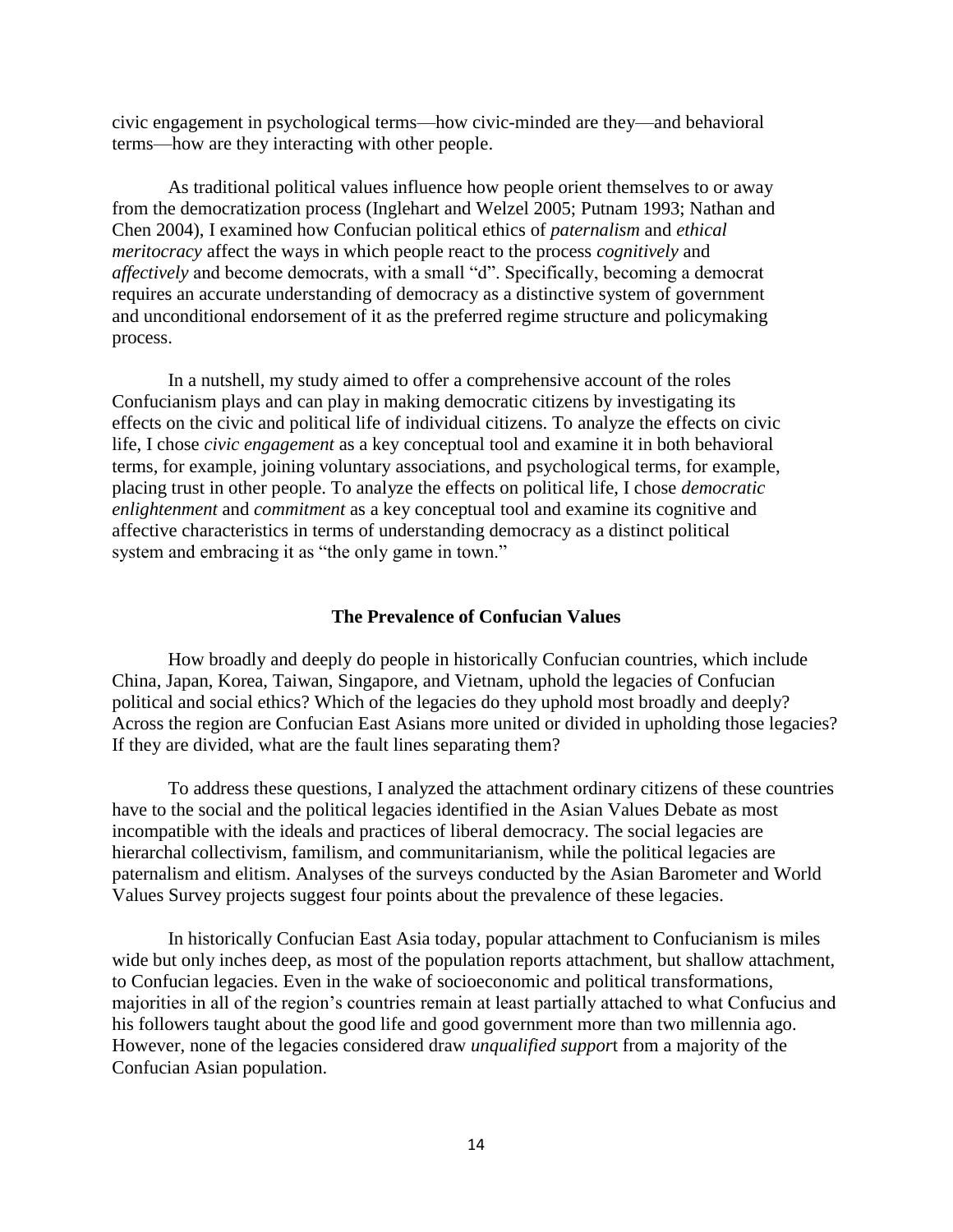In the informal and formal spheres of civic life, for example, people in every country remain far more attached to the Confucian model of interdependent and cooperative civic life than the Western liberal model of independent and competitive civic life. Those who are attached exclusively to the Confucian model form a small minority in all six countries. In every country, however, more people support it in the informal sphere than in the formal sphere.

In the region, people are less attached to Confucianism as a model of conduct, or way of life than as a source for politics, or a system of government. They are less attached to the social norms of civic life than those of family life. It appears that socioeconomic modernization, which impacts how people go about their lives, has been a more powerful force than democratization in eroding Confucian legacies. Also, socioeconomic modernization has affected the public sphere of life more powerfully than the private sphere.

Historically Confucian East Asia is no longer a single cultural zone in regards to the mass public's commitment to the legacies of Confucian social and political ethics. The region is divided into two cultural sub-regions: in one, there is broad, though not deep, support for Confucian legacies; in the other, support is neither broad nor deep. Because these two cultural sub-regions fall roughly along the same lines separating authoritarian and democratic regimes and because both the authoritarian and democratic regimes have similar Confucian legacies this finding of two cultural sub-regions also suggests that non-democratic rule promotes continued orientation toward the Confucian model, while democratic rule promotes a turning away from it.

Finally, none of the Confucian legacies analyzed in this study constitute a unique set of cultural characteristics found only in historically Confucian East Asia, where the teachings of Confucius and his followers served as the ideological and institutional foundations of political and social life. Certainly, the finding that these legacies are equally or more prevalent in other non-Western regions indicates that it is unsound to attribute the lack of democratization in Confucian East Asia exclusively to Confucian legacies, as the Asian Values Thesis does. It also suggests that some of the values long considered "Confucian" might be better labeled as "non-Western traditional values".

#### **Confucian Legacies as an Influence on Democratic Citizenship**

How do the political and social legacies of Confucianism affect the way Confucian Asians understand democracy and embrace it? Analyses of the surveys conducted in Confucian Asia and other regions reveal that contrary to the Asian Values thesis, not all Confucian legacies considered to be incompatible with democratic politics have a significant effect on each important component of citizenship, and not every significant impact that does exist is negative.

While we found significant direct consequences of Confucian civic norms on the breadth of informal and formal associations, the norms of familism, together with communitarianism, contribute significantly to interpersonal trust and tolerance, two foundational components of democratic civic life. This finding, linking the two Confucian social norms to the making of civic-minded citizens, supports the Confucian tenet that "filial piety and fraternal duty are the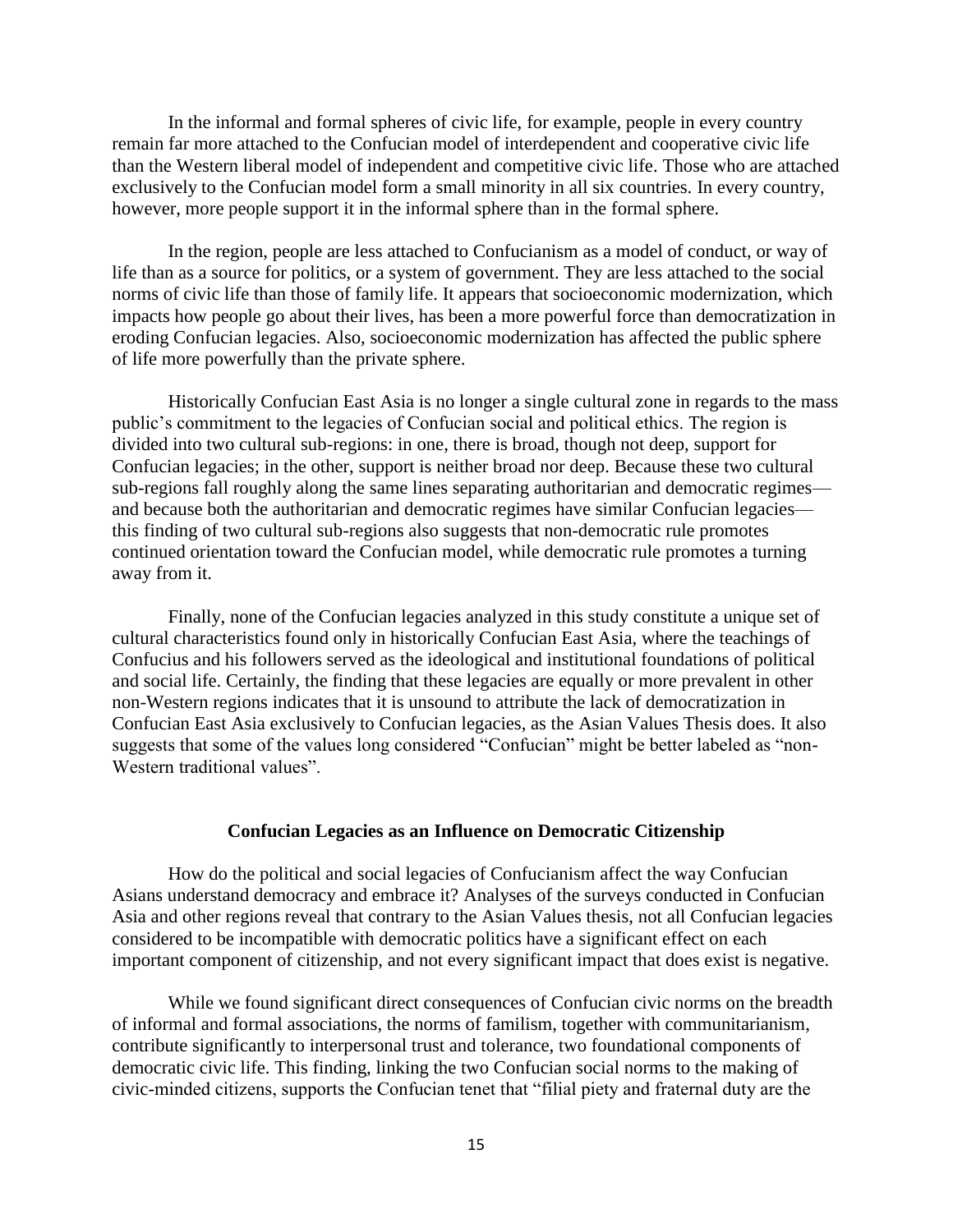roots of humanness" (*Analects* 1:2) and that family relations thus serve as the foundation for social life. This finding also confirms the counterclaim of the Asian Values Thesis that Confucianism contains the seeds of democratic politics. It also disputes Francis Fukyuma's (1995) claim that Confucian familism is a sort of amoral familism, which limits the extending of trust to those outside the family and thereby hinders economic development.

The legacies of Confucian social ethics contribute significantly to the development of hybrid or non-liberal misconceptions of democracy. For example, of the four types of culture considered—hierarchal, individual, egalitarian, and fatalist—Confucian hierarchal culture is the one most often associated with a misconception of the distinctive characteristics of democracy and its alternatives, even when the influences of socialization and modernization variables are statistically removed. As a result, a misconception of democracy as a hybrid regime is most prevalent among upholders of Confucian culture.

The political legacies of Confucianism, like its social legacies, remain a significant influence on the way in which people conceive of democracy and government. Specifically, attachment to paternalistic meritocracy contributes significantly to understanding democracy in substantive terms, while it has an equal negative effect on understanding democracy in procedural terms. Further, those attached to paternalistic meritocracy are very reluctant to understand democracy merely in liberal terms. Authentic liberal democratic conceivers, who equate democracy exclusively with freedom and who prioritize freedom as its most essential characteristic, constitute a very small minority (6%) of the Confucian East Asian population. As compared with their peers, even in non-Confucian East Asia, moreover, people in historically Confucian East Asia remain less attached to the notion of liberal democracy (6% vs. 11%). Undoubtedly, such non-liberal conceptions of democratic politics have a lot to do with the Confucian legacy of good government that prioritizes economic well-being.

Equally notable is the finding that the legacies of Confucian ethics neither orient people away from the democratic system of government nor toward its authoritarian alternatives, at least at the abstract, regime level. Most people in Confucian East Asia desire to live in a democracy, rather than in an authoritarian regime, regardless of their attachment level to Confucian legacies. Even among those who are strongly attached to those legacies, a large majority of nearly fourfifths (79%) prefer to live in a democracy, while a very small minority (2%) prefer to live in an authoritarian regime. Contrary to what is expected from the central claim of the Asian Value Thesis—that Confucianism is incompatible with democracy—attachment to Confucian legacies turns out to be compatible with democratic regime preferences and incompatible with authoritarian regime preferences.

When people are attached to the legacies of paternalistic meritocracy, however, they feel differently about the two different types of democratic systems: they are favorably disposed toward non-liberal democracy, characterized by democratic regime structure and authoritarian mode of governance, and unfavorably disposed toward liberal democracy, characterized by democratic regime structure and democratic mode of governance. In the minds of people in Confucian East Asia, therefore, it is a non-liberal democratic system, not an authoritarian political system, which is most compatible with Confucianism. It is, moreover, liberal democracy, not electoral or delegative democracy, which is incompatible with Confucian legacies.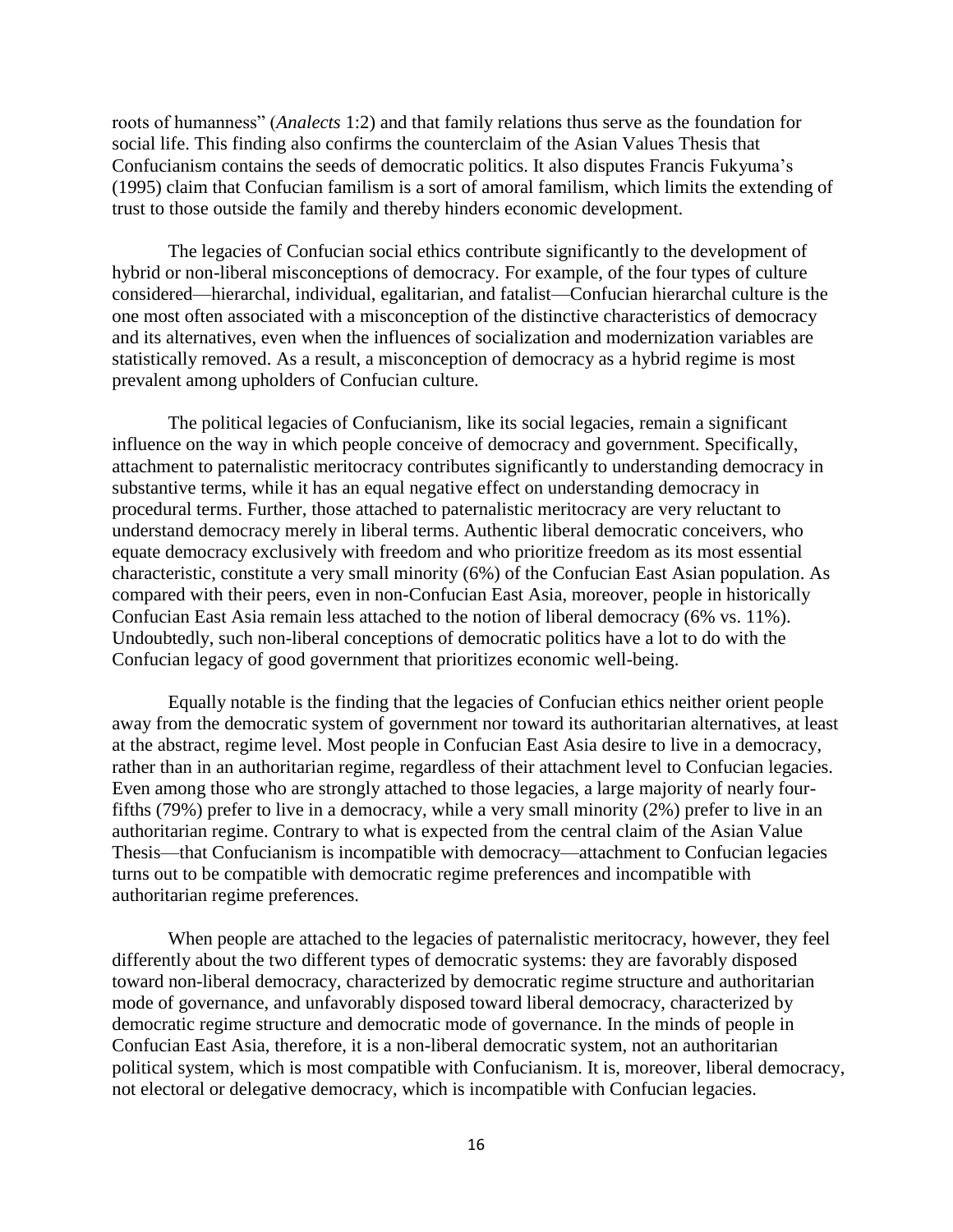Finally, it should be noted that attachment to Confucian political legacies constitutes one of the two most powerful forces shaping regime orientations. They shape both cognitive and affective orientations to democracy more powerfully than does either of the two core components of socioeconomic modernization: education and income. Specifically, the political legacies of paternalistic meritocracy have more than twice as much influence over liberal and non-liberal democratic orientations as does each of the two socioeconomic resources. To put it differently, Confucianism detracts from liberal democratic support more powerfully than the two resources that promote that support enhance it. Because attachment to Confucian legacies is a very powerful force, this finding indicates that Confucian legacies are capable of offsetting the liberalizing effect of socioeconomic modernization on cultural democratization. It also suggests that liberal democracy is not likely to become the only political game in Confucian East Asia in the near future.

Unlike Confucian political traditions, however, we found attachment to Confucian social legacies to have no significant effect on democratic orientations, either liberal or non-liberal, although Confucian hierarchal culture, as compared to the three other types of culture, is least likely to foster liberal democratic orientations and most likely to foster non-liberal democratic orientations. This suggests that the Confucian way of life, featuring hierarchism and collectivism, affects popular reactions to democracy indirectly by orienting people toward the Confucian notion of good government featuring paternalism and meritocracy.

Confucian legacies, when considered as a whole, cannot be judged to deter the general process of cultural democratization, i.e., building a nation of democratic citizens. Their effects, instead, represent a mixed bag. Political legacies appear to be inimical to the particular process of orienting citizens to liberal democracy in which individual freedom and interests matter above the community's. Social legacies, on the other hand, are compatible with the process of orienting citizens toward communitarian democracy in which individual members cooperate with each other instead of competing against each other.

These and other findings presented in the book contradict the central claim of the Asian Values Thesis that people in Confucian Asia remain broadly and deeply attached to the legacies of Confucian political and social ethics, and their attachment to these legacies discourage them from embracing democracy.

#### **Reassessments of the Asian Values Debate**

The Asian Values Thesis maintains that the political and social legacies of Confucianism are incompatible with the norms, values, and structures of democratic politics and are instead compatible with those of authoritarian politics. Supporters of this thesis thus conclude that a democratic system of government is unsuitable for historically Confucian East Asia, where it is assumed ordinary people and their leaders remain attached to Confucian ethical norms and values. In view of the survey findings presented above, we first evaluate these claims of the thesis empirically. Then we recast the thesis in the framework of Harry Eckstein's (1966)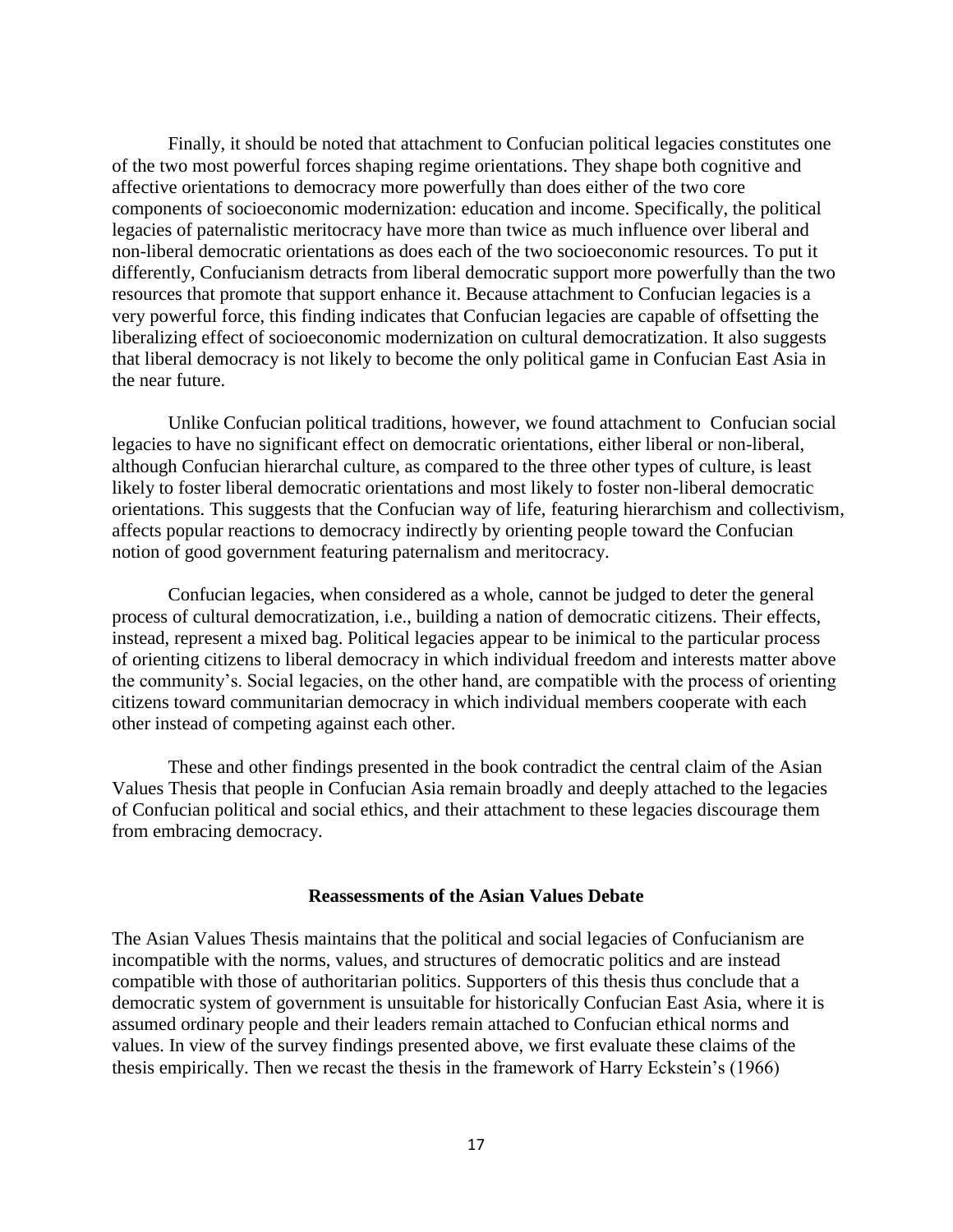congruence theory, and examine the Asian Values Thesis's limitations as a theory of democratic underdevelopment in view of the recent fine tunings of Eckstein's theory.

As a theory of democratic underdevelopment, the Asian Values Thesis bases its claim of an incompatibility between a Confucian heritage and full democratization on three highly dubious premises. The first is the premise that Confucianism constitutes a well-unified or integrated system of thought, with all of its components mutually supportive of one another. The second premise is that the key components of Confucianism are all pro-authoritarian and antidemocratic and thus consistently or uniformly negative in their effect on democratic politics. The third premise is that all Confucian legacies influence democratic politics, but none are influenced by it. Confucianism is, therefore, considered exclusively exogenous to democracy; the two phenomena are not endogenous to each other.

Confucianism does not represent a well-integrated system of *exclusively authoritarian* social and political ethics. Instead, it is one of many multi-vocal systems of political doctrines and social ethics (Stepan 2000). Being loosely structured, it consists of many conflicting elements. On religious and spiritual matters, for example, Confucius told his students not to "serve the spirits" (*Analect*s 11:12), while preaching the virtue of practicing ancestor worship (*Analects* 1:11). As suggested in the following passage, he even emphasized the importance of understanding the spirit of Heaven: "Without understanding the ordinance of Heaven, it is impossible to become a superior man" (*Analects* 20:3); "Wealth and honor depend upon Heaven" (*Analects* 7:5).

Contrary to what is expected from the thesis, moreover, the legacies of Confucian political and social ethics are not uniformly detrimental to the development of democratic citizenship. Some key norms of interpersonal relationships, such as familism and communitarianism, are found to contribute to, rather than detract from, democratic citizenship. Other Confucian norms such as meritocracy and paternalism are found to be compatible with popular preference for non-liberal democracy. As discussed earlier, democracy, not its authoritarian alternatives, is the most preferred system of government among residents of Confucian East Asia, even among those who are unqualified in their commitment to Confucian norms of paternalistic meritocracy.

Equally notable is the finding that Confucian legacies and democratic political practices have a reciprocal and highly dynamic relationship: each influences the other. Attachment to the Confucian principles of ethical meritocracy and paternalistic government motivates people to prefer non-liberal democracy over liberal democracy. A continued experience of liberal democratic rule, on the other hand, motivates people to dissociate themselves from those Confucian political principles, while a continued experience of authoritarian rule discourages them from doing so. The survey findings of such highly complex and dynamic reciprocal relationships between the two phenomena directly challenge the *Incompatibility Thesis*' fundamental premises: (1) Confucianism is exogenous to democratic politics, and (2) its effect on democracy is always negative.

Theoretically, the central claim of the Thesis can be recast as that of the congruence theory advocated much earlier by political scientist Harry Eckstein (1966). Unlike the original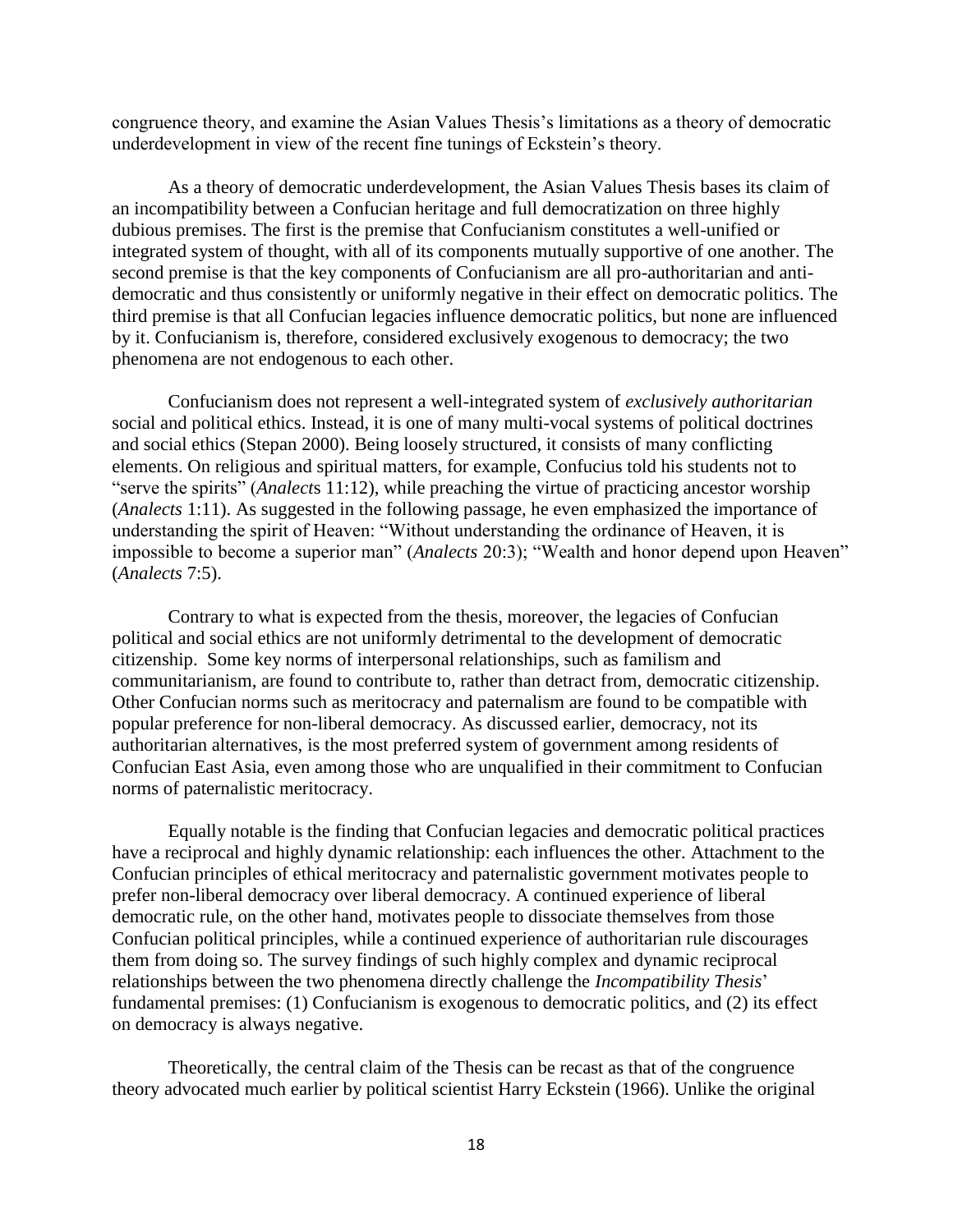congruence theory, the Asian Values Thesis, as a model of democratization, is deeply flawed on conceptual and theoretical grounds. Conceptually, it is flawed because it is based on a misconception of democratization or democratic development. Theoretically, it is flawed because it fails to take into account the positive role that non-democratic values and their incongruence with democratic structure play in the process of democratization.

Conceptually, both advocates and critics of the Asian Values Thesis are concerned exclusively with the problems of maintaining the stability of democratic political order by keeping it from reverting back to authoritarian rule. Consequently, they failed to consider the problems of transforming non-democracies into democracies and of deepening and expanding limited democracies into fully democracies. As widely known in the voluminous literature on the third wave of democratization, democratization is a multi-phased phenomenon. And the stability of the democratic polity is not always the most coveted goal that democratic reformers pursue (Haerpfer et al. 2009; Huntington 1991; Rose and Shin 2001; Shin 1994).

More notably, a democratic polity cannot achieve stability solely with the cultural values that are considered intrinsic to its functioning or with the dissociation of the citizenry from nondemocratic values. Instead, other competing values also play an important, balancing role in promoting democratic development (Almond and Verba 1963; Wildvasky 1993). For this reason, the congruence theory incorporates the two conflicting notions of congruence and disparities in specifying and prescribing a stable democratic political system.

While the cultural values most often associated with democracy sustain its institutions, competing cultural values keep those institutions in check. This is why Eckstein characterized a democratic culture as a culture of "balanced disparities." For the same reason, Gabriel Almond and Sidney Verba (1963) emphasized the role of a mixed and balanced culture, which consists of parochial, subject, and participant orientations in democratic development. Likewise, Aaron Wildvasky (1993) characterized democracy as "a coalition of cultures" including those of hierarchism, individualism, and egalitarianism. For all the important contributions that various norms and values not normally associated with democracy can make to democratic politics, however, both proponents and opponents of the Asian Values Thesis have dismissed those values and norms as inimical to its development.

In analyzing the relationship between culture and democracy, moreover, those proponents and opponents of the thesis are alike in failing to note that even in the world of democratic polities, an incongruence or a gap often develops between the level of democracy supplied by institutions and the level demanded by the citizenry (Inglehart and Welzel 2005; Mattes and Bratton 2007; Norris 2011; Rose and Shin 2001; Shin 2008). When demand outstrips supply, this form of democratic incongruence does not deter the process of democratization, as assumed in the Asian Values Thesis. Instead, it contributes to the process.

Instead, it supports the further democratization of limited democratic rule by occasioning institutional reform (Inglehart and Welzel 2005; Rose, Mishler, and Haerpfer 1998; Shin 2008; Welzel and Klingemann 2008). When democratic demand and supply are in congruence or in equilibrium at a low level, moreover, democracy is known to remain "broken-back" (Rose and Shin 2001). In the world of newly emerging democracies, therefore, democratic progress is more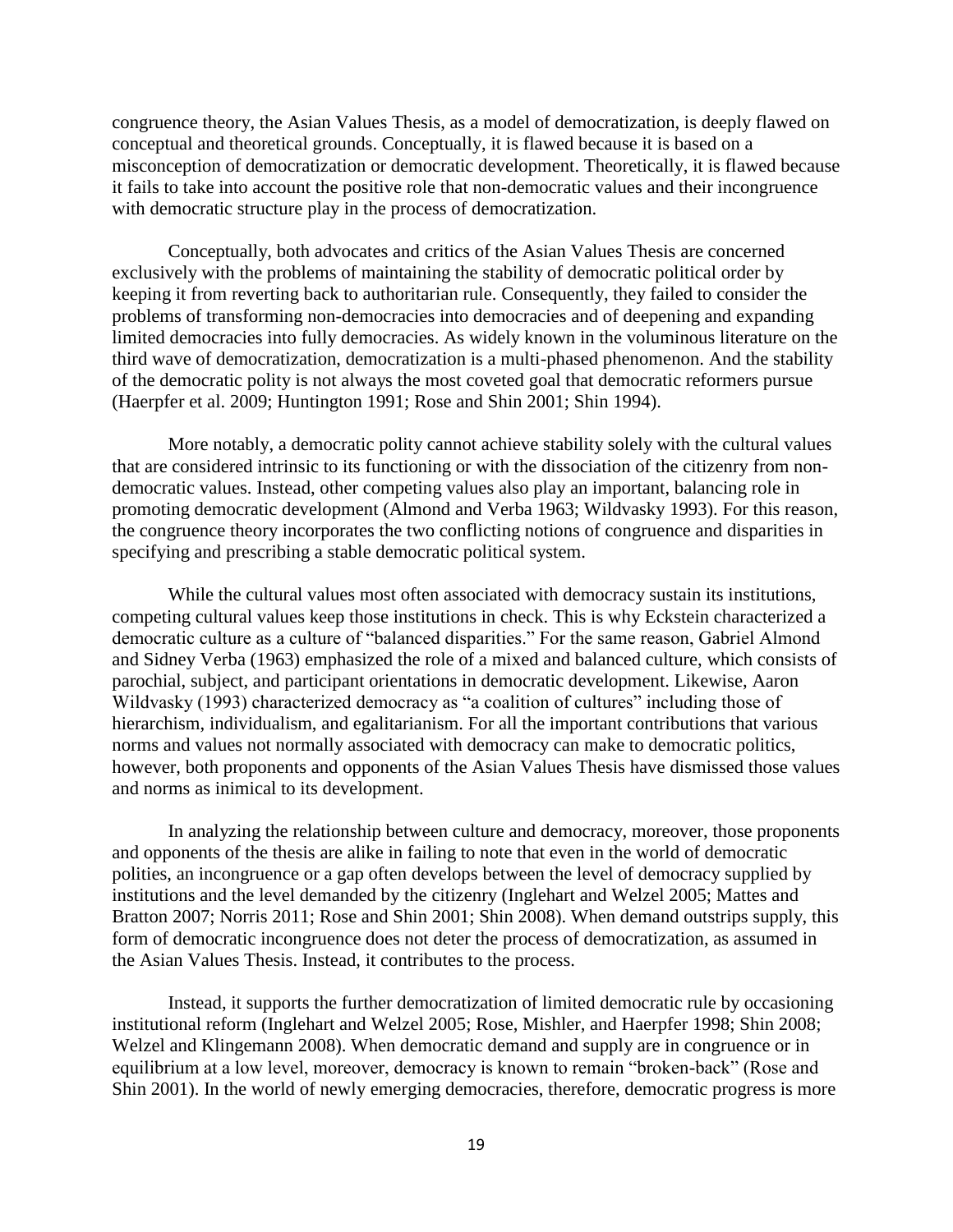likely to take place when democratic structure and culture are more incongruent than congruent. The failure to consider the potentially positive role of such incongruence is another major limitation of the Asian Value Thesis as a cultural theory of democratic development.

Critics of the Asian Values Thesis including Amartya Sen (1999) and Francis Fukuyama (1995b) challenged its claim that the norms and values Confucius and other early Confucians advocated for the building of a harmonious community called *datong shehui* are uniquely Asian. Specifically, these critics have pointed out that harmony, order, paternalism, and family values, which in the thesis have been promoted as uniquely Asian, are also valued in other parts of the world. Further, these critics have argued that freedom and equality, the two core values of democracy, are universal values superseding country and race, and these liberal values are respected in all societies, regardless of the level of their culture and socioeconomic modernization.

Many critics of the Asian Value Thesis claim that there are no quintessentially Asian values, which are uniquely and pervasively shared only among the entire population of Asia or East Asia and which therefore can be responsible for Asia's unique response to the third wave of democratization. There are two serious limitations with the claim. First, these critiques fail to take into account that values are a multidimensional phenomenon, consisting of preference and priority (Inglehart 1977, 1997). Of these two dimensions, these critics examined the Asian Values Thesis exclusively from the perspective of citizens' value preferences. As a result, they completely overlooked the prioritization of those preferences among the Confucian Asian population.

Second, the critics failed to recognize that how people prioritize their values varies considerably across different societies as this prioritzation depends on what Abraham Maslow (1943) called the hierarchy of human needs, which has its roots in the Confucian conception of human nature. As suggested in the following passage from the *Mencius* (6A:15), people even within the same society prioritize their values differently, not much differently in what they value. <sup>5</sup> The differences in their value priorities motivate them to engage in different patterns of thinking and behavior.

Our survey analyses have exhibited distinctive patterns of democratic conceptions. People in historically Confucian East Asia do not value the liberal democratic core value of freedom as much as their counterparts in the West do (Shin 1999, 61). As compared to their peers in non-Confucian Southeast Asia, moreover, people in historically Confucian East Asia rank political freedom as less essential, while ranking economic welfare as a more essential component of democracy. This pattern of prioritization of political and economic values among Confucian East Asians is distinctively different from the pattern observed among non-Confucian East Asians and Westerners. These differences in value priorities do have significant implications for the building of democracy, especially democracy in culturally Confucian East Asia.

l

<sup>5</sup> According to Mencius (6A:13), moreover, people can avoid the act of "unthinking to the highest degree" only when the person gets priorities right.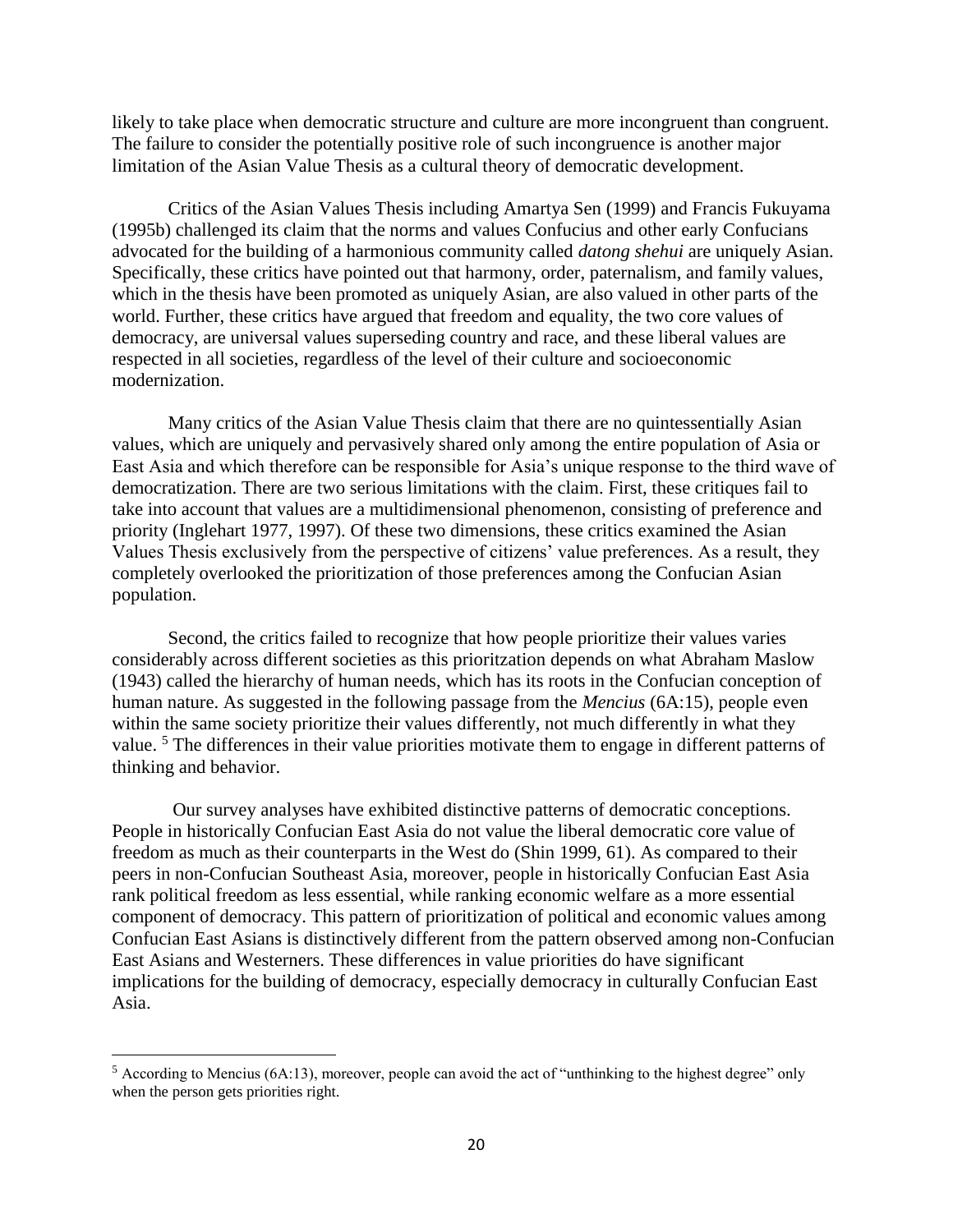Consequently, we conclude that to date, both advocates and critics of the Asian Values Thesis have failed to understand the essential components of democratic culture and the role these components play in the process of democratization. Further they have failed to understand the distinctive value orientations among the Confucian East Asian population and the impact of those orientations on the preferred type of democratic regime. All in all, it should be noted that Confucianism contains pro-democratic values and authoritarian values, and the conflict between these values should not be assumed to create instability; instead, it should be recognized that this conflict can "energize" and expand limited democracy into full democracy.

#### **Theoretical Implications**

In the literature on cultural democratization, there are three prominent sets of competing theories. A first set concerns the relative importance of early socialization and adult learning as an influence on mass orientations to democracy. While socialization theories of political learning emphasize the importance of learning during an early period of childhood or adolescence, institutional learning theories emphasize adult relearning in response to changing circumstances regardless of early socialization (Mishler and Rose 2002)*.*

A second set of competing theories concerns the direction of the relationship between cultural values and democratic politics (Mueller and Seligson 1994). Cultural theories, such as the Asian Values Thesis, cast cultural values as an independent variable with the dependent variable being the reactions that masses of former authoritarian states have to the forces of democratization. Institutional learning theories, in contrast, cast the practices of democratic politics as the independent variable with the dependent variable being the transformation of authoritarian cultural values into democratic ones (Anderson and Dodd 2005; Peffley and Rohrschneider 2003; Rohrschneider 1999).

A third, final pair of theories offers two conflicting views concerning the consequences of socioeconomic modernization on cultural change; the views differ in whether those consequences are negative or positive. While modernization theories emphasize socioeconomic modernization's contribution to the liberalization and secularization of traditional authoritarian values (Inglehart and Welzel 2005), indigenization theories emphasize its contribution to the revival and strengthening of traditional values (Huntington 1996). In this section, we evaluate the competing claims of these theories with what is known in Confucian East Asia.

In Confucian Asia, people were exposed to Confucianism as a way of life from early childhood. Their attachments formed during this early socialization may contrast sharply with their adult experience of democratic or authoritarian rule, which we measure by the type of regime in which they have lived. How do these two types of contrasting life experiences compare with each other as an influence shaping democratic support? We need to address this question to evaluate the claims of the two competing theories of cultural democratization known as early socialization and institutional learning.

In orienting Confucian East Asians away from liberal democracy and toward non-liberal democracy, early exposure to the age-old tradition of paternalistic meritocracy is far more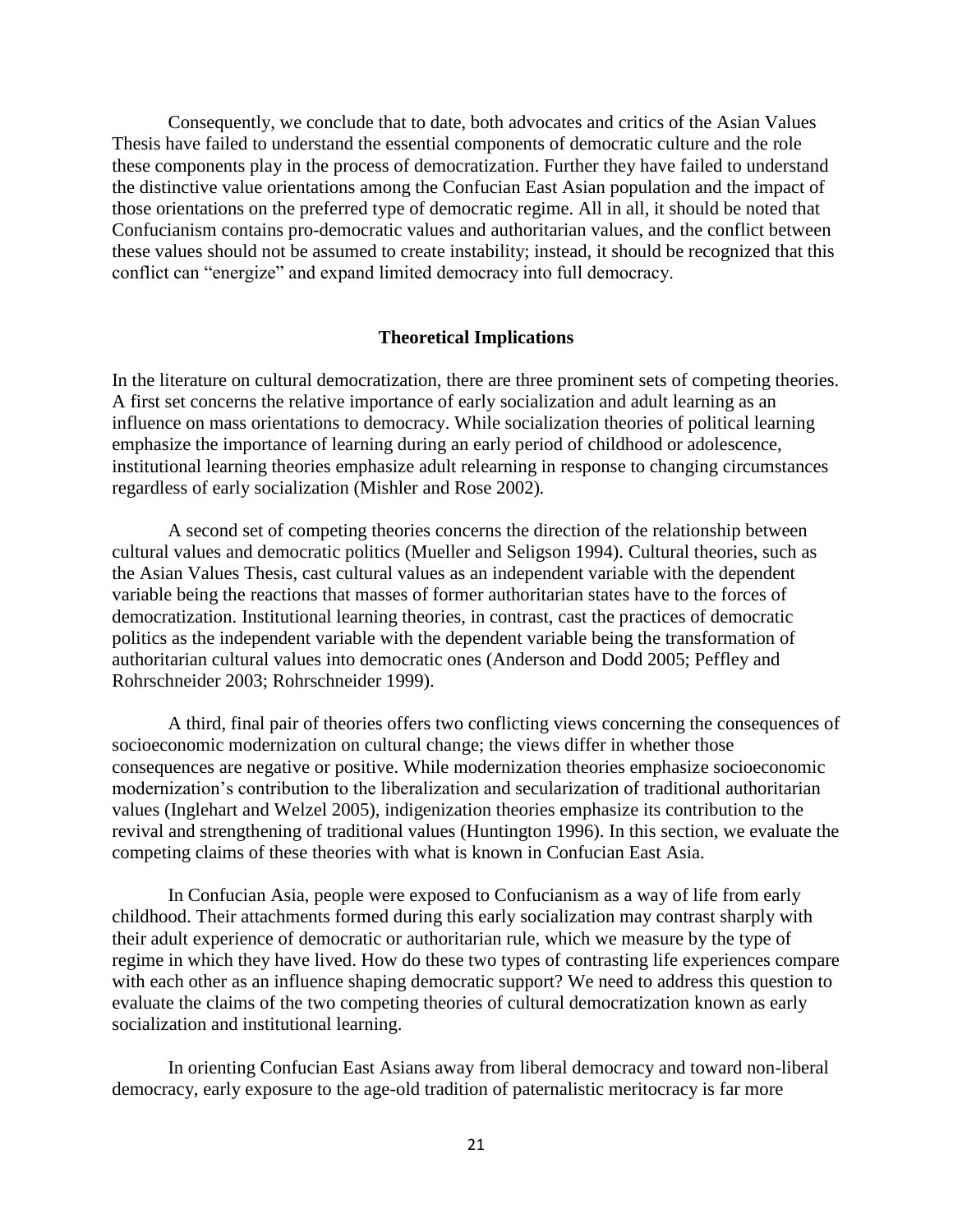instrumental than citizens' current assessments of how the existing regime performs than a clear understanding of what constitutes democracy. Early exposure to Confucianism, however, matters far less significantly than the particular type of regime experienced during adulthood.

Gender and age, which are most often used to measure early socialization, also matter much less than regime assessments and democratic knowledge. From these conflicting findings, it is difficult to determine whether it is early socialization or adult learning that matters more in the process of democratization taking place among individual citizens. What is clear from the findings, however, is that learning is a lifetime process integrating what was learned in the past with what is currently being learned (Mishler and Rose 2002).

Besides shaping popular reactions to liberal and non-liberal democracy, the experience of democratic politics is found to affect how people react to Confucian legacies. In all the Confucian political and social legacies we analyzed, upholders of Confucianism are far more prevalent in democratic than non-democratic countries even when levels of their socioeconomic resources are controlled. Between new and old democracies, attachment to Confucianism is more prevalent in new democracies. The type of regime in which people in Confucian Asia live significantly affects their adherence to Confucian political and social ethics. And the length of democratic experience also affects commitment to Confucianism significantly by reducing popular attachment to its legacies.

Institutional learning theory postulates that people are likely to become supporters of liberal democracy upon experiencing democratic politics. Cultural theory, on the other hand, postulates that people are unlikely to support liberal democracy as long as they remain attached to non-democratic values such as paternalistic meritocracy. Obviously, there is a bidirectional relationship between culture and democratic politics; neither of these two competing theories offers a full and balanced account of the contours and dynamics of that relationship. In Confucian East Asia, therefore, the two theories have to be considered together to understand just how culture and regime experience affect each other in the process of democratization.

Do Confucian East Asians dissociate themselves from traditional Confucian ethical norms when exposed to a modern way of life with greater income and education? Or does such exposure lead to greater "indigenization" of traditional Confucian values? As expected from neomodernization theory, our analysis found people in Confucian East Asia were less willing to abide by Confucian norms of hierarchal collectivism and paternalistic meritocracy if they had achieved a higher level of education. Greater affluence, in contrast, was positively associated with a greater willingness to abide by the norms of hierarchal collectivism and to conceive of democracy as a hybrid regime.

With increased education, people in China and Vietnam become more supportive of nonliberal democracy and less supportive of liberal democracy. Supporters of non-liberal democracy are more numerous in highly modernized Singapore than in China and Vietnam, the two least modernized countries in the region. Evidently, some indigenization of traditional Confucian values is taking place in response to the rapid modernization of society; however, not all Confucian values are finding equal favor in this Confucian revival.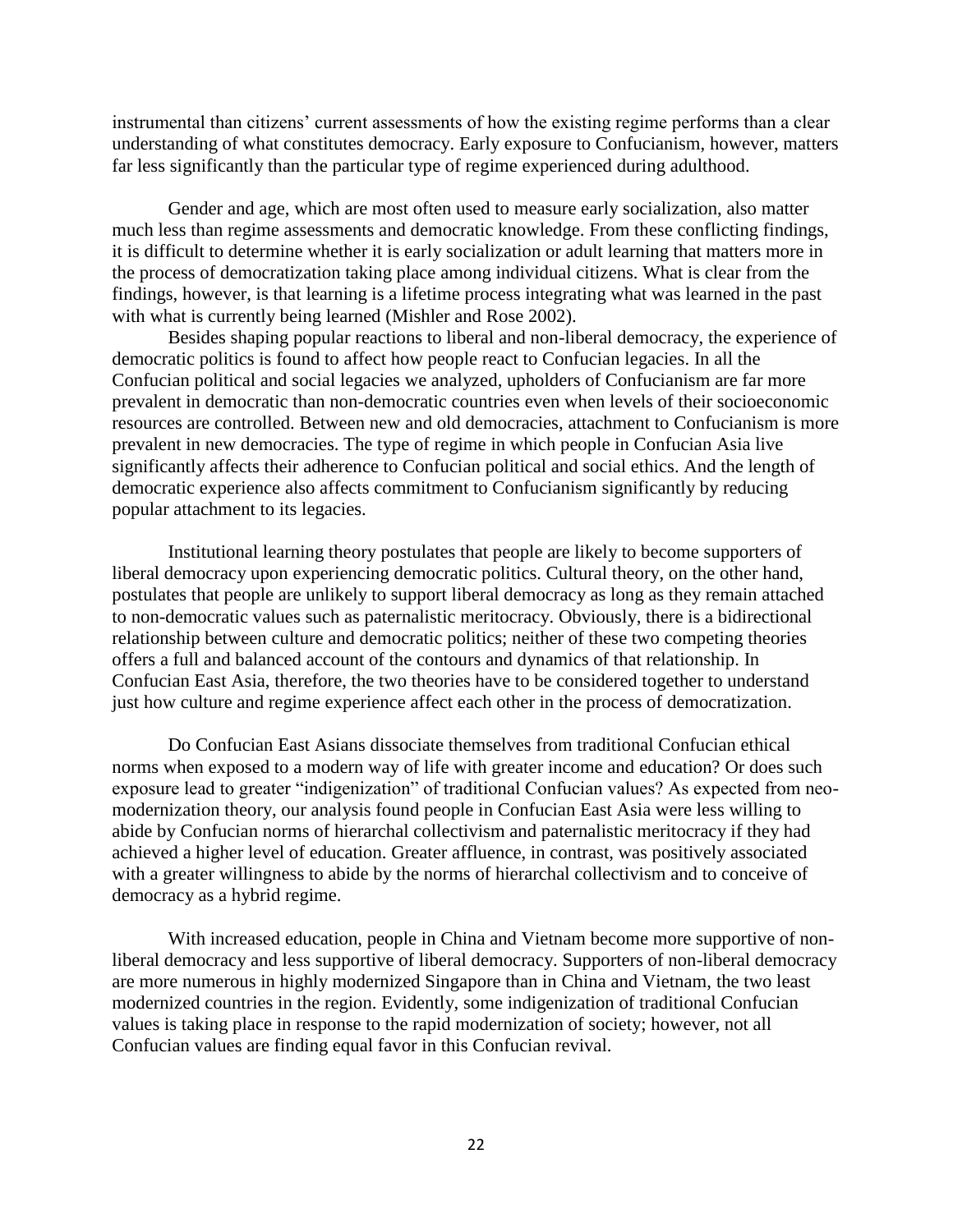All these findings, when considered together, suggest that in the context of Confucian East Asia, education and income, the two key components of socioeconomic modernization, have divergent consequences on the liberalization of traditional values and the democratization of political orientations. These findings also suggest that exposure to the same force of modernization entails different consequences in different countries in the region. In short, the indigenization and the liberalization of traditional Confucian ethics are both currently taking place in the region.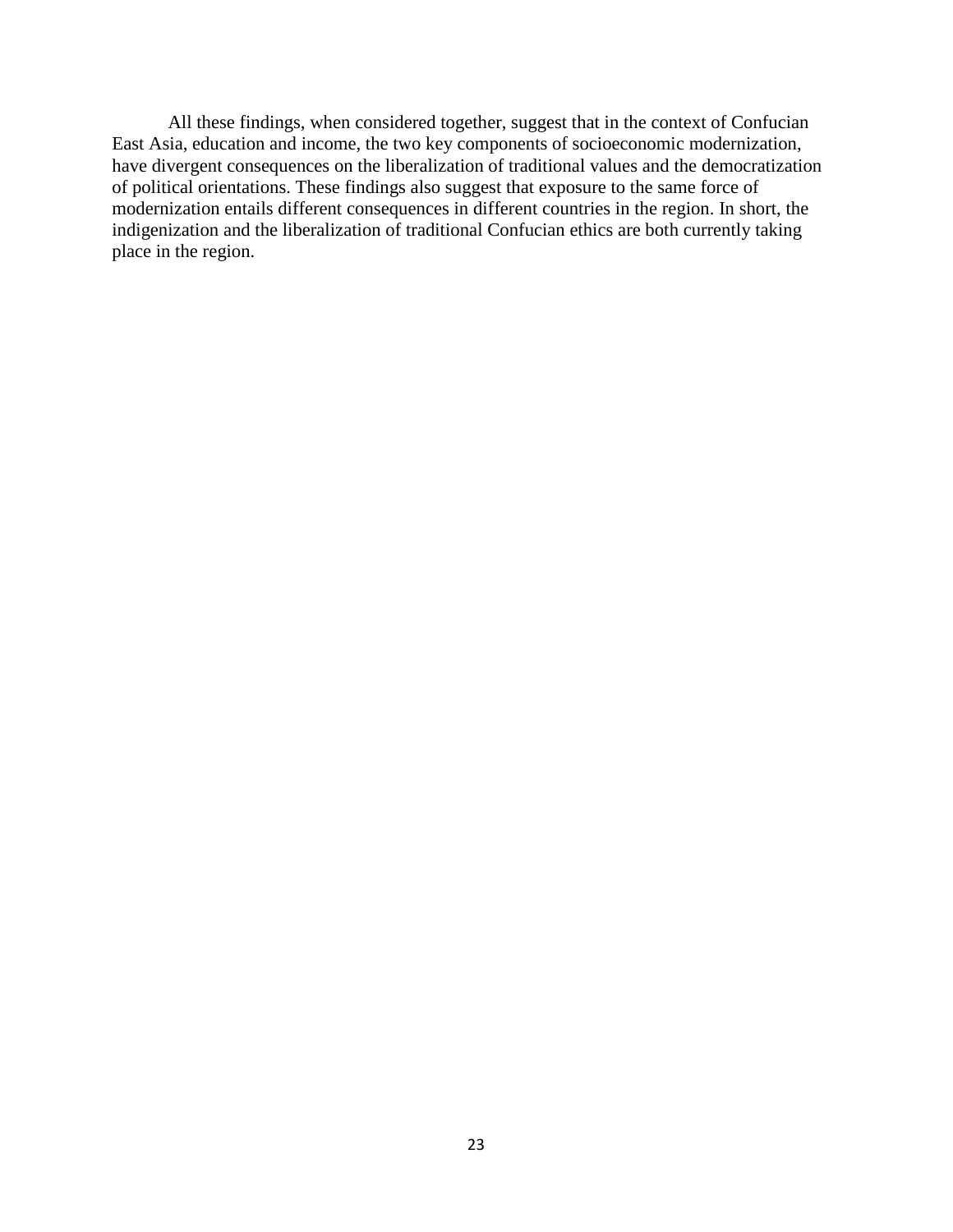#### **References**

| Ackerly, Brooke A. 2005. "Is Liberalism the Only Way Toward Democracy?" Political Theory           |
|----------------------------------------------------------------------------------------------------|
| 33:547-576.                                                                                        |
| Almond, Gabriel A. and Sidney Verba. 1963. The Civic Culture: Political Attitudes and              |
| Democracy in Five Nations. Princeton, NJ: Princeton University Press.                              |
| Anderson, Leslie and Lawrence Dodd. 2005. Learning Democracy: Citizen Engagement and               |
| Electoral Choice in Nicaragua, 1990-2001. Chicago, IL: University of Chicago Press.                |
| Bai, Tongdong. 2008. "A Mencian Version of Limited Democracy." Res Publica 14:19-34.               |
| Bell, Daniel A. 2006. Beyond Liberal Democracy: Political Thinking for an East Asian Context.      |
| Princeton, NJ: Princeton University Press.                                                         |
| -. (eds.). 2008a. Confucian Political Ethics. Princeton, NJ: Princeton University Press.           |
| Brennan, Andrew and Ruiping Fan. 2007. "Autonomy and Interdependence: A Dialogue                   |
| between Liberalism and Confucianism." Journal of Social Philosophy 38:511-535.                     |
| Chan, Joseph. 1999. "A Confucian Perspective on Human Rights for Contemporary China." in           |
| The East Asian Challenge for Human Rights, edited by Joanne R. Bauer and Daniel A.                 |
| Bell. New York, NY: Cambridge University Press, 212-237.                                           |
| -. 2007. "Democracy and Meritocracy: Toward a Confucian Perspective." Journal of Chinese           |
| Philosophy 34:179-193.                                                                             |
| Cho, Hein. 1997. "The Historical Origin of Civil Society in Korea." <i>Korea Journal</i> 37:24-41. |
| Collins, Michael. 2008. "China's Confucius and Western Democracy." Contemporary Review             |
| 290:161-172.                                                                                       |
| Confucius. 1979. The Analects. Translated by D. C. Lau. New York, NY: Penquin Books.               |
| Dalton, Russell and Nhu-Ngoc T. Ong. 2006. "Authority Orientations and Democratic Attitudes:       |
| A Test of the 'Asian Values' Hypothesis." In Citizens, Democracy and Markets around                |
| the Pacific Rim edited by Russell Dalton and Doh Chull Shin. New York, NY: Oxford                  |
| University Press, 97-112.                                                                          |

- De Bary, Wm. Theodore. 1991. *The Trouble with Confucianism*. Cambridge, MA: Harvard University Press.
- Douglas, Mary. 1978. *Cultural Bias* (occasional paper). London: Royal Anthropological Institute.
- ––.1999. "Four Cultures: the Evolution of a Parsimonious Model," *GeoJournal*. 47: 411-415.
- Eckstein, Harry. 1966. *A theory of Stable Democracy*. Princeton, NJ: Princeton University Press.
- Fetzer, Joel S. and J. Christopher Soper. 2007. "The Effect of Confucian Values on Support for Democracy and Human Rights in Taiwan." *Taiwan Journal of Democracy* 3:143-154.
- Fox, Russell Arben. 1997. "Confucian and Communitarian Responses to Liberal Democracy." *Review of Politics* 59:561-592.
- Freeman, Michael. 1996. "Human rights, Democracy and 'Asian values'." *Pacific Review* 9:352- 366.
- Fukuyama, Francis. 1995a. *Trust: The Social Virtues and the Creation of Prosperity*. New York, NY: Free Press
- —. 1995b. "Confucianism and Democracy," *Journal of Democracy* 6:20-33.
- Haerpfer, Christian W., Patrick Bernhagen, Ronald F. Inglehart, and Christian Welzel. (eds.). 2009. *Democratization*. New York, NY: Oxford University Press.
- Hahm, Chaibong. 2001. "Why Asia Values?" *Korea Journal* 41:265-274.
- —. 2004. "The Ironies of Confucianism." *Journal of Democracy* 15:93-107.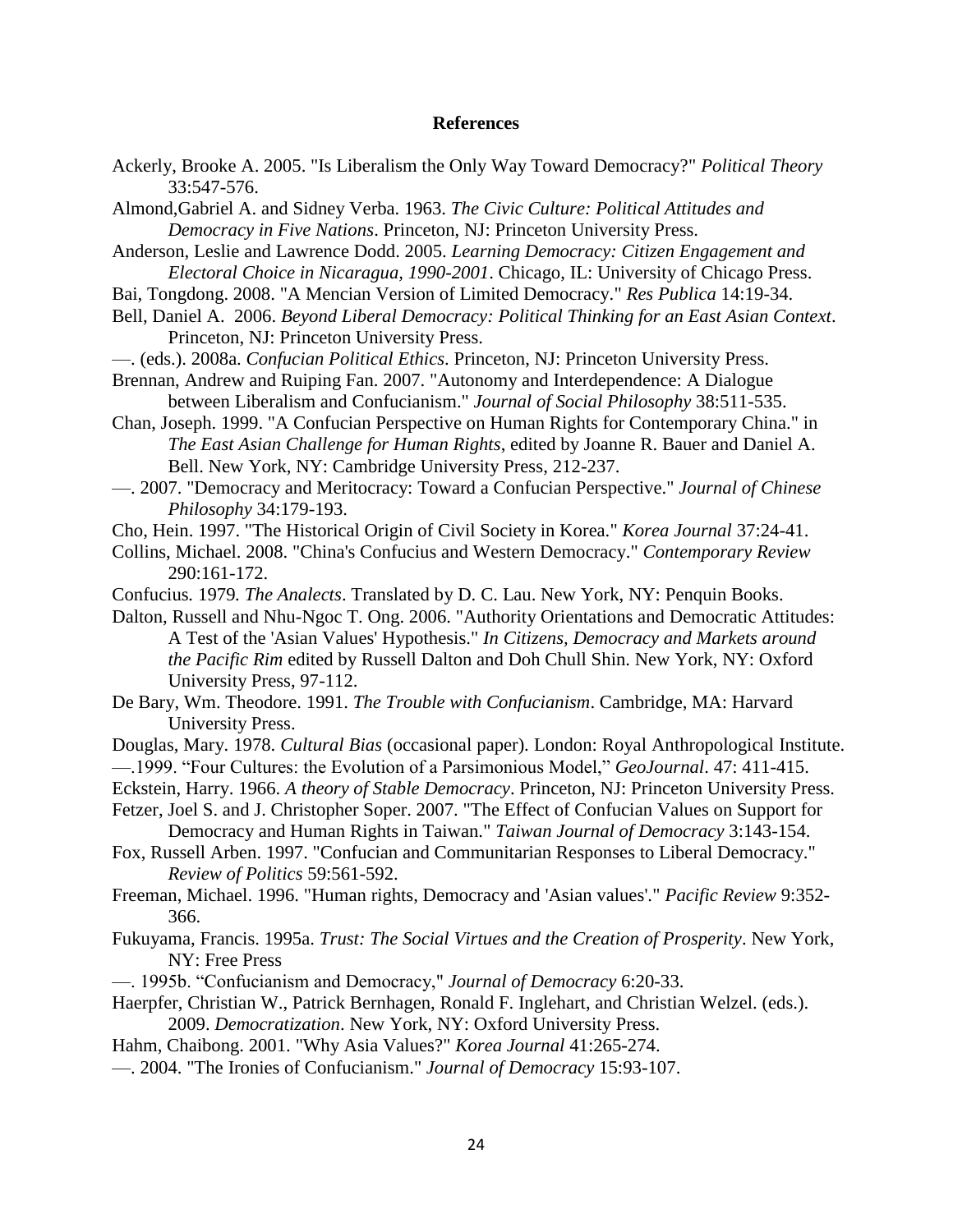- Hall, David L. and Roger T. Ames. 1987. *Thinking Through Confucius*. Albany, NY: State University of New York Press.
- —. 1999. *The Democracy of the Dead: Dewey, Confucius, and the Hope for Democracy in China*. Chicago, IL: Open Court.
- —. 2003. "A Pragmatist Understanding of Confucian Democracy," in *Confucianism for the Modern World* edited by Daniel A. Bell and Hahm Chaibong. New York: Cambridge University Press, 124-160.
- He, Baogang. 2010. "Four Models of the Relationship Between Confucianism and Democracy." *Journal of Chinese Philosophy* 37:18-33.
- Hsu, Leonard Shihlien. 1975. *The Political Philosophy of Confucianism: An Interpretation of the Social and Political Ideas of Confucius, His Forerunners, and His Early Disciples*. London, UK: Curzon Press.
- Hu, Shaohua. 1997. "Confucianism and Western Democracy." *Journal of Contemporary China* 6:347-363.
- Huntington, Samuel P. 1991. *The Third Wave: Democratization in the Late Twentieth Century*. Norman, OK: University of Oklahoma Press.
- —. 1996. *The Clash of Civilizations and the Remaking of World Order*. New York, NY: Touchstone.
- Inglehart, Ronald. 1977. *The Silent Revolution: Changing Values and Political Styles among Western Public*. Princeton, NJ: Princeton University Press.
- —. 1997*. Modernization and Postmodernization*. Princeton, NJ: Princeton University Press.
- Inglehart, Ronald and Christian Welzel. 2005. *Modernization, Cultural Change, and Democracy*. New York, NY: Cambridge University Press.
- Inoguchi, Takashi. 2007. "Clash of Values across Civilizations." in *The Oxford Handbook of Political Behavior*, edited by Russel Dalton and Hans-Dieter Klingemann. New York, NY: Oxford University Press, 240-258.
- Kang, Xiaoguang 2006. "Confucianization: a Future in the Tradition." *Social Research* 73:77- 120.
- Kim, Dae Jung. 1994. "Is Culture Destiny? The Myth of Asia's Anti-Democratic Values." *Foreign Affairs* 73:189-194.
- Kim, Yung-Myung. 1997. ""Asian-Style Democracy": A Critique from East Asia." *Asian Survey* 37:1119-1134.
- Lee, Kuan Yew. 1998. *The Singapore Story: Memoirs of Lee Kuan Yew*. Singapore: Prentice Hall.
- Lee, Seung-Hwan. 2001. ""Asian Values" and Confucian Discourse." *Korea Journal* 41:198-212.
- Lee, Teng-hui. 2006. "Confucian Democracy: Modernization, Culture, and the State in East Asia." *Harvard International Review* 21:16-18.
- Li, Chenyang. 1997. "Confucian Value and Democratic Value." *Journal of Value Inquiry* 31:183-193.
- —. 1999. *The Tao Encounters the West: Explorations in Comparative Philosophy*. Albany, NY: State University of New York Press.
- Mahbubani, Kishore. 1995. "The Pacific Way." *Foreign Affairs* 74:100-111.
- Maslow, Abraham H. 1943. *Motivation and Personality*. New York, NY: Harper.
- Mishler, William and Richard Rose. 2002. "Learning and Re-Learning Regime Support: The Dynamics of Post-Communist Regimes." *European Journal of Political Research* 41:5- 36.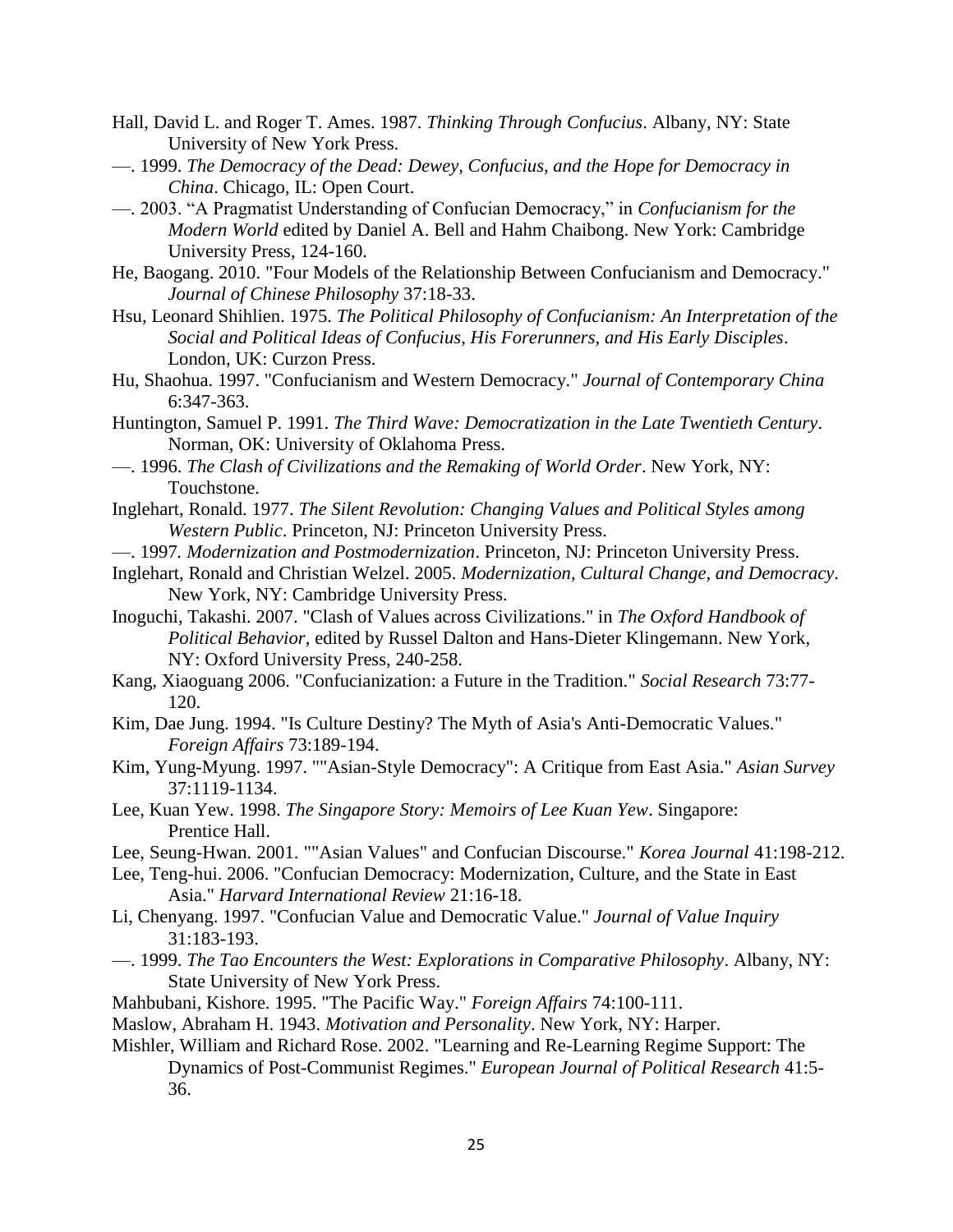- Murthy, Viren. 2000. "The Democratic Potential of Confucian Minben Thought." *Asian Philosophy: An International Journal of the Philosophical Traditions of the East* 10:33- 47.
- Norris, Pippa. 2011. *Democratic Deficit: Critical Citizens Revisited*. New York, NY: Cambridge University Press.
- Nuyen, A. T. 2000. "Confucianism, the Idea of Min-pen and Democracy." *Copenhagen Journal of Asian Studies* 14:130-151.
- —. 2002. "Confucianism and the Idea of Citizenship." *Asian Philosophy: An International Journal of the Philosophical Traditions of the East* 12:127-139.
- O'Dwyer, Shaun. 2003. "Democracy and Confucian Values." *Philosophy East and West* 53:39- 63.
- O'Donnell, Guillermo. 1994. "Delegative Democracy." *Journal of Democracy* 5:55-69.
- Park, Chong-Min and Doh Chull Shin. 2006. "Do Asian Values Deter Popular Support for Democracy in South Korea?" *Asian Survey* 46:341-361.
- Peffley, Mark and Robert Rohrschneider. 2003. "Democratizatin and Political Intolerance in Seventeen Countries," *Political Research Quarterly* 56:243-57.
- Pertierra, Raul. 1999. "Introduction: Special Focus on "Asian Ways: Asian Values Revisited"." *SOJOURN: Journal of Social Issues in Southeast Asia* 14:275-12.
- Putnam, Robert D. 1993. *Making Democracy Work: Civic Traditions in Modern Italy.* Princeton, NJ: Princeton University Press.
- Robinson, Richard. 1991. "The Politics of 'Asian Values'." *Pacific Review* 9:309-327.
- Rohrschneider, Robert. 1999. *Learning Democracy: Democratic and Economic Values in Unified Germany*. New York, NY: Oxford University Press.
- Rose, Richard, William Mishler, and Christian Haerpfer. 1998. *Democracy and its Alternatives*. Baltimore, MD: Johns Hopkins University Press.
- Rose, Richard and Doh C. Shin. 2001. "Democratization Backwards: The Problem of Third-Wave Democracies." *British Journal of Political Science* 31:331-354.
- Sen, Amartya. 1999. "Human Rights and Asian Values: What Lee Kuan Yew and Le Feng do not Understand Asia." *New Republic* 217:33-41.
- Shin, Doh C. 1994. "On the Third Wave of Democratization: A Synthesis and Evaluation of Recent Theory and Research." *World Politics* 47: 135-70.
- —. 1999. *Mass Politics and Culture in Democratizing Korea*. New York, NY: Cambridge University Press.
- —. 2007. "Democratization: Perspectives from Global Citizenry." in *The Oxford Handbook of Political Behavior*, edited by Russel Dalton and Hans-Dieter Klingemann. New York, NY: Oxford University Press, 25-282.
- —. 2008. "The Third Wave in East Asia: Comparative and Dynamic Perspectives." *Taiwan Journal of Democracy* 4:91-131.
- —.2012. *Confucianism and Democratization*. New York: Cambridge University Press.
- Subramaniam, Surain. 2000. "The Asian Values Debate: Implications for the Spread of Liberal Democracy." *Asian Affairs* 27:19-35.
- Tan, Sor-hoon. 2003a. *Confucian Democracy: A Deweyan Reconstruction*. Albany, NY: State University of New York Press.
- —. 2003b. "Can There Be a Confucian Civil Society?" in *The Moral Circle and the Self: Chinese and Western Approaches*, edited by Kim Chong Chong, Sor-hoon Tan, and C. L. Ten. Chicago, IL: Open Court, 193-208.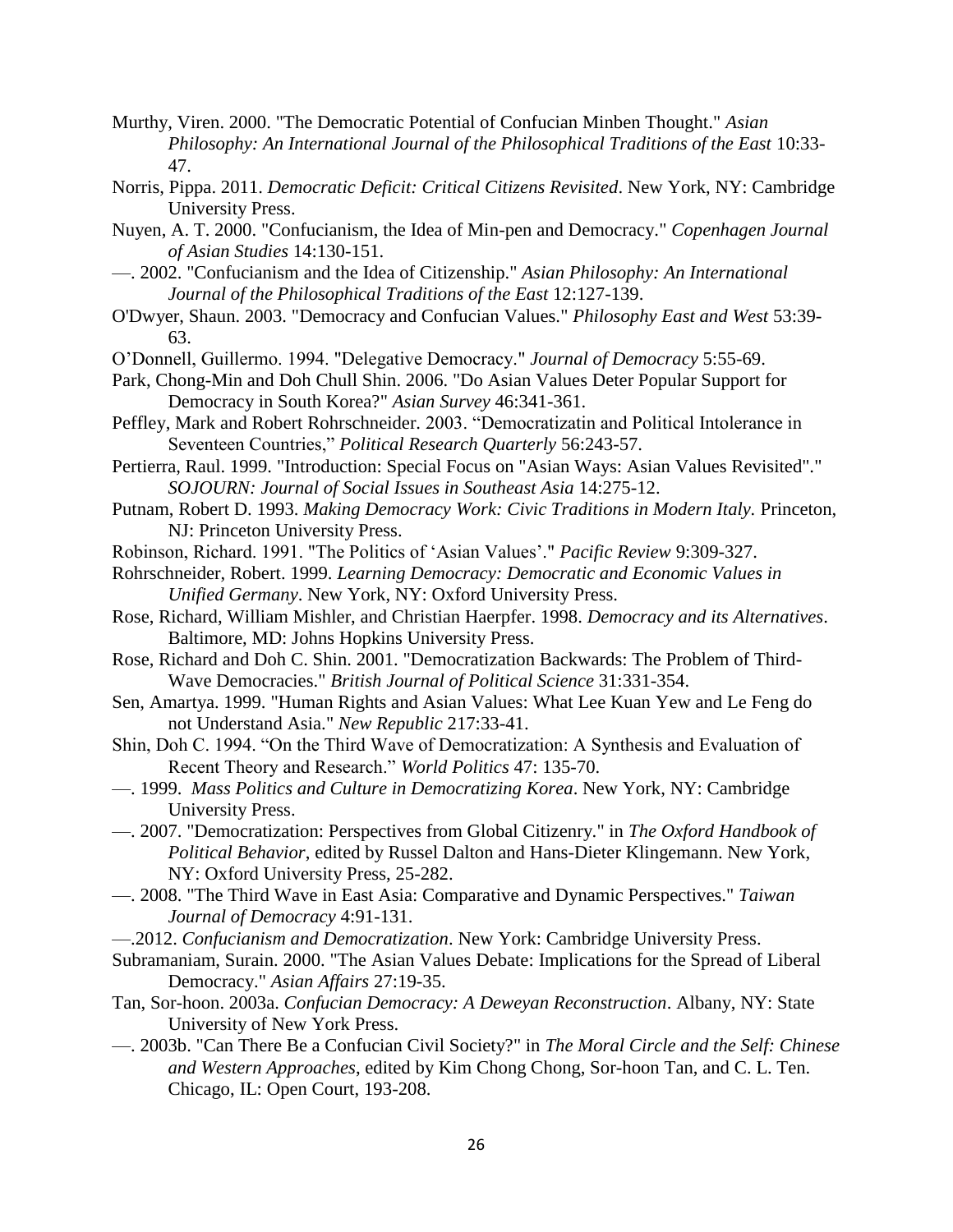- Tilly, Charles. 1996. *Citizenship, Identity, and Social History*. New York, NY: Cambridge University Press.
- Tu, Weiming. 1994. "Embodying the Universe: A Note on Confucian Self-Realization." in *Self As Person in Asian Theory and Practice*, edited by Roger T. Ames, Wimal Dissanayake, and Thomis P. Kasulis. Albany, NY: State University of New York Press, 177-186.
- —. 2000. "Implications of the Rise of "Confucian" East Asia." *Daedalus* 129:195-218.
- —. 2002. "Confucianism and liberalism." *Dao* 2:1-20.
- Welzel, Christian. 2009. "Theories of Democratization." in *Democratization*, edited by Christian W. Haerpfer, Patrick Bernhagen, Ronald F. Inglehart, and Christian Welzel. New York, NY: Oxford University Press, 74-90.
- —. 2011. "The Asian Values Thesis Revisited: Evidence from the World Values Survey." *Japanese Journal of Political Science* 13:1-31.
- Welzel, Christian and Hans-Dieter Klingemann. 2008. "Evidencing and Explaining Democratic Congruence: The Perspective of 'Substantive' Democracy." *World Values Research* 1:57- 90.
- Wildavsky, Aaron. 1987. "Choosing Preferences by Constructing Institutions: A Cultural Theory of Preference Formation." *American Political Science Review* 81:4-21.
- —. 1993. "Democracy as a Coalition of Cultures." *Society* 31:80-83.
- Xu, Keqian. 2006. "Early Confucian Principles: the Potential Theoretic Foundation of Democracy in Modern China." *Asian Philosophy: An International Journal of the Philosophical Traditions of the East* 16:135-148.
- Yao, Xinzhong. 1999. "Confucianism and its Modern Values: Confucian moral, Educational and Spiritual Heritages Revisited." *Journal of Beliefs & Values: Studies in Religion & Education* 20:30-40.
- Yung, Betty. 2010. "Can Confucianism Add Value to Democracy Education?" *Procedia: Social and Behavioral Sciences* 2:1919-1926.
- Zakaria, Fareed. 1994. "Culture is Destiny: A Conversation with Lee Kuan Yew." *Foreign Affairs* 73:109-126.
- —. 2003. *The Future of Freedom: Illiberal Democracy at Home and Abroad*. New York, NY: W. W. Norton and Company.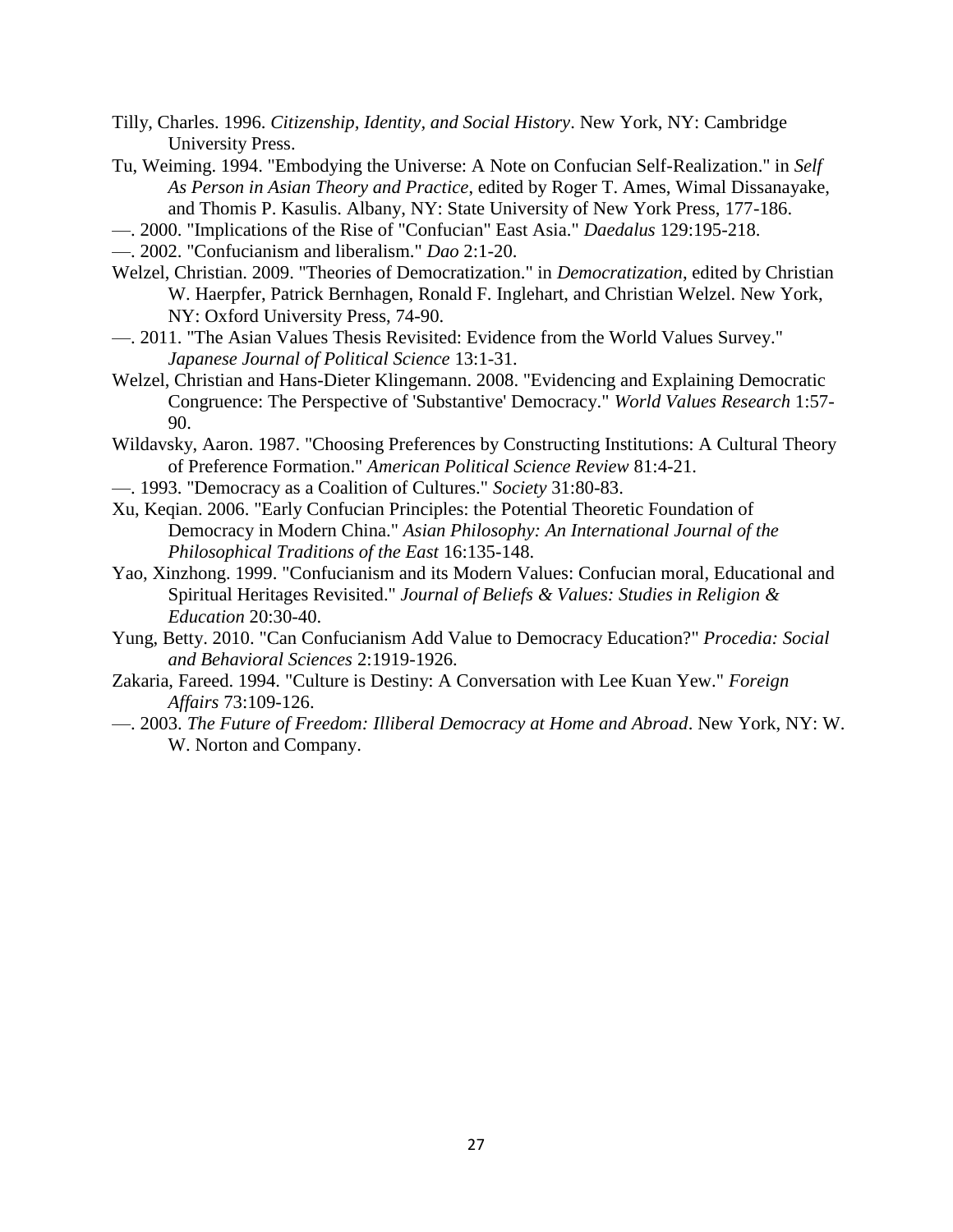## **Appendix Results of Survey Data Analysis: The Asian Barometer and World Values Surveys**

| Country  |               |          | <b>Types of Culture Individuals Favor</b> |             |
|----------|---------------|----------|-------------------------------------------|-------------|
|          | Individualism | Fatalism | Egalitarianism                            | Hierarchism |
| Japan    | 47.7%         | 4.4%     | 41.0%                                     | 6.8%        |
| Korea    | 27.7          | 5.3      | 51.0                                      | 16.0        |
| Taiwan   | 19.8          | 15.0     | 31.4                                      | 33.8        |
| China    | 22.0          | 15.6     | 30.1                                      | 32.2        |
| Vietnam  | 17 Q          | 7.6      | 31.2                                      | 43.3        |
| (Pooled) | 25.5          | 9.7      | 37.2                                      | 27.6        |

## **Table 3.4 The Most and Least Preferred Types of Culture**

Source: 2005-2008 World Values Surveys**.**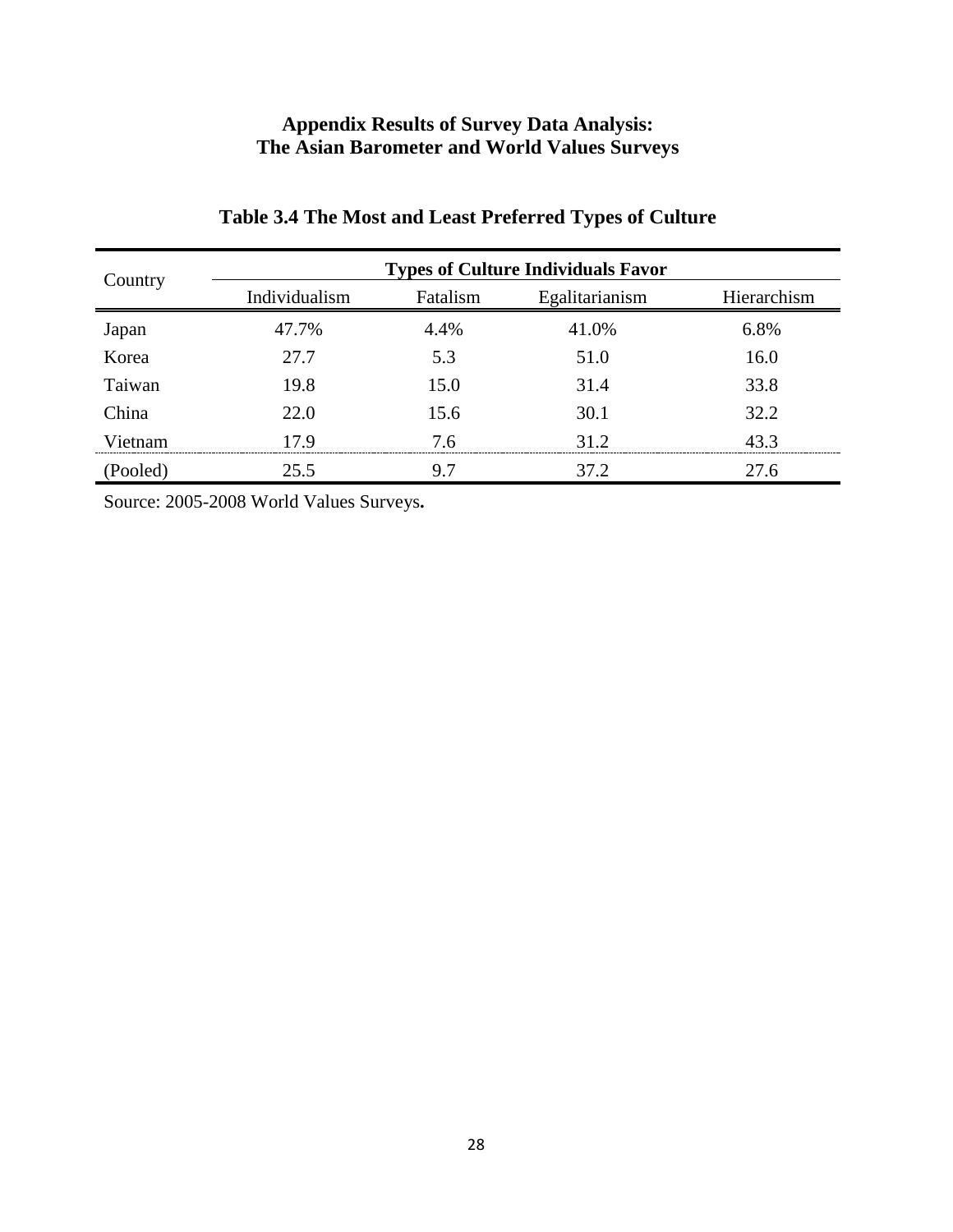| Country   | Attached | <b>Moral Leadership</b><br>Firmly<br>Attached | <b>Passive Citizenry</b><br>Firmly<br>Attached<br>Attached |            | Neither | One   | <b>B</b> oth | N <sub>o</sub><br>Answer |
|-----------|----------|-----------------------------------------------|------------------------------------------------------------|------------|---------|-------|--------------|--------------------------|
| Japan     | 32.9%    | $(3.4\%)$                                     | 49.9%                                                      | $(11.2\%)$ | 27.8%   | 39.3% | 18.2%        | 14.7%                    |
| Korea     | 62.3     | (13.7)                                        |                                                            |            |         |       |              |                          |
| Taiwan    | 32.8     | (2.5)                                         | 81.3                                                       | (19.3)     | 11.7    | 54.0  | 28.0         | 6.3                      |
| China     | 33.0     | (1.9)                                         | 56.0                                                       | (2.8)      | 12.1    | 33.0  | 21.9         | 33.1                     |
| Singapore | 56.7     | (7.8)                                         | 84.2                                                       | (30.3)     | 6.1     | 41.7  | 48.3         | 3.9                      |
| Vietnam   | 59.9     | (20.5)                                        | 47.8                                                       | (19.9)     | 13.8    | 37.0  | 30.2         | 19.0                     |
| (Pooled)  | 46.0     | (8.3)                                         | 63.8                                                       | (13.9)     | 14.3    | 41    | 29.3         | 15.4                     |

## **Table 4.1 Attachment to the Principles of Paternalistic Meritocracy**

**A. Meritocracy**

#### **B. Paternalism**

|           |          | <b>Parental</b><br><b>Benevolence</b> | <b>Unconditional</b><br><b>Deference</b> |                    |         |       |             | N <sub>o</sub> |
|-----------|----------|---------------------------------------|------------------------------------------|--------------------|---------|-------|-------------|----------------|
| Country   | Attached | Firmly<br>Attached                    | Attached                                 | Firmly<br>Attached | Neither | One   | <b>Both</b> | Answer         |
| Japan     | 34.6%    | $(5.0\%)$                             | 23.9%                                    | $(5.0\%)$          | 41.6%   | 33.4% | 10.4%       | 14.6%          |
| Korea     | 56.1     | (12.7)                                | 36.4                                     | (12.7)             | 26.7    | 41.7  | 23.6        | 8.0            |
| Taiwan    | 75.0     | (12.0)                                | 25.6                                     | (12.0)             | 18.1    | 53.9  | 22.0        | 6.0            |
| China     | 79.1     | (8.3)                                 | 69.6                                     | (8.3)              | 3.4     | 13.9  | 61.9        | 20.8           |
| Singapore | 62.6     | (13.5)                                | 56.5                                     | (13.5)             | 20.4    | 34.0  | 41.6        | 4.1            |
| Vietnam   | 70.0     | (40.2)                                | 73.7                                     | (40.2)             | 12.3    | 15.8  | 61.1        | 10.8           |
| (Pooled)  | 62.9     | (15.3)                                | 47.6                                     | (15.3)             | 20.4    | 32.1  | 36.8        | 10.7           |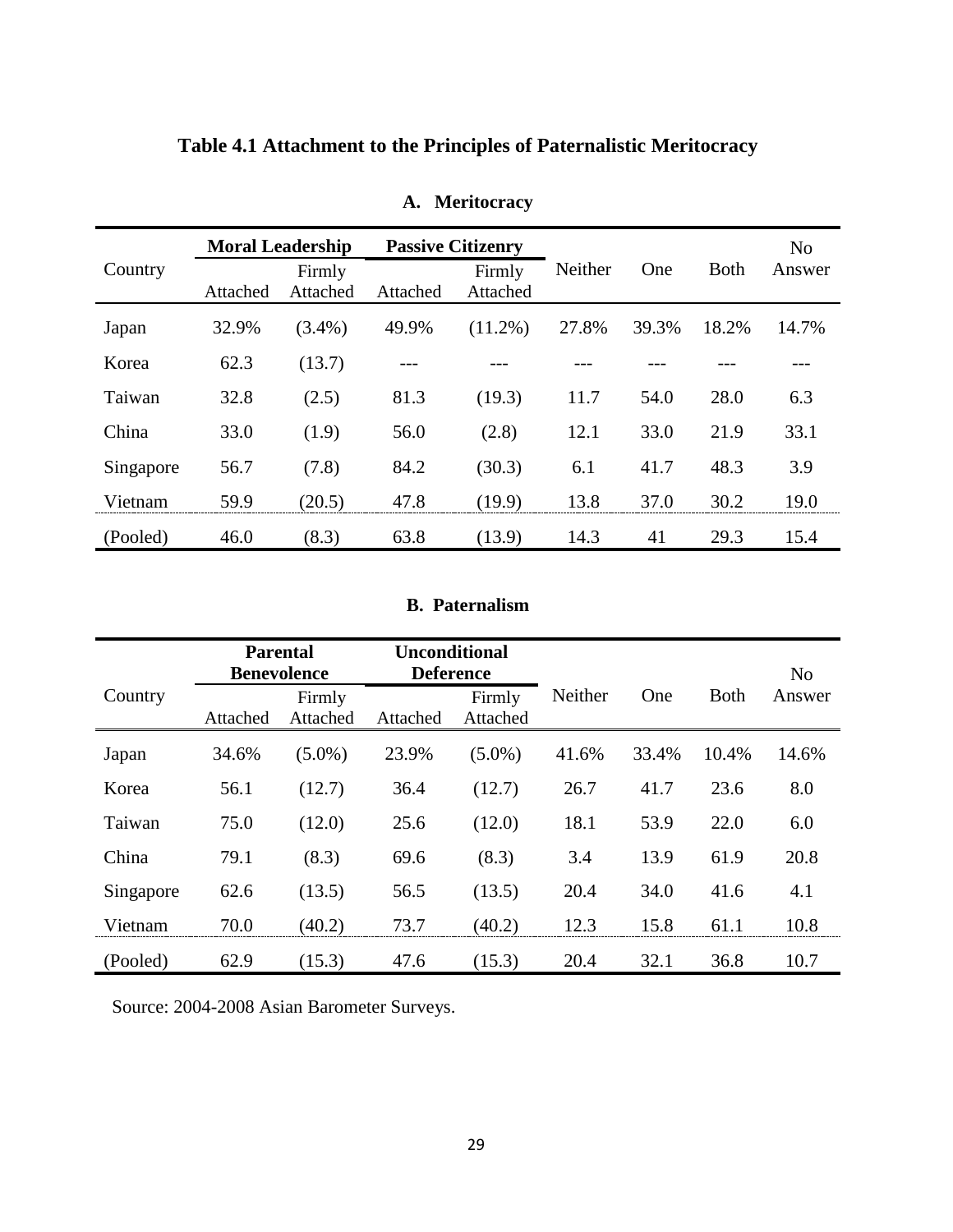|           |                | <b>Scale Points</b> |       |       |      |                                                |               |
|-----------|----------------|---------------------|-------|-------|------|------------------------------------------------|---------------|
| Countries | $\overline{0}$ |                     | 2     | 3     | 4    | <b>High Attachment</b><br>$(3 \text{ and } 4)$ | Scale<br>Mean |
| Japan     | 16.1%          | 25.8%               | 22.2% | 11.2% | 4.1% | 15.3%                                          | 1.5           |
| Taiwan    | 3.6            | 17.3                | 37.9  | 21.6  | 10.5 | 32.1                                           | 2.2           |
| China     | 0.8            | 4.3                 | 15.3  | 24.9  | 17.8 | 42.7                                           | 2.9           |
| Singapore | 1.9            | 13.9                | 24.4  | 27.1  | 26.5 | 53.6                                           | 2.7           |
| Vietnam   | 2.8            | 9.0                 | 16.2  | 28.4  | 21.4 | 49.8                                           | 2.7           |
| (Pooled)  | 5.0            | 14.1                | 23.2  | 22.6  | 16.1 | 38.7                                           | 2.3           |

## **Table 4.2 Overall Levels of Attachment to Paternalistic Meritocracy (on a 5-Point Scale)**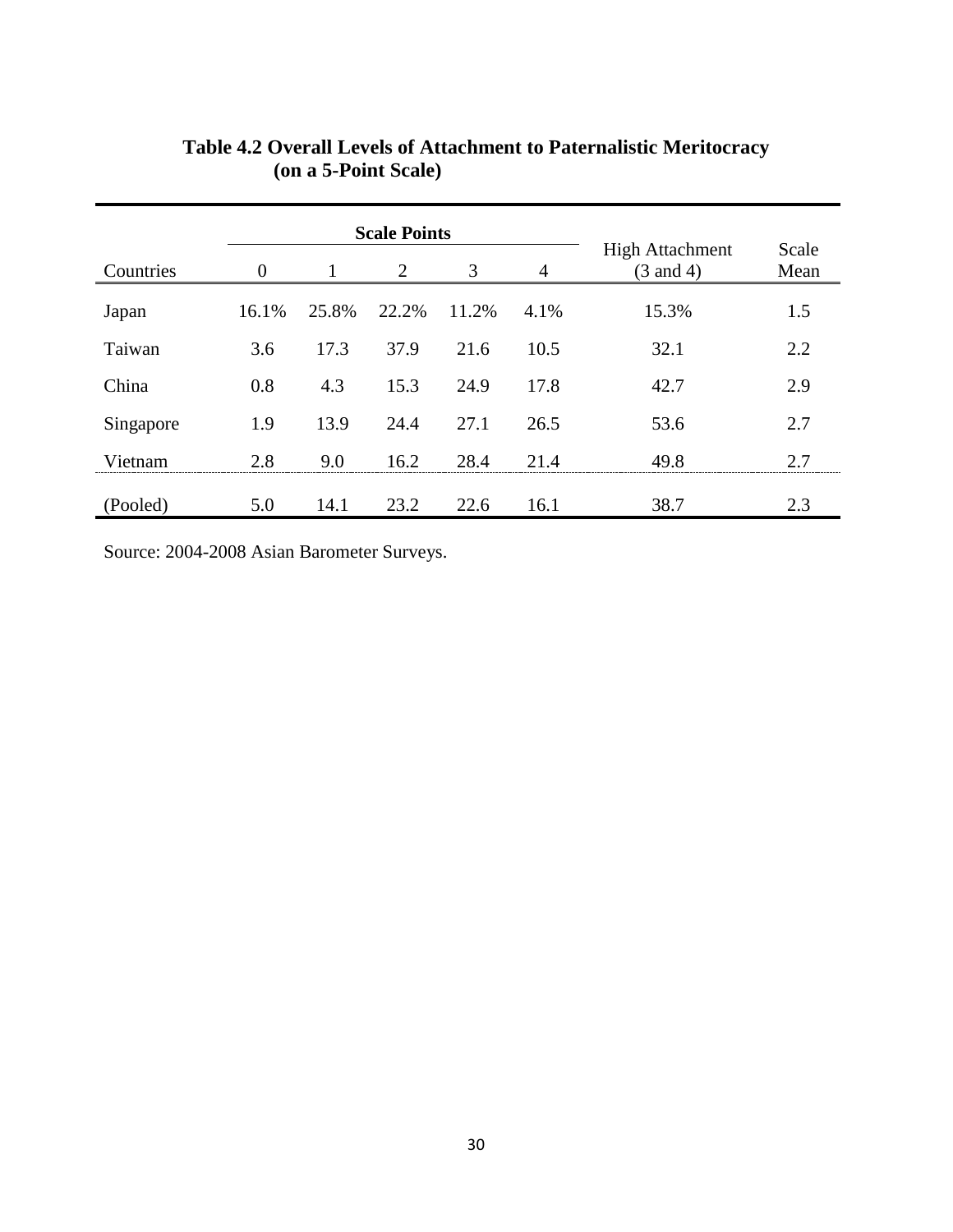| Country   | <b>Preferred Cultural Types</b> |          |                |             |          |  |  |  |  |  |
|-----------|---------------------------------|----------|----------------|-------------|----------|--|--|--|--|--|
|           | Individualism                   | Fatalism | Egalitarianism | Hierarchism | (Entire) |  |  |  |  |  |
| Japan     | 8.0%                            | 13.5%    | 18.8%          | 33.7%       | 15.2%    |  |  |  |  |  |
| Taiwan    | 24.0                            | 32.0     | 37.3           | 52.9        | 32.1     |  |  |  |  |  |
| China     | 18.3                            | 33.7     | 48.4           | 57.6        | 42.7     |  |  |  |  |  |
| Singapore | 36.8                            | 45.7     | 55.0           | 70.5        | 53.5     |  |  |  |  |  |
| Vietnam   | 22.3                            | 30.2     | 60.6           | 62.1        | 49.0     |  |  |  |  |  |
| (Pooled)  | 20.0                            | 28.4     | 45.2           | 57.9        | 38.7     |  |  |  |  |  |

**Table 4.4 Cultural Preferences and Support for Confucian Political Traditions**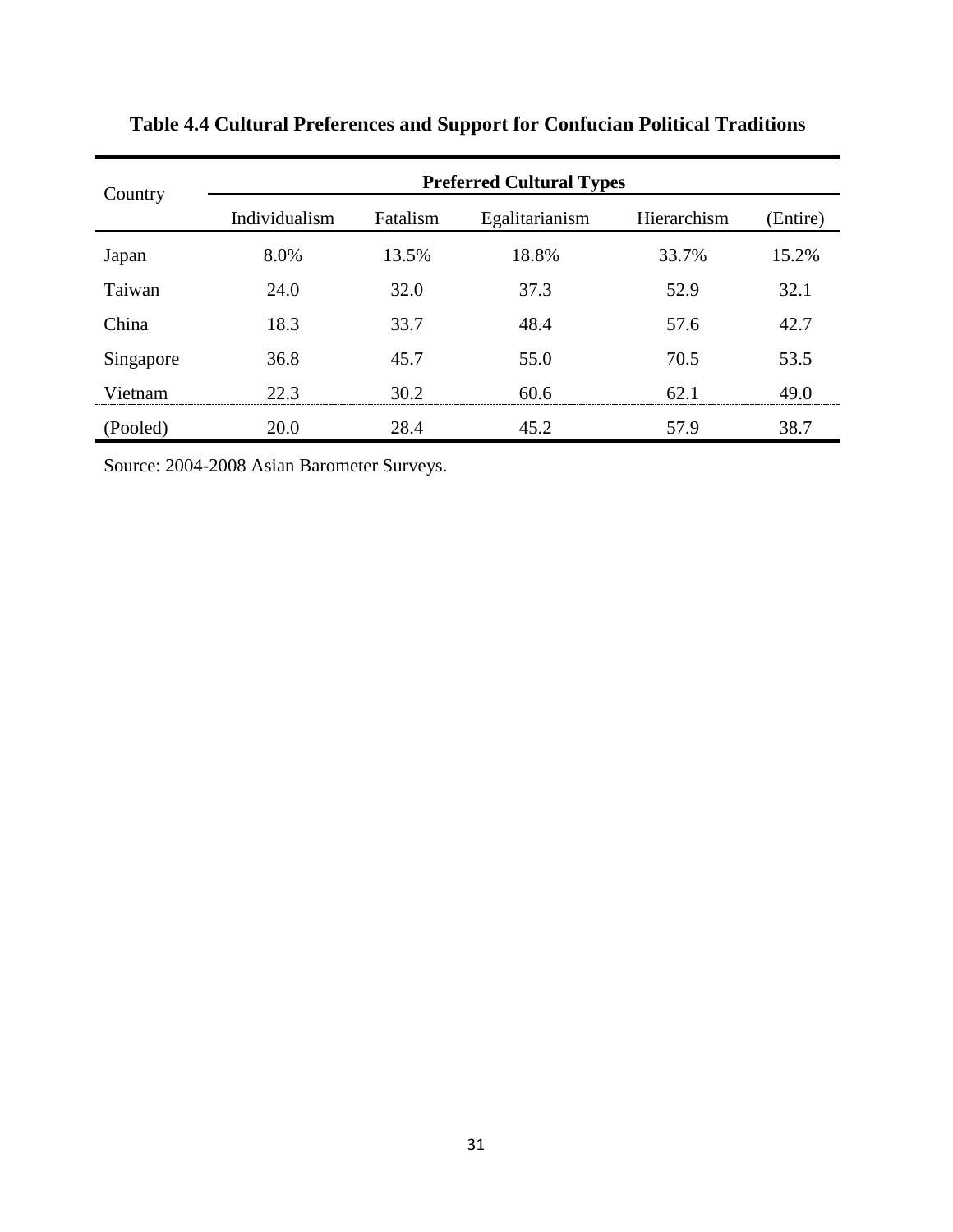| Country   | <b>Obey Parents</b> |                    | Sacrifice for the Family |                    | Levels of Attachment |       |             |                          |
|-----------|---------------------|--------------------|--------------------------|--------------------|----------------------|-------|-------------|--------------------------|
|           | Attached            | Firmly<br>Attached | Attached                 | Firmly<br>Attached | Neither              | One   | <b>Both</b> | N <sub>o</sub><br>Answer |
| Japan     | 45.9%               | $(6.6\%)$          | 79.2%                    | $(16.1\%)$         | 9.9%                 | 46.9% | 37.6%       | 5.6%                     |
| Korea     | 39.9                | (4.2)              | 78.3                     | (15.3)             | 14.0                 | 48.0  | 34.2        | 3.8%                     |
| Taiwan    | 27.0                | (2.6)              | 85.0                     | (12.6)             | 8.5                  | 62.5  | 23.5        | 5.5%                     |
| China     | 50.5                | (3.3)              | 84.9                     | (13.5)             | 2.8                  | 40.7  | 44.1        | 12.4%                    |
| Singapore | 48.0                | (6.2)              | 91.5                     | (33.3)             | 3.1                  | 52.4  | 43.1        | 1.4%                     |
| Vietnam   | 43.2                | (15.3)             | 89.9                     | (49.5)             | 4.8                  | 50.5  | 40.6        | 4.1%                     |
| (Pooled)  | 42.4                | (6.4)              | 84.8                     | (23.4)             | 7.2                  | 50.2  | 37.2        | 5.4%                     |

## **Table 6.1 Attachment to Familism**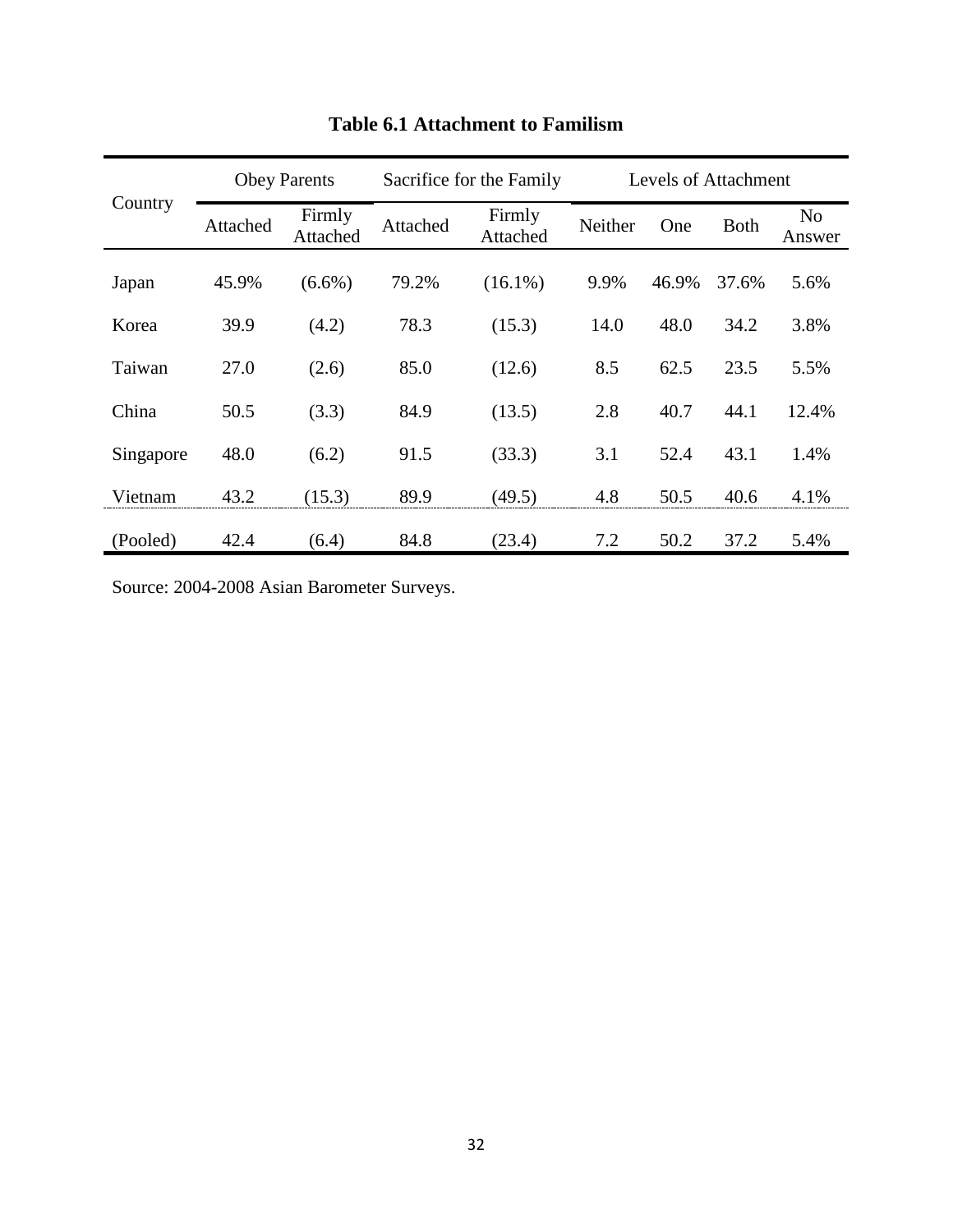

**Figure 6.9 Unadjusted and Adjusted Percentages of the Fully Civic-Minded**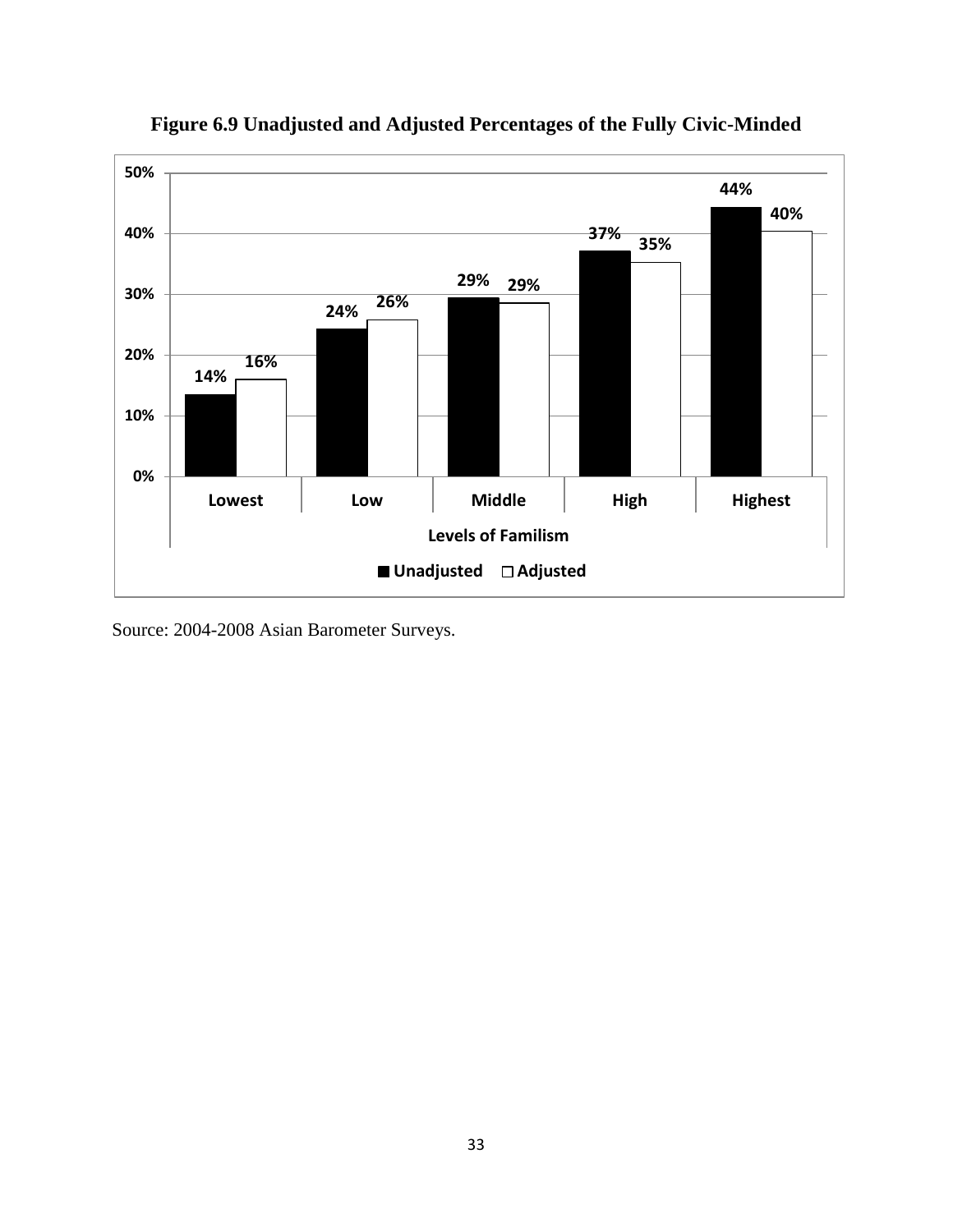| Country  |               | <b>Types of Conceptions</b> |        |         |
|----------|---------------|-----------------------------|--------|---------|
|          | Authoritarian | Authentic                   | Hybrid | Others* |
| Japan    | 1.7%          | 74.2%                       | 13.5%  | 10.6%   |
| Korea    | 1.9           | 69.1                        | 24.9   | 4.1     |
| Taiwan   | 0.8           | 65.8                        | 31.1   | 2.3     |
| China    | 1.6           | 41.2                        | 38.3   | 18.9    |
| Vietnam  | 0.4           | 15.5                        | 80.3   | 3.8     |
| (Pooled) | 1.3           | 53.2                        | 37.6   | 7.9     |

## **Table 7.6 Types of Democratic Conceptions**

\*Others include those who fail to rate all four regime characteristics and who rate none of those characteristics as essential to democracy.

Source: 2005-2008 World Values Surveys.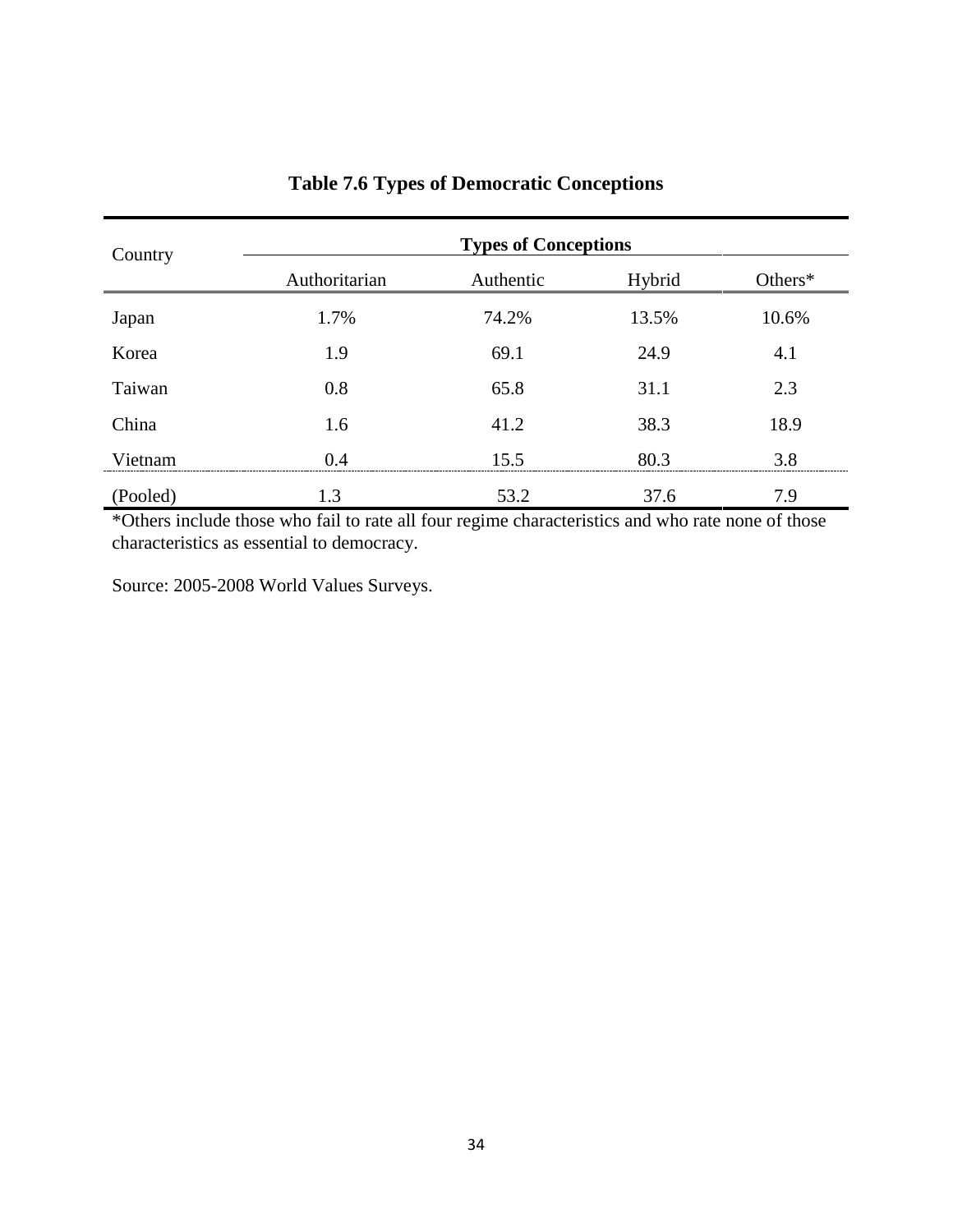## **Table 7.10 Cultural Differences in Well-Informed and Hybrid Conceptions of Democracy**

|          | Individualism | Fatalism | Egalitarianism | Hierarchism |
|----------|---------------|----------|----------------|-------------|
| Japan    | 46.4%         | 61.5%    | 51.3%          | 32.5%       |
| Korea    | 51.8          | 53.8     | 53.4           | 47.5        |
| Taiwan   | 62.4          | 69.1     | 52.6           | 58.5        |
| China    | 19.0          | 13.8     | 12.4           | 13.8        |
| Vietnam  | 10.3          | 10 O     | 5.9            | 4.3         |
| (Pooled) | 41.2          | 41.5     | 38.7           | 28.6        |

### **A. Well-informed Conceptions**

**B. Hybrid Conceptions**

|          | Individualism | Fatalism | Egalitarianism | Hierarchism |
|----------|---------------|----------|----------------|-------------|
| Japan    | 13.6%         | 7.7%     | 15.8%          | 22.5%       |
| Korea    | 22.4          | 30.2     | 23.9           | 31.4        |
| Taiwan   | 22.8          | 24.3     | 37.5           | 33.7        |
| China    | 42.5          | 43.6     | 47.4           | 48.7        |
| Vietnam  | 715           | 78.3     | 82.9           | 89.3        |
| (Pooled) | 30.6          | 38.4     | 39.3           | 55.0        |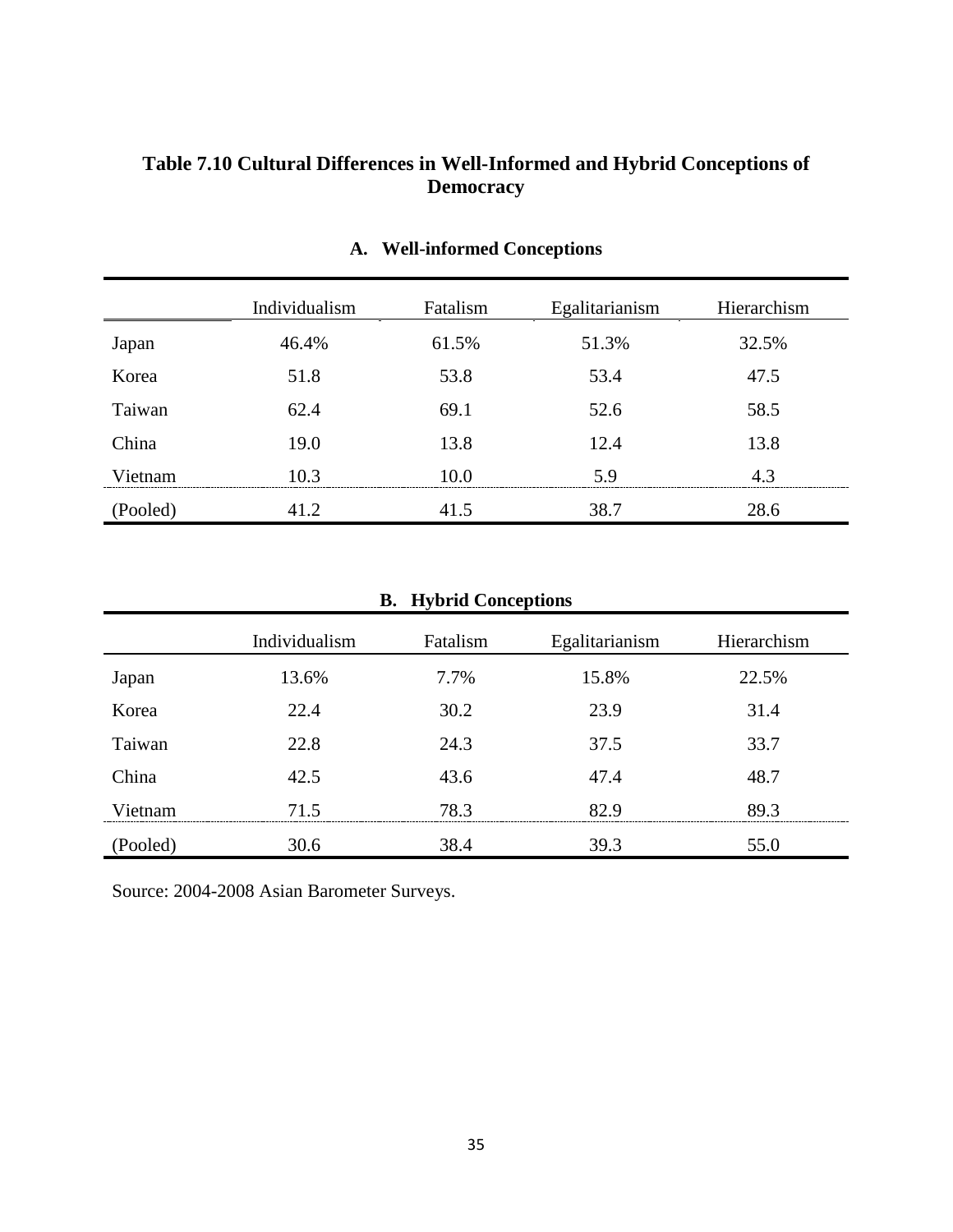

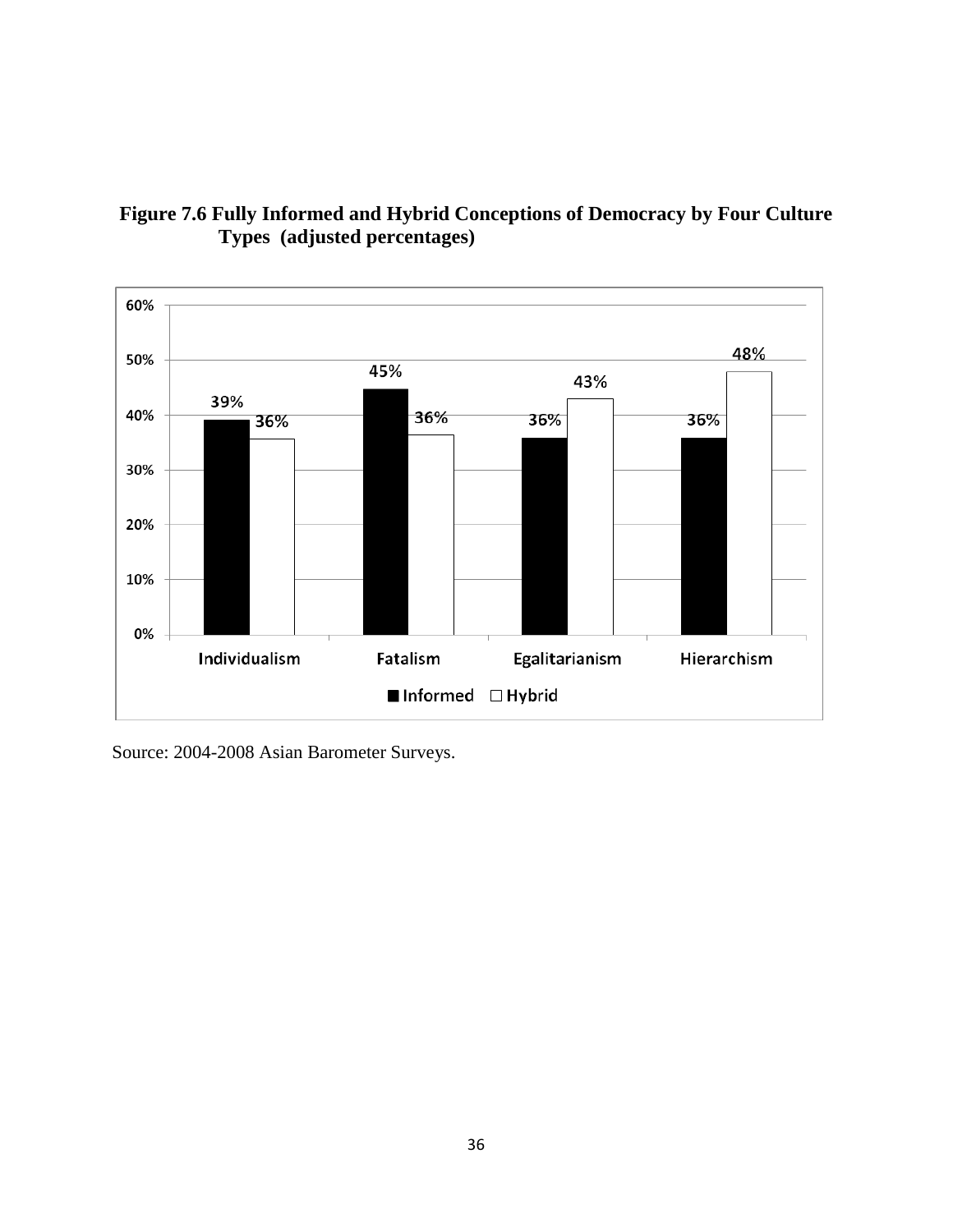| Country   | Lowest | Low   | Middle | High  | Highest | (Eta) |
|-----------|--------|-------|--------|-------|---------|-------|
| Japan     | 55.3%  | 53.1% | 50.5%  | 48.2% | 34.1%   | .08   |
| Taiwan    | 47.2   | 40.2  | 29.8   | 31.5  | 25.7    | .10   |
| China     | 37.5   | 39.5  | 38.2   | 32.9  | 27.7    | .07   |
| Singapore | 73.7   | 60.4  | 57.4   | 45.0  | 36.6    | .11   |
| Vietnam   | 50.0   | 53.3  | 49.4   | 46.4  | 50.0    | .09   |
|           |        |       |        |       |         |       |
| (Pooled)  | 55.7   | 52.7  | 45.5   | 42.9  | 39.2    | .10   |

### **Table 7.11 Procedural Conceptions of Democracy by Levels of Attachment to Paternalistic Meritocracy**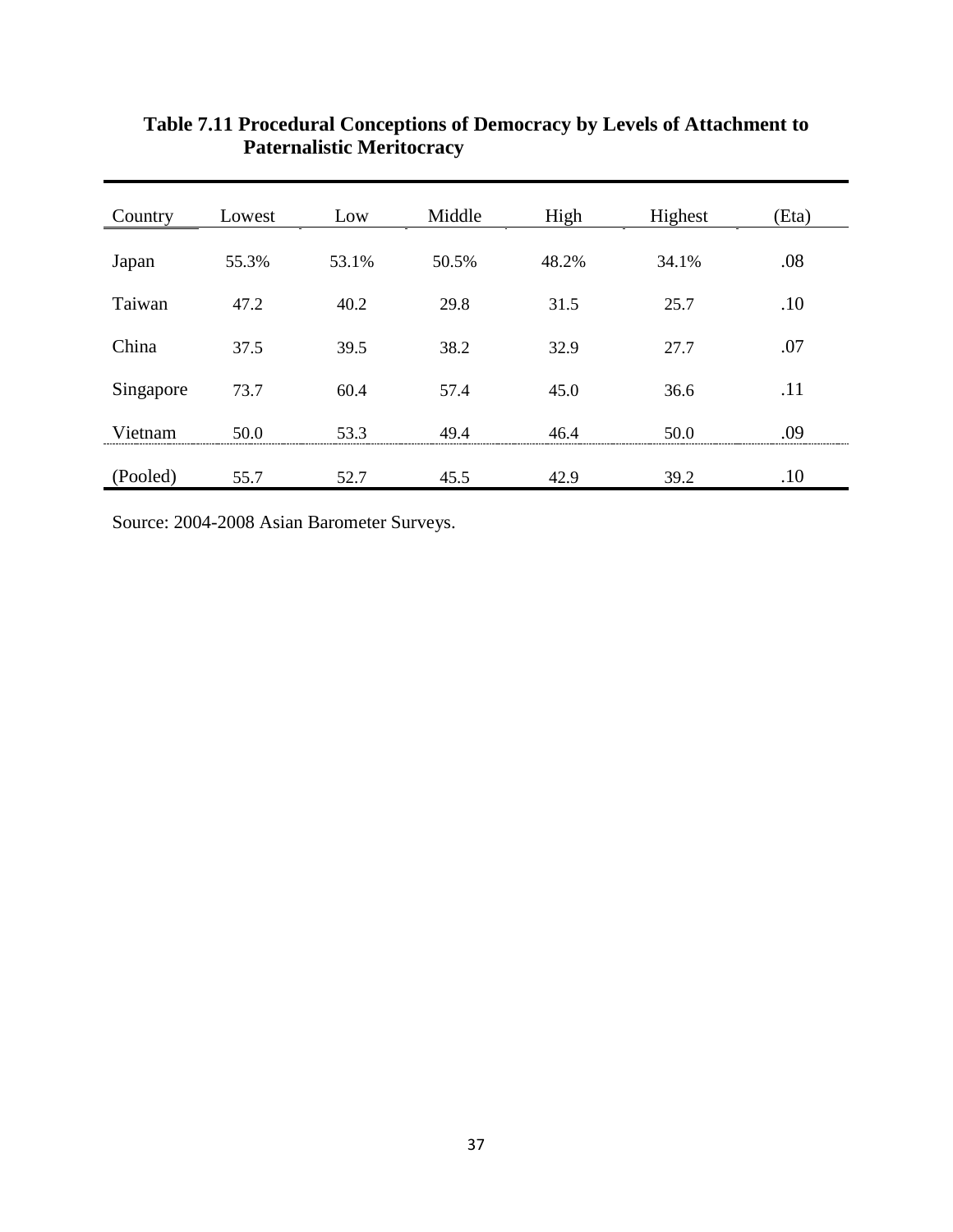| Country   | Non-democrat | Non-liberal Democrat | <b>Liberal Democrat</b> | Indifferent |
|-----------|--------------|----------------------|-------------------------|-------------|
| Japan     | 6.6%         | 20.4%                | 46.5%                   | 26.5%       |
| Korea     | 7.5          | 25.4                 | 47.2                    | 19.9        |
| Taiwan    | 10.1         | 28.0                 | 39.3                    | 22.6        |
| China     | 4.6          | 20.2                 | 11.8                    | 63.4        |
| Singapore | 6.9          | 59.3                 | 18.3                    | 15.5        |
| Vietnam   | 6.1          | 44.1                 | 11 1                    | 38.7        |
| (Pooled)  | 7.0          | 32.9                 | 29                      | 31.1        |

**Table 8.3 Types of Political Orientations**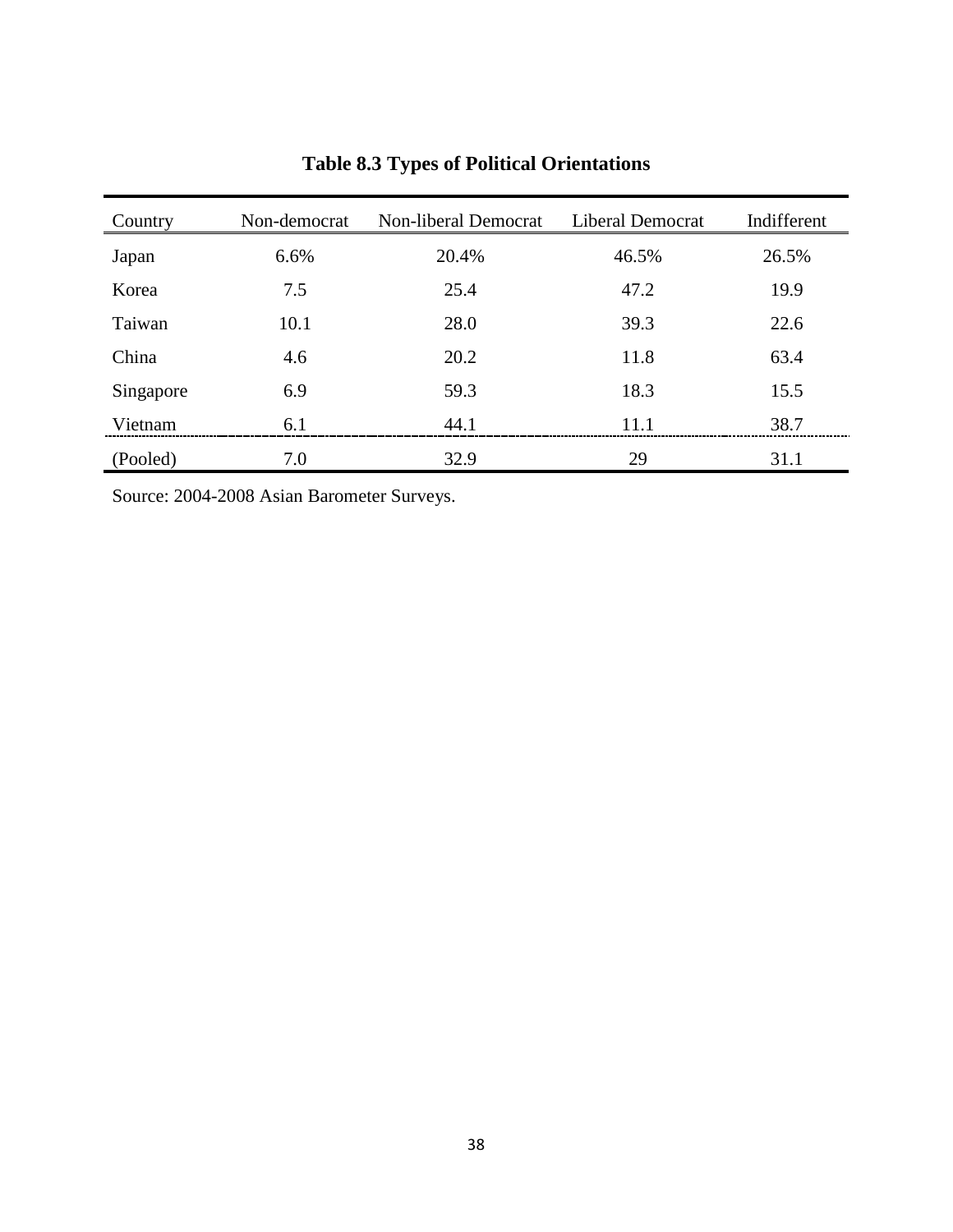

**Figure 8.8 Adjusted Percentages of Non-liberal and Liberal Democrats by Levels of Attachment to Paternalistic Meritocracy**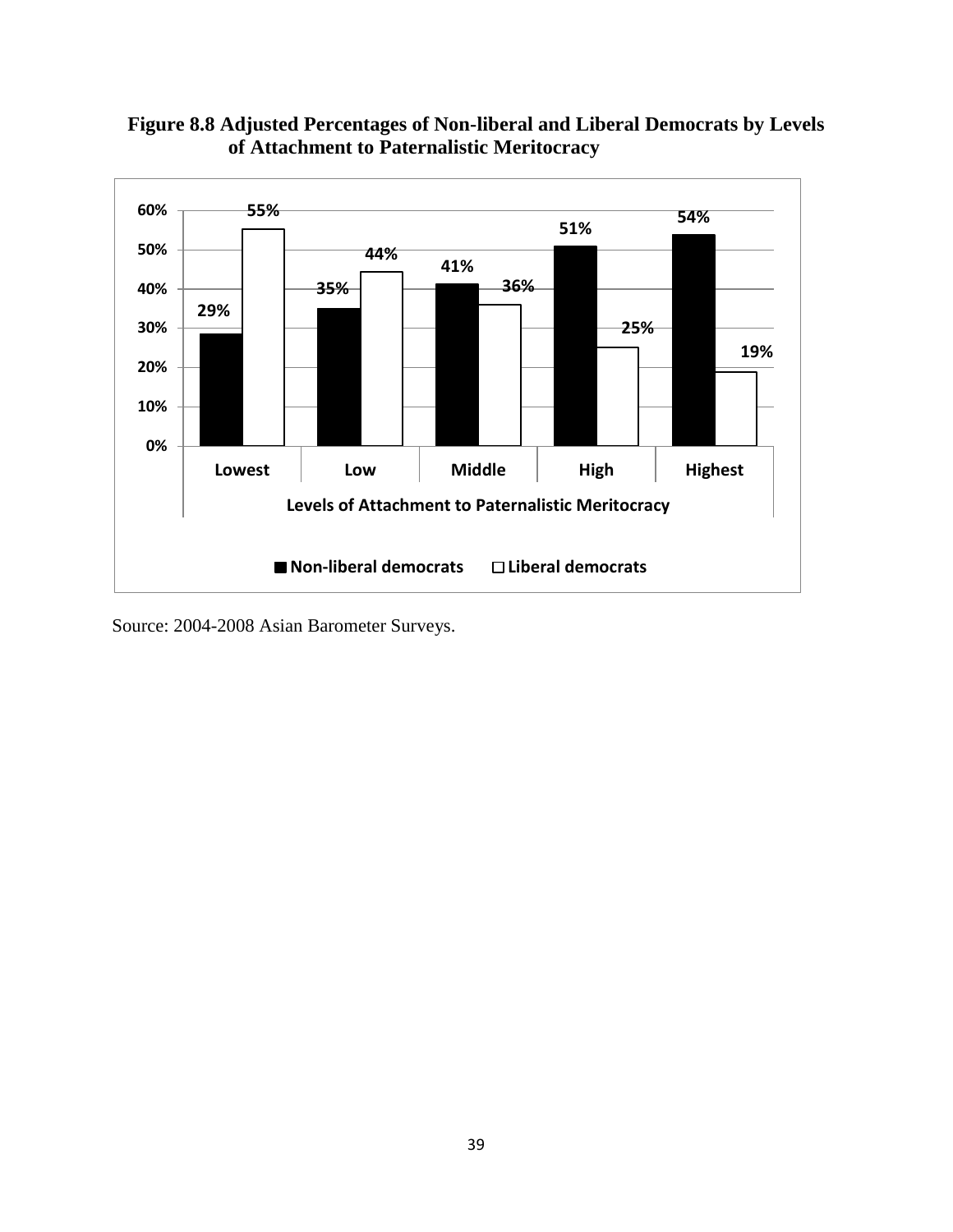

**Figure 8.9 The Independent effect of Political Confucianism on Support for Non-liberal Democracy in Democracies and Non-democracies.**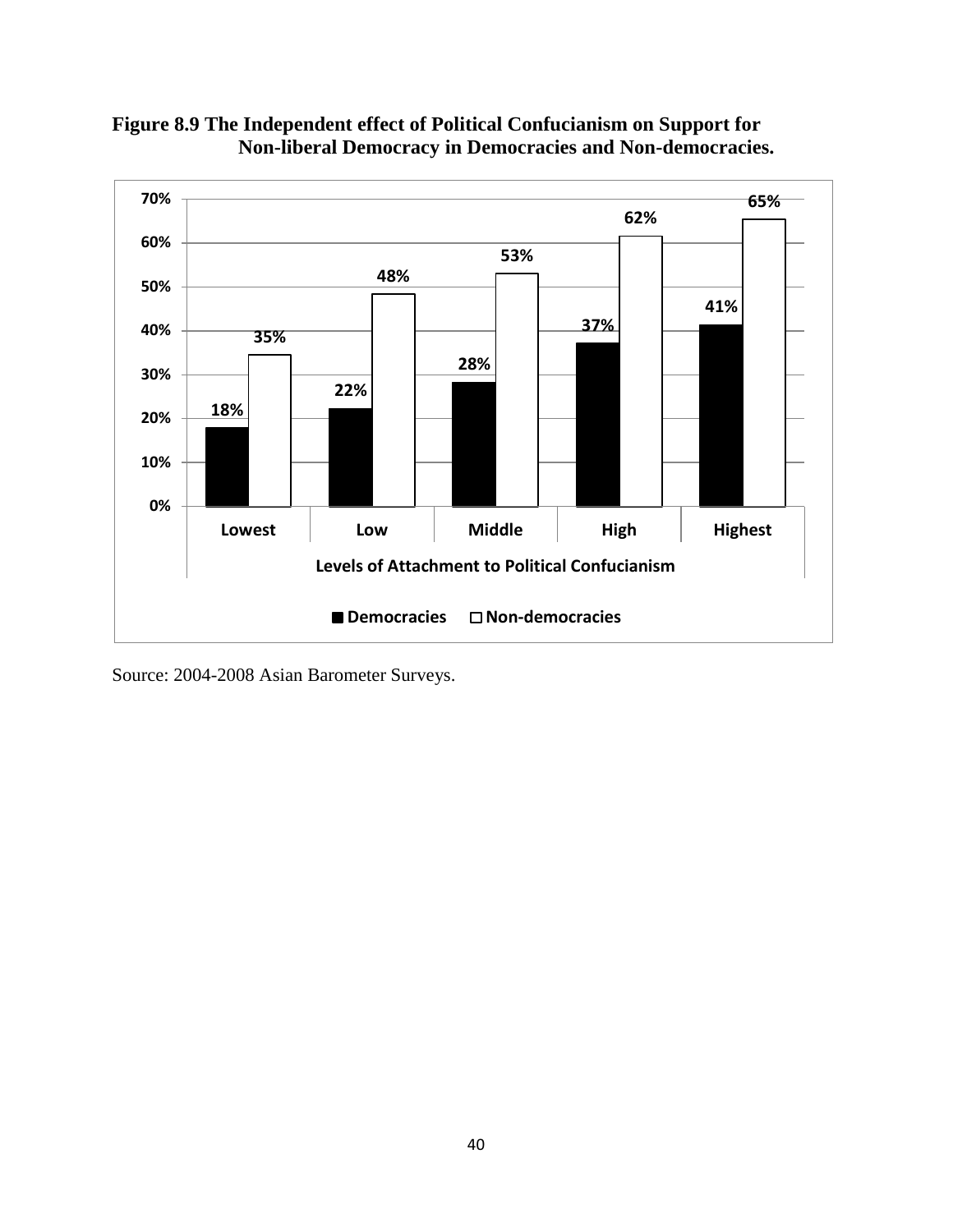



Source: 2004-2008 Asian Barometer Surveys.